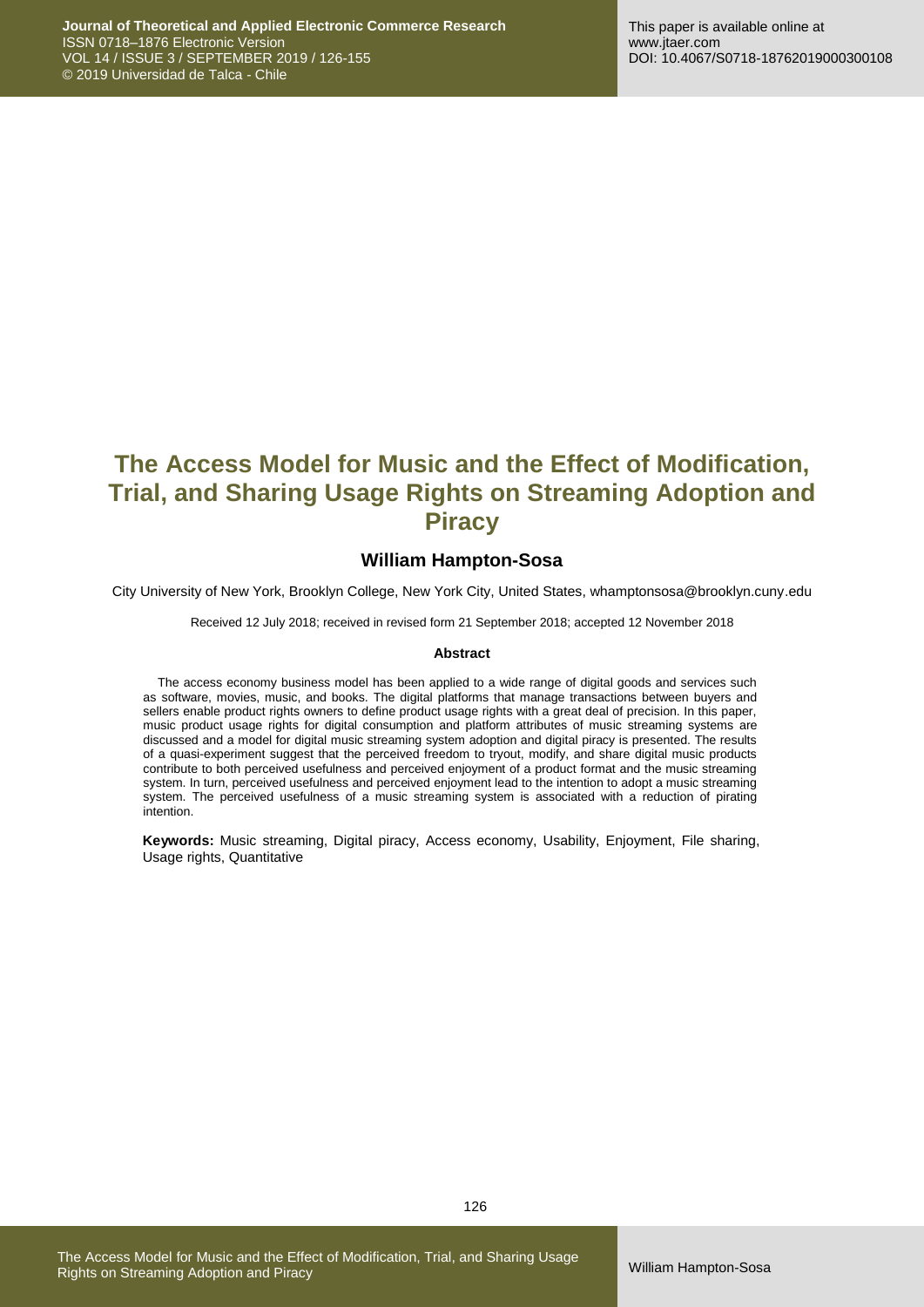# **1 Introduction**

The access economy business model emphasizes user access to products and services in lieu of ownership. The model has disrupted many industries including transportation, real estate, software, finance, and media [34], [115], [138]. With respect to the music and film industry, ownership of physical media continues to decline while access to streaming content continues to become more widely adopted [31], [48], [52], [113], [128]. In this industry, the access economy business model is exemplified by content streaming services such as Netflix and Spotify, both of which have become very popular and successful. As of April 2018, Netflix claimed 117 million members, a growing subscriber base, and operated in 190 countries [86]. Its net income for 2017 was \$560 million on revenues of approximately \$11.7 billion [86]. Spotify has yet to make a profit, but the company's subscriber base continues to grow [110], [112] and it is among the most popular sources for streaming content [28], [30]. Spotify successfully launched an initial public offering on April 3, 2018 that valued the company at approximately \$25 billion [112].

With respect to music consumption specifically, increasing numbers of consumers have embraced music streaming systems (MSSs). These and other similar services emphasize easy access to content without the user having to assume ownership along with all of the associated content management responsibilities. But it is a very crowded and competitive marketplace [88], with relatively low entry barriers [37], that already has had many winners and losers [74]. Even the larger firms in terms of subscriber base such as Spotify and Apple Music can only claim a relatively small percentage of the population of potential users many of whom have yet to adopt any MSS at all [30], [50]. As a result, there is a pressing need to better understand the MSS features that appeal most to users and that can continue to drive adoption. Until now there has been very little research in this area.

Another issue addressed by this research concerns digital piracy, which remains a persistent challenge for product rights owners (PROs) [81], [82], [83]. In fact, while some forms of digital piracy such as peer-to-peer (P2P) file sharing may have declined, other forms such as stream ripping have become much more widespread [81], [82], [83]. The loss in revenue and profit remains significant and results in substantial harm to PROs and artists [80].

Digital piracy has been addressed in numerous ways over the years with varying degrees of success. No single approach has proved to be the proverbial silver bullet and all indications are that an effective strategy must be multifaceted. The access economy business model is an additional approach with significant potential and some have suggested that it could already be having an effect toward reducing digital piracy [131]. This research examines the premise that if the access economy business model in the form of MSSs is properly applied to the music industry in ways that are appealing to users it could reduce digital piracy and mitigate its negative effects.

## **1.1 The Access Economy Business Model**

In many respects, the access economy business model concept is not really novel. Leasing as an alternative to ownership has long been commonplace for many types of products such as tools and equipment, vehicles, and real estate. What continues to evolve is the expanding variety of products and services offered by an increasing number of firms using the model [34].

The access economy business model is sometimes conflated with the sharing, peer-to-peer, on-demand, collaboration, gig, platform, or mesh economy business models. These terms are not really interchangeable and there have been efforts to distinguish, define, and clarify the different business models [11], [33], [55], [114]. Perhaps it should not come as a surprise that consumers seem confused [111]. How these models differ has to do in large part with differences in the exchange relationships and the context in which transactions take place.

For example, the peer-to-peer economy business model may be appropriate for describing the types of exchanges facilitated by firms such as Craigslist and eBay. In this case, transactions are decentralized and users get what they need directly from each other through the buying and selling of goods and services. An intermediary facilitates transactions but generally does not own the assets or means of production and the emphasis is on user ownership and private consumption.

In contrast, the sharing economy business model tends to characterize exchanges facilitated by firms such as Airbnb, Uber, and ZipCar. In this business model, firms may or may not own the assets and means of production. The emphasis is on providing shared access to a product or service instead of facilitating private ownership and exclusive consumption by the user. However, sharing implies a sense of community and reciprocity and these are often not factors in many transactions. In many cases, the sharing economy business model is better described as the access economy business model, which is a broader and more generalized way to describe the consumption of goods and services that does not entail ownership nor requires a sense of community as a necessary feature.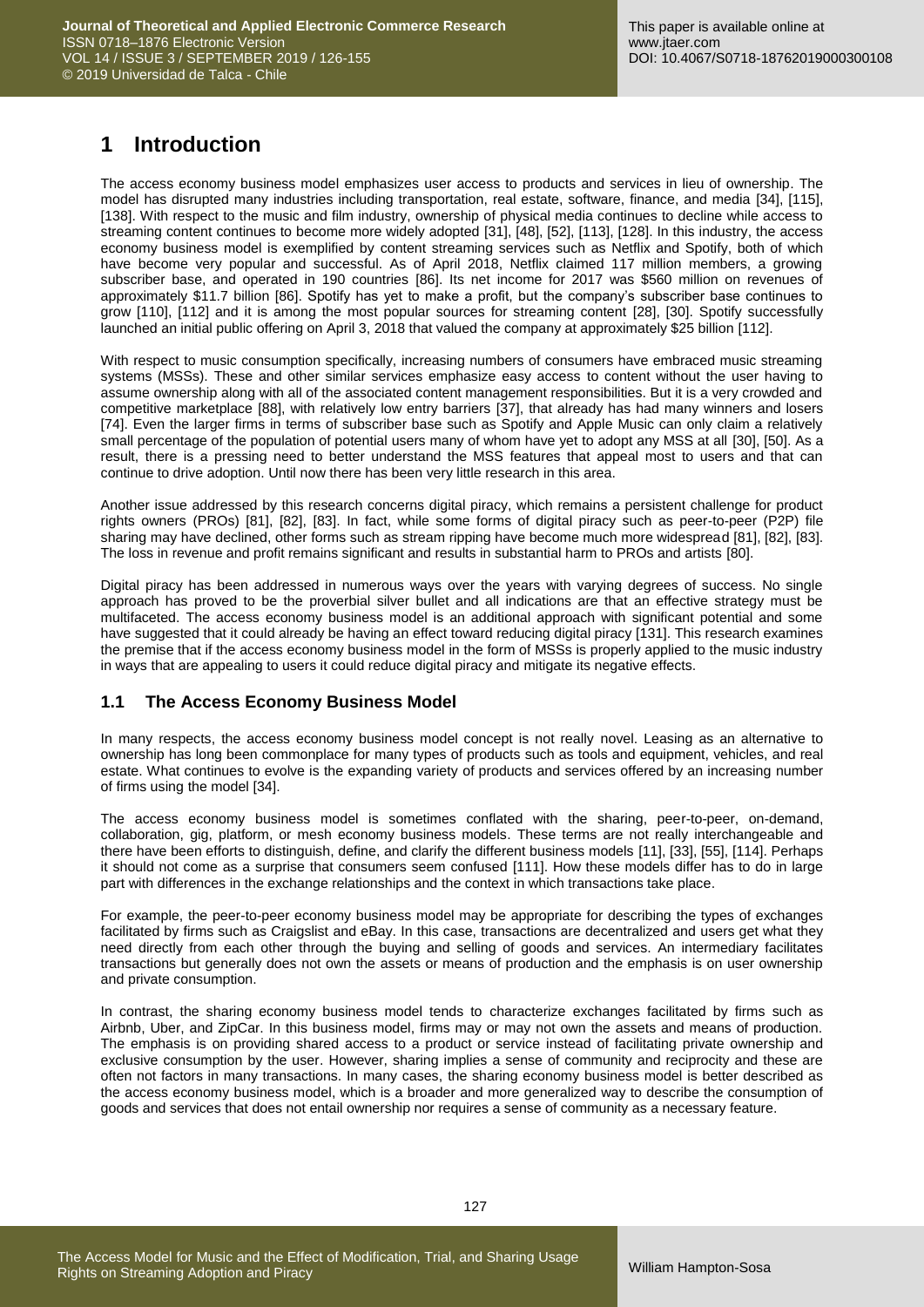The access economy business model is appealing to users for manifold reasons. It offers a way to avoid many of the issues and inconveniences associated with ownership such as the need to organize product collections, allocate storage, provide maintenance, purchase insurance, and maintain security. For example, the ownership of digital products such as computer software often requires that users install and configure software, manage memory allocations, create back up copies, plan for possible system failures, manage system upgrades, and install up to date security software. With respect to music and film, the access economy business model realized by MSSs obviates the need to purchase DVDs, CDs, or downloadable file objects that would then need to be stored, organized, and maintained. Instead, content can be streamed over the Internet to personal computers, laptops, tablets, mobile devices, or home entertainment systems. Consumption can take place on demand in real time or scheduled for later enjoyment.

The access economy business model can also be very cost effective. Passenger vehicles are relatively expensive to acquire and maintain for the average consumer and they generally sit idle the vast majority of the time. Car sharing services give consumers easy and affordable access to vehicles on demand and without the hassle and expense of ownership. Similarly, with respect to music, a large physical music collection is expensive to acquire and even the most devoted music fans only listen to their favorite artists a relatively small percentage of the time. MSSs greatly reduce the costs of acquiring music collections and they afford users access to huge libraries of content for a relatively small monthly subscription fee. In addition, MSSs offer other benefits such as ease of discovery and the ability to try out new music before making a purchasing commitment.

Many businesses find the access economy business model appealing because it facilitates matching supply with demand even in cases where markets are small, highly fragmented, and dynamic. Digital technologies allow firms to develop the platforms that create markets, facilitate transactions, and handle trust management. Importantly, digital technologies and modern transaction platforms can ease compliance with a wide range of nuanced usage rights and restrictions and this gives firms greater latitude to design value propositions with greater specificity and less transaction friction.

## **1.2 Access Economy Business Model in the Music Industry**

The rising popularity of the access economy business model in the music business has been dramatic with the development and evolution of MSSs. In March of 2016, the Recording Industry Association of America reported that MSSs generated \$3.9 billion in sales in the United States and this represented 51% of all revenues, while at the same time sales of CDs continued to decline [101]. This was a major milestone for the industry. Other forms of media such as movies on DVDs have also declined while content streaming on services such as Hulu, Netflix, and Amazon have risen [29].

Some of the most popular MSSs disrupting the music industry include Apple Music, Amazon Prime, Amazon Music Unlimited, Napster, Spotify, and Tidal, but they represent only a small fraction of the estimated 450 MSSs that are currently available or in development [88]. Many other MSSs such as Last.fm, Rdio, Guvera, and Milk Music have already come and gone [74]. The impact of MSSs has been felt across the music industry and affects not only the consumers of music, but also the creators of content. Artists now have better distribution options and can reach niche audiences more easily. Users can enjoy access to larger libraries of music and better options for search and discovery.

There are several factors driving the development of so many MSSs. They can positively impact overall music sales [2], [64], [133] and may displace some music piracy [131]. MSSs can drive other types of revenue sources such as live concerts [85]. Some music labels are experimenting with the concept of establishing niche streaming services in order to better promote their own artists, gain greater control over their investments, and claim a greater share of revenues [118]. Independent music labels are creating their own streaming services in order to give artists a better deal than they could otherwise achieve by working with some of the larger and more popular MSSs [118]. Some PROs are simply responding to changing consumer preferences for music consumption that are made possible by technological advancements such as improved and deeper penetration of wireless broadband communications.

Currently, a small number of MSSs dominate, but it is clear that the market is very dynamic. The rise and fall of many early pioneers suggests that the current dominant group of successful MSSs is likely to be fleeting and therefore any status quo is temporary and cannot be taken for granted by PROs, users, and investors. There is a need to better understand the drivers of MSS appeal in order to satisfy shifting user needs and expectations. Developing a competitive advantage through innovation and differentiation is important and remains a major challenge.

## **1.3 Adoption of Music Streaming Systems**

Our understanding of what drives MSS adoption is limited, but we do have some initial findings. Factors that drive MSS adoption include the importance of community and creativity facilitation [40] and system and information quality [39]. When users pay subscription fees or consume advertising in exchange for access to large libraries of music, perceived ownership is often less defined, transient, and ambiguous. Nevertheless, perceived ownership is important to users and it is positively linked to MSS adoption [108]. Perceived music ownership is often influenced by a desire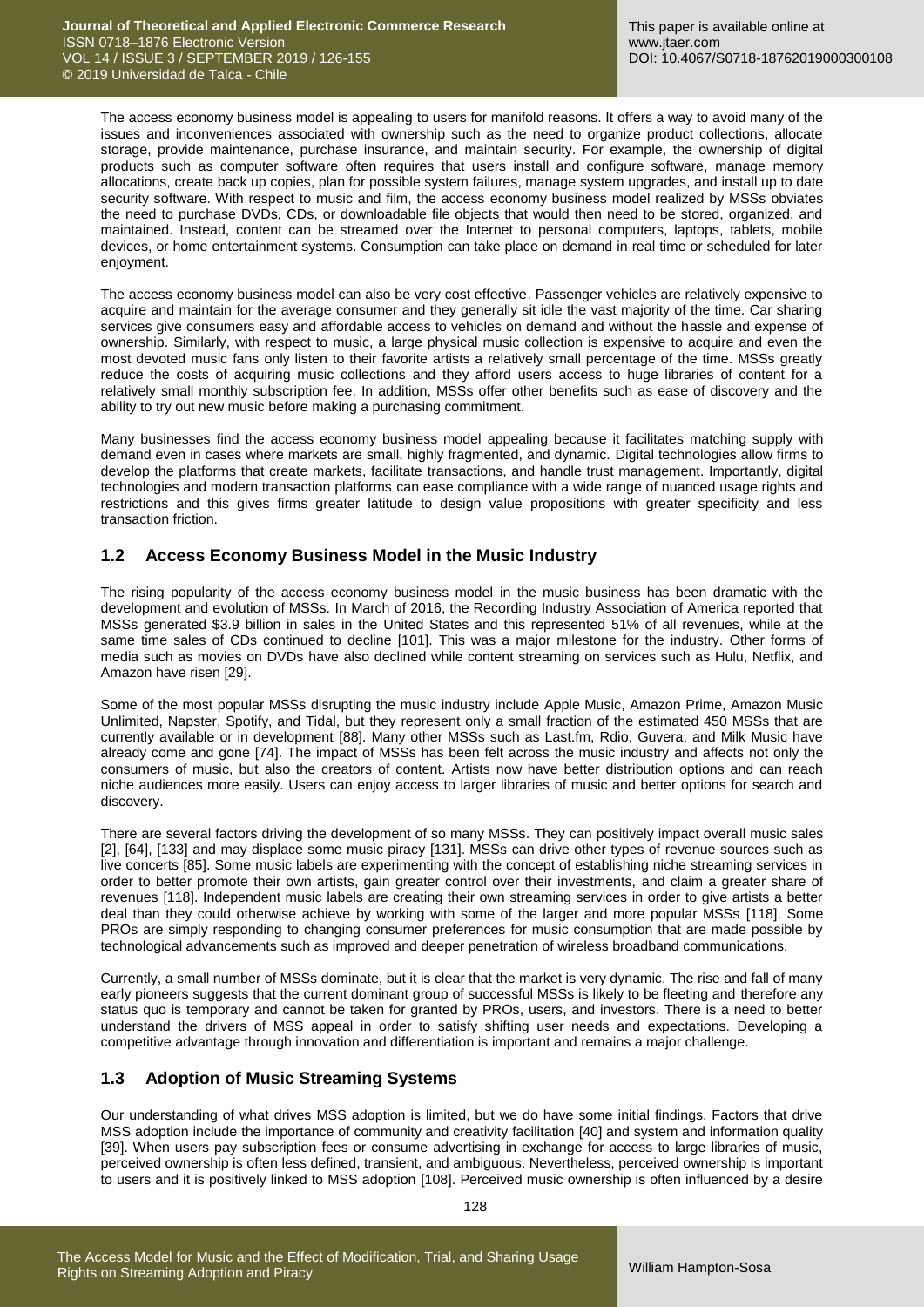to achieve identity, sense of place, and control, which can then lead to loyalty, empowerment, and social rewards [108]. This research addresses another set of factors that drive MSS adoption.

MSSs vary a great deal in terms of system processes, system requirements, product formats, product features, technology integration, mobility, and interface design. The nature of digital platforms, digital content, and the various protocols that enable streaming allows PROs the ability to define a broad and highly differentiated set of music product usage rights (MPURs) and platform attributes. These factors can influence the appeal of a MSS. Platform attributes and MPURs can be determined by the rules defined and managed by the platform and the encoding, i.e., format of the music product. MPURs can be defined by user agreements and enforced through legal measures. They can also result from deliberate software and hardware design intention or as an unintended byproduct of that design. By defining and controlling the set of MPURs, PROs can create a differentiated user experience that can be similar to traditional ownership, enhanced, or highly circumscribed. MPURs can also affect the perceived usefulness and enjoyment of a MSS.

With respect to MPURs, PROs can among other things determine if users can share a file, with whom they may share it, and for how long. PROs can determine whether users may download and consume a music file object when not online. The streaming object may be encoded to better handle low bandwidth conditions. A PRO may offer downloadable formats that could be repurposed for projects such as presentations and video productions. Design considerations regarding specific MPURs and their influence on the perceived usefulness and perceived enjoyment of a particular MSS and its adoption has not received much research attention.

The supposition that MPURs influence usefulness and enjoyment of MSSs and ultimately system adoption is suggested by the theory of technology acceptance. The theory provides a basis for exploring how specific MPURs determine usefulness and enjoyment. Table 1 presents a summary of several common MPURs and suggested definitions. The definitions are based on notions of fair use, copyright law, traditions, and norms regarding the consumption of music. This research focuses on three specific product features that relate to modification, trial (i.e., examination), and sharing.

| <b>Usage Right</b>   | <b>Definition</b>                                                                                                                                                                                                                                                                                                                                                                                                 |
|----------------------|-------------------------------------------------------------------------------------------------------------------------------------------------------------------------------------------------------------------------------------------------------------------------------------------------------------------------------------------------------------------------------------------------------------------|
| Privacy              | The right to privacy is the freedom to keep personal identity, profile information,<br>preferences, relationships, and consumption behavior shielded from outside scrutiny. It<br>is the freedom from intrusion and monitoring.                                                                                                                                                                                   |
| Confidentiality      | The right to confidentiality is the freedom to keep personal identity, profile information,<br>preferences, relationships, and consumption behaviour secret among authorized<br>parties. The right to confidentiality implies that an individual is entitled to control how<br>personal information is handled, whether it can be shared, and whether certain<br>decisions can be made based on that information. |
| Anonymity            | The right to anonymity is the freedom to keep one's personal identity secret and<br>separate from profile information, preferences, relationships, and consumption<br>behavior.                                                                                                                                                                                                                                   |
| Continuing<br>access | The right to continuing access means that a product does not permanently expire,<br>deteriorate, or become inoperable before the end of its normal life.                                                                                                                                                                                                                                                          |
| Backup               | The right to back up content for personal use is the freedom to make at least one copy<br>of a product on an appropriate medium that could replace the original item.                                                                                                                                                                                                                                             |
| Examination          | The right to examination is the freedom to adequately inspect, test, and assess the<br>suitability of a product before making a final purchasing decision.                                                                                                                                                                                                                                                        |
| Sampling             | The right to sampling is the freedom to select and consume a portion, subunit, or<br>subsection of a product.                                                                                                                                                                                                                                                                                                     |
| Time shifting        | The right to time shifting is the freedom to consume a product at any time.                                                                                                                                                                                                                                                                                                                                       |
| Space shifting       | The right to space shifting is the freedom to consume a product at any preferred<br>location.                                                                                                                                                                                                                                                                                                                     |
| Platform shifting    | The right to platform shifting is the freedom to select the software and hardware<br>combination to enable consumption.                                                                                                                                                                                                                                                                                           |

Table 1: Digital music product usage right definitions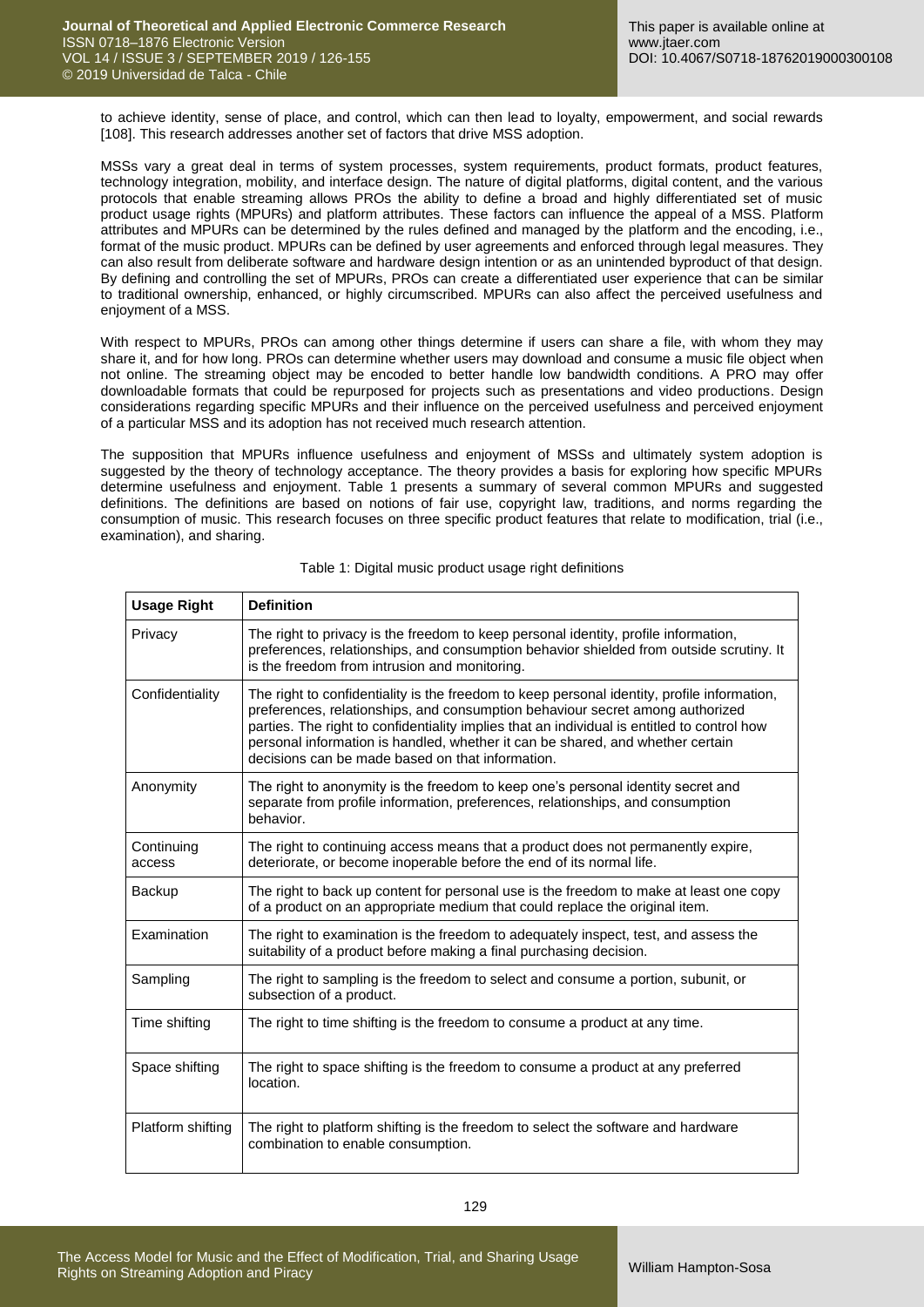| Table 1: continuation           |                                                                                                                                                                                                                                                                                                                                                                                                                                                                                                     |
|---------------------------------|-----------------------------------------------------------------------------------------------------------------------------------------------------------------------------------------------------------------------------------------------------------------------------------------------------------------------------------------------------------------------------------------------------------------------------------------------------------------------------------------------------|
| Sharing                         | The right to sharing is the freedom to permit others to experience a product. Sharing<br>parameters are numerous and can defined by the number of times a product can be<br>shared, the number of people with whom a product can be shared, the period of time<br>during which a product can be shared, the number of simultaneous users that can be<br>allowed to experience a product, and the relationship to the user. Parameters can also<br>include the range of features that can be shared. |
| Modification                    | The right to modification is the freedom to make changes to a product, which can range<br>from simple edits to extensive transformations.                                                                                                                                                                                                                                                                                                                                                           |
| Transcoding                     | The right to transcode is the freedom to change the file format.                                                                                                                                                                                                                                                                                                                                                                                                                                    |
| Metadata                        | The right to add metadata is the freedom to add information in the form of tags,<br>descriptions, comments, or ratings.                                                                                                                                                                                                                                                                                                                                                                             |
| Reverse<br>engineering          | The right to reverse engineer a product is the freedom to explore its coding, design, and<br>composition.                                                                                                                                                                                                                                                                                                                                                                                           |
| Advertising-free<br>consumption | The right to advertising-free consumption is the freedom to consume a product without<br>having to also consume marketing messages.                                                                                                                                                                                                                                                                                                                                                                 |
| Fair use                        | The right to fair use refers to a legal principle regarding the use of works that are<br>protected by copyright and includes software, movies, music, books, and images. The<br>purpose of the legal principle is to facilitate the freedom of expression by permitting<br>criticism, parody, commentary, reporting, education, and scholarship.                                                                                                                                                    |

## **1.4 Music Streaming Systems and Digital Piracy**

A second issue addressed by this research concerns how MPURs can influence digital piracy. Notwithstanding the rise in sales for most types of music and film on streaming services, many PROs assert with some justification that overall they have lost revenue as a result of digital piracy. Quantifying the specific impact of digital piracy is challenging, but one study found that a one percent increase in the music piracy rate resulted in a 0.6 percent decrease in music sales [7]. In addition, a one percent increase in the Internet penetration rate resulted in more than a one percent decrease in music sales [7].

Some caution that the decline in music sales in the 2000s may not be related to digital piracy, but rather to the onetime shift from analog content to digital CDs, which became the popular format in the 1990s [89]. This shift led to a big increase in music sales. The subsequent drop off in music sales therefore may have been due in part to a saturation of the market for CDs.

The impact of digital piracy can also be disproportionate. Movies that are widely released tend to suffer from digital piracy; however, smaller releases may actually benefit because of the promotional effects that piracy can provide [93]. This dynamic has been observed for music as well [95]. The promotional effects of piracy have also been noted in markets that are underdeveloped and in which access is therefore limited [76]. It is also possible that a certain level of music piracy can drive sales in other revenue-generating areas providing a net benefit to PROs [78].

Notwithstanding some of the benefits of piracy, some facts are clear. In the regions that make up the majority of Internet users and bandwidth consumed, which includes North America, Europe, and the Asia-Pacific regions, the amount of bandwidth used for copyright infringement between 2010 and 2012 increased by 159.3% and represented 23.8% of total bandwidth consumption [87]. The number of Internet users explicitly seeking pirated content during 2013 rose by 9.9% and represented a quarter of the total Internet population [87]. The number of page views recorded on websites that focused on digital piracy increased nearly 10% between November 2011 and January 2013 [87]. Since then indications are that things have not gotten much better if at all.

- In 2017, there were 27.9 billion visits to media piracy sites in the U.S. alone [83].
- In 2016, there were 179.55 billion visits to media piracy sites worldwide and included those that offered unauthorized streaming, public torrents, web downloads, stream rippers, and private torrents [83].
- In 2017, more than 25% of all consumers, ages 15 45, indicated that they had used unauthorized file sharing services to stream or download music [5].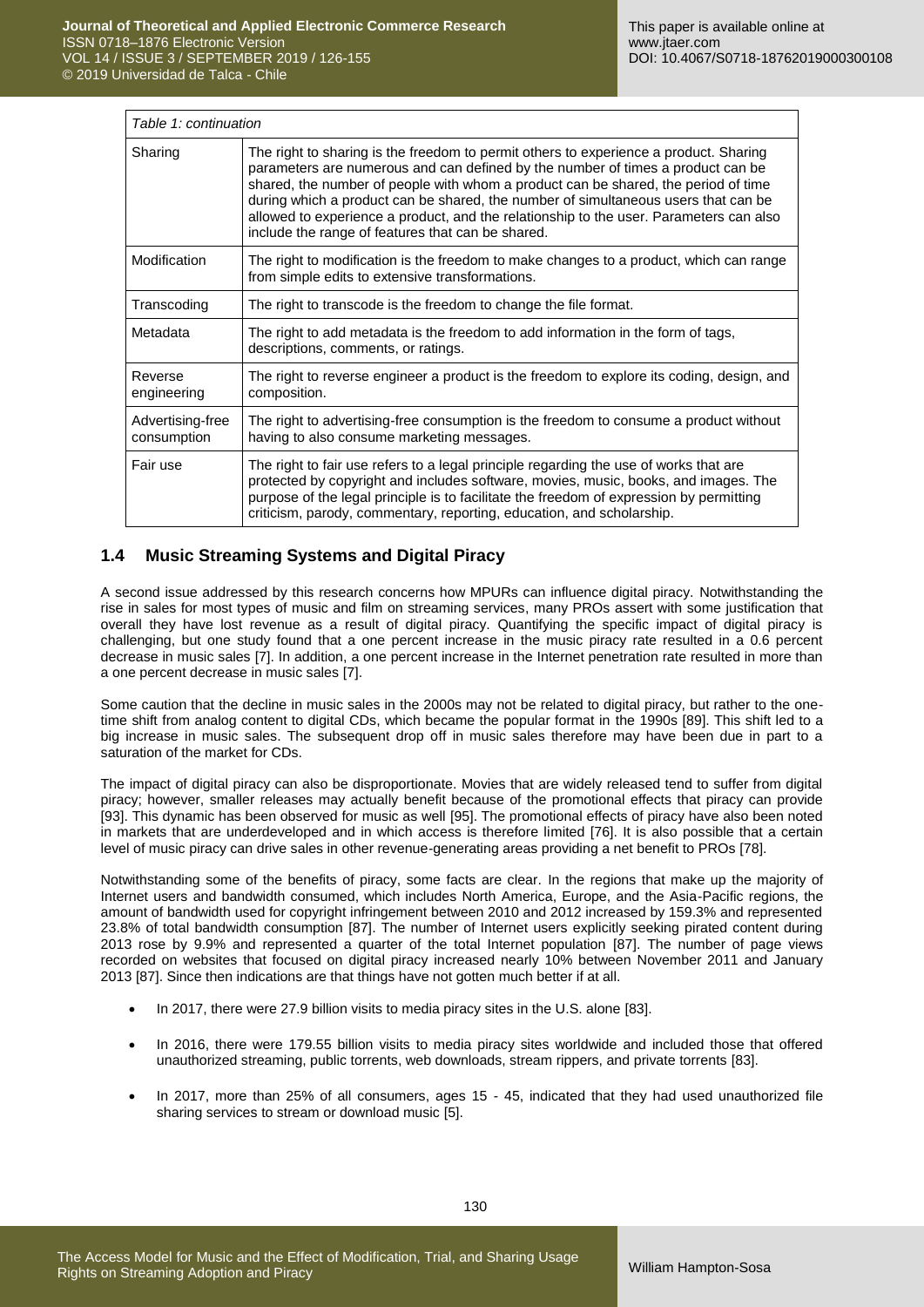While digital piracy seems to have moderated in some markets, especially with respect to peer-to-peer file sharing, McKenzie [75] cautions that many sophisticated users have switched to unmonitored methods to avoid detection or make use of relatively accessible geo-blocking software that can effectively hide P2P file-sharing activity. In addition, the fastest growing form of digital piracy now entails stream ripping, which is facilitated by widely available and easy to use software tools [52]. Users are also increasingly consuming content at illegal streaming sites, which in 2016 was the preferred method of delivery for pirated media worldwide [83].

The factors that drive digital piracy, the conditions that facilitate it, and the manner in which it can be addressed are complex. The criminology perspective suggests that deterrence [79], [102], [105], [134], [141], neutralization [49], self-control [43], [46], [71], and social learning [77], [137] influence digital piracy. Observing and interacting for long periods of time with peers who pirate content [71], [105], having an innate lack of self-control [27], [44], [45], [71], prior downloading experience [45], [117], and rationalizing the behavior through the denial of harm and other negative consequences [49] also influence digital pirating behavior. There are several risks associated with digital piracy [84], but if the benefits outweigh the risks, some may choose to engage in digital piracy [10], [16], [105], [141]. This is consistent with studies that highlight economic considerations. If the benefits outweigh the financial costs users may choose to acquire content illegally [10], [19], [63], [68], [124].

Some view digital piracy as a moral or ethical issue [139] that can be influenced by moral recognition, judgment, intensity, magnitude of the consequences [14], [23], [59], [62], [70], [119] and religiosity [13]. It can also be a function of proximity to those who are harmed by digital piracy [16]. However, some do not recognize a moral imperative because attributions of harm to artists or record labels does not resonate [66]. Indeed, not only do a substantial number of users not view digital piracy as harmful [25] a surprising number are unable to recognize it when they see it [80].

Several studies have addressed digital piracy using social cognitive theory [53], [63]. Others have relied on the theory of reasoned action and planned behavior and show that attitudes, perceived behavioral control, and social norms provide a basis to explore a wide range of specific motivating factors that relate to digital piracy [4], [9], [17], [18], [62], [67], [79], [121]. For example, research has demonstrated that attitudes toward digital piracy can be influenced by Machiavellianism [4], [119], antipathy toward the music industry [62], [135], high costs and low benefits [67], self-efficacy [9], anticipated guilt [126], and idolatry [125]. National culture can also be a factor [56], [120], [136].

Lowry et al. provide a recent meta analysis and found that four sets of factors maximize the prediction of digital piracy and includes outcome expectancies, social learning, self-efficacy and self regulation, and moral disengagement [69]. But digital piracy can also be influenced by technology considerations such as the quality of infrastructure and access to computers. For example, greater bandwidth availability tends to facilitate and encourage unauthorized downloading [8]. Being knowledgeable about computers is positively linked to digital piracy [73]. Given the many factors that influence digital piracy several strategies to address the issue are possible; however, selecting the right approach can be challenging because not all digital pirates are motivated in the same way. There are different psychographic profiles and digital pirates may respond differently to specific anti-piracy strategies [25].

Some have suggested that Internet service providers should work together with content providers to combat piracy, and this often does happen; however, under certain market conditions, the incentives to collaborate are sometimes insufficient [25]. Ultimately, the prevalence of digital piracy may simply reflect a market failure in that PROs are not offering consumers what they want and who are then motivated to seek alternatives [35]. With this in mind, this research explores the idea that if MSSs are properly designed in specific ways that are appealing to users system adoption may follow [39], [40]. An appealing MSS may also dissuade users from engaging in digital piracy. The premise is that design features should focus on MPURS that influence the usefulness and enjoyment of a MSS. A framework for exploring this approach is the expanded technology acceptance model (TAM) [20]. There are numerous MPURS that may motivate the purchasing and downloading of content. To date little research in this area has been done.

To summarize, it is clear that digital piracy remains a challenge. Furthermore, the trends are clear regarding the increasing adoption of MSSs. What are not clear are how specific MPURs and platform attributes drive MSS preference and influences digital piracy. Using a quasi-experimental approach and a survey of user responses, this research attempts to provide empirical support for the following assertions.

- 1 A MSS can be viewed as an information system and its adoption can be explained using an expanded TAM.
- 2 The TAM can also be used to explain some of the factors that influence user willingness to engage in digital piracy.
- 3 Perceived MSS usefulness and perceived MSS enjoyment are platform attributes that positively influence MSS adoption and negatively influence unauthorized downloading intention.
- 4 Perceived product format usefulness and perceived product format enjoyment are product attributes that influence perceived MSS usefulness and perceived MSS enjoyment, respectively.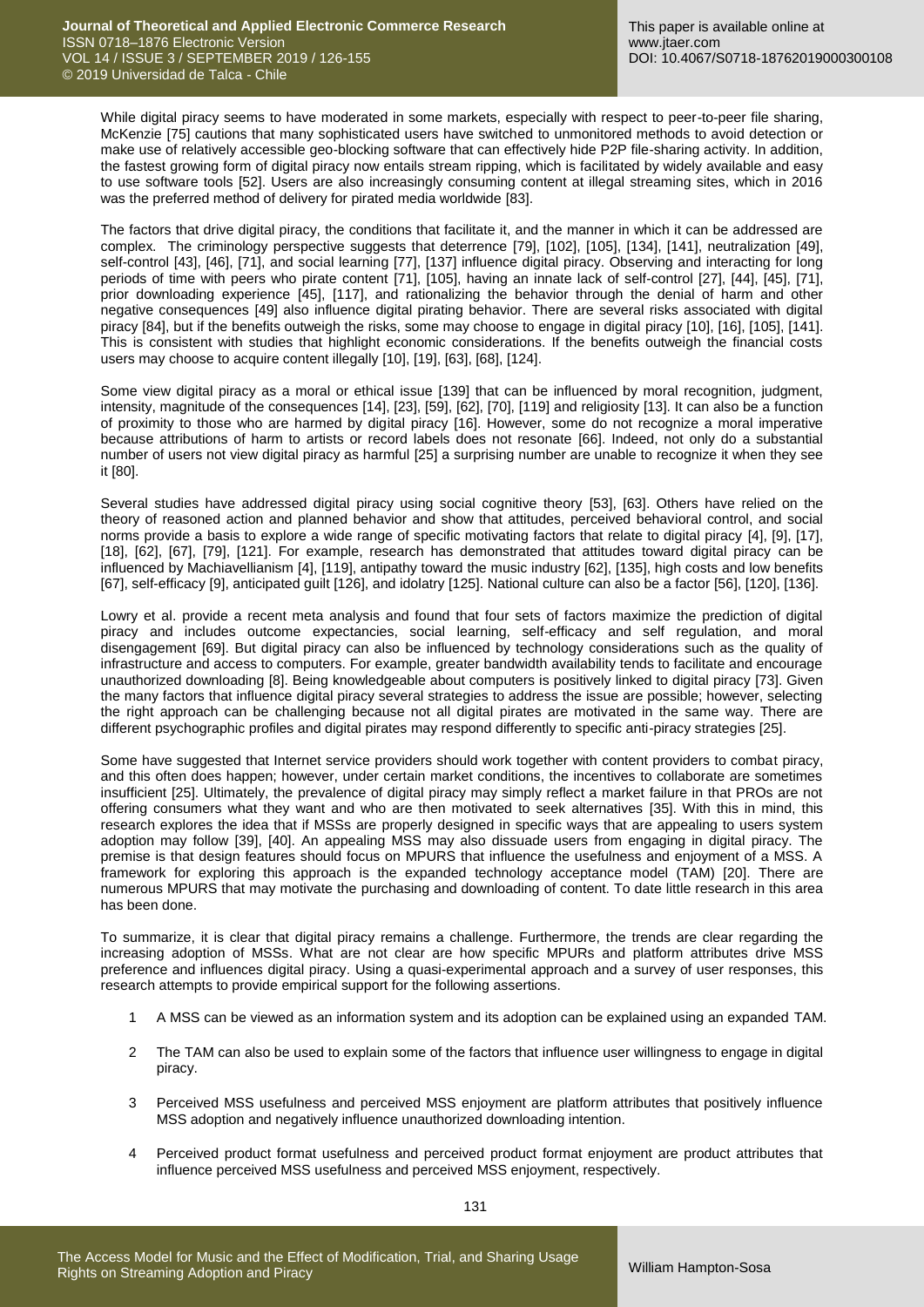5 Perceived ease of product modification, the perceived ease of product trial (i.e., product examination), and the perceived ease of product sharing are specific MPURs that influence perceived product format usefulness and perceived product format enjoyment.

The rest of this paper is organized as follows. The next section is the theoretical development of the research model, which is summarized in Figure 1. This is followed by a discussion of the research methodology and a presentation of the research results and analysis. The paper concludes with a discussion of the findings, research limitations, and possible future research directions.

# **2 Theoretical Development and Research Model**

There are several technology acceptance models described in the literature. One of the earliest is the theory of diffusion of innovations in which Rogers proposed that the adoption of an innovation occurred in stages and included understanding, persuasion, decision, implementation, and confirmation [103]. He also posited that a chasm between early adopters and early majority must be crossed before widespread acceptance occurs [103]. Informed by the theory of reasoned action and the theory of planned behavior Davis et al. proposed an alternative, the TAM [24]. According to the TAM, technology acceptance is a function of perceived usefulness and perceived ease of use [24]. The model has been further developed, refined, and modified over time [65], [72], [122]. The TAM has been applied to wide range of information technologies to explain their acceptance. It has been widely used in digital piracy research as well [4], [9], [18], [39], [40], [62], [67], [79], [121] and provides a basis for exploring a wide range of factors that affect attitudes toward digital piracy.

## **2.1 Perceived Ease of Use, Perceived Usefulness, and Perceived Enjoyment**

The TAM was originally applied to business productivity tools used in offices; however, technologies differ and can be categorized as either utilitarian or hedonic in nature [42]. Utilitarian technologies "provide instrumental value to the user" [42]. Their use is motivated by factors external to the interaction between the user and the system itself and, as a result, design considerations are focused on achieving efficiency and effectiveness. In contrast, the use of hedonic technologies is motivated by the interaction with the technology itself. "Hedonic systems provide self-fulfilling value to the user" [42]. Users interact with hedonic technologies such as video games in large part because they are fun and exciting. When Heijden's version of the extended TAM is applied to hedonic technologies, the construct of perceived enjoyment usually emerges as a strong predictor of technology acceptance [42].

A MSS is an information system that has both hedonic and utilitarian qualities. Utilitarian qualities are reflected in the design of the exchange interface, process and system features, and product formats. MSSs can support many phases of the user buying lifecycle including awareness, interest, consideration, purchase, support, repeat purchases, and referral. MSSs feature tools to find music, organize titles, sort through rankings and commentary, access product information, and facilitate music sharing. MSSs vary in terms of portability and platform independence. PROs can offer downloadable or streaming files unencumbered with digital rights management (DRM) software or instead attach specific usage rights that circumscribe music product use. PROs can offer file formats with a high degree of fidelity, but the tradeoff may be slower transmission rates. MSSs can be designed in ways that enhances utility by enabling product modification or repurposing.

The hedonic qualities of a MSS contribute to its enjoyment. For example, the consumption of music allows the individual "to regulate arousal and mood, to achieve self-awareness, and as an expression of social relatedness" [104]. Users can experience pleasure by using the many features typically incorporated into MSSs. Recommendation algorithms and search tools allow users to enjoy the discovery of new music. It can be entertaining to read artists' bios, news, and commentaries from fans and professional critics. Learning about the influences that shaped artists and their subsequent impact on others can be fun for fans. There is often enjoyment in creating and sharing playlists. It can be fun to take your music with you anywhere you go by accessing music libraries in the cloud. MSS libraries differ in terms of the number of titles available at any given time. MSSs differ in terms of the number of permissible playback devices. MSSs may require a relatively steady broadband connection for uninterrupted playback that may not always be available. All of these factors impact the ability to enjoy a MSS and its utility as well.

There are many reasons that a user may choose a particular music consumption platform, legal or otherwise. One that is useful, easy to use, and enjoyable is more likely to be preferred by a user and it may not matter whether it is a legal MSS or an unauthorized downloading platform. A MSS may be promoted by highlighting its superiority over traditional radio because they facilitate personalization, music discovery, music for any occasion, easy sharing, ease of personal expression, and mobility [36]. Others have highlighted the practical advantages of music streaming such as less clutter, greater choice, easier access, and greater mobility [108]. In order to appeal to a wide range of users with respect to usefulness, ease of use, and enjoyment, a MSS should incorporate a wide range of features.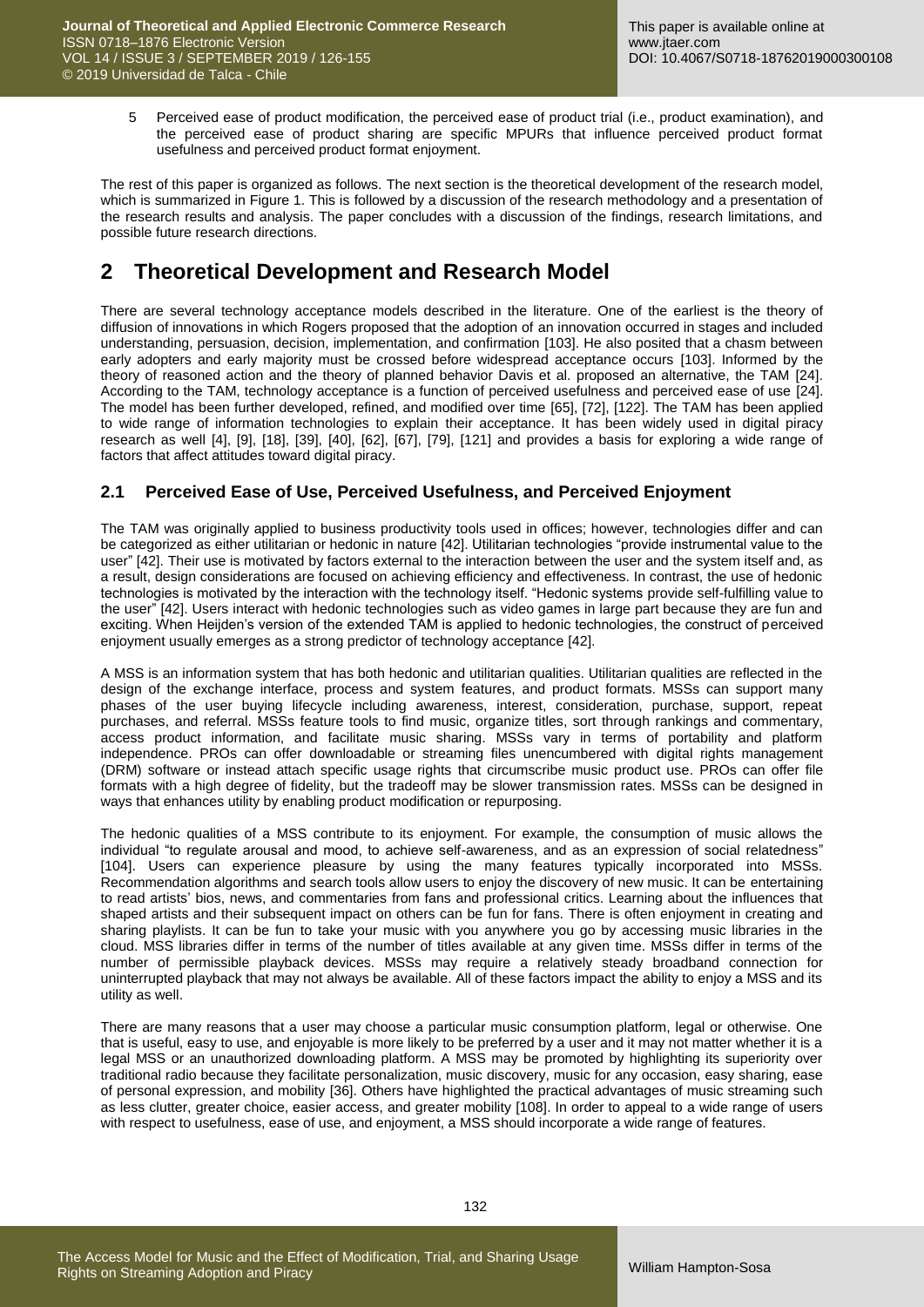For example, there are several music discovery tools including radio recommendation, regional charts, offering categories of music based on genres and moods, and by following friends on social media. However, the preference for these different features tends to vary depending upon individual preference characteristics related to insight, diversity, and openness [116].

MSSs that are perceived as useful, enjoyable, and easy to use attract users [20], [106], [127] This study posits that it could also dissuade users from adopting unauthorized alternatives. This notion is supported by evidence that suggests users may be turned off by MSS products that are cumbersome to use or that come with too many restrictions [109]. For the purposes of this research the following three factors are adapted from Heijden's research [41], [42]. *Perceived MSS usefulness* is defined as the degree to which a person believes that a MSS would enhance his or her ability to consume music. *Perceived ease of use* is defined as the degree to which a person believes that using a MSS would be free from effort. *Perceived MSS enjoyment* is defined as the extent to which the act of using a MSS is perceived to be enjoyable in its own right separate from any performance considerations. Thus we have the following hypotheses.

*H1: Perceived MSS usefulness is negatively related to unauthorized downloading intention.*

*H2: Perceived MSS usefulness is positively related to MSS purchasing intention.*

*H3: Perceived MSS enjoyment is negatively related to unauthorized downloading intention.*

*H4: Perceived MSS enjoyment is positively related to perceived MSS purchasing intention.*

*H5: Perceived MSS ease of use is positively related to perceived MSS usefulness.*

*H6: Perceived MSS ease of use is positively related to perceived MSS enjoyment.*

#### **2.2 Perceived Product Format Usefulness and Perceived Product Format Enjoyment**

Digital products, through the design of software and hardware, can be imbued with a wide range of specific, but malleable usage rights. This is the case when content is shared using DRM tools. Even when the core content offering remains unchanged from one PRO to the next, a product can still be highly differentiated. This affords the PRO the ability to offer any of a number of value propositions in terms of price, quality, and usage rights. For example, with respect to sharing rights, a PRO can determine whether or not a product can be shared in the first place, with whom, the length of time, and whether a product can be shared with a full range of usage rights or only a subset. A PRO can also determine to what extent a product can be modified or repurposed. For example, PROs can choose to offer music content as a stream or as an MP3 download. The latter is much easier to incorporate into creative projects such as slideshows and home movies. Downloadable file formats in general often allow for a greater range of uses such as offline consumption. A user can often experience greater mobility with a downloadable file object because there is no dependence on a steady Internet connection. In general, differences in usage rights, by intentional design or as a byproduct of that design, influence the usefulness and amount of enjoyment that a user can experience with a product.

Product formats that restrict usage rights reduce economic, social, and economic utility and this could motivate users to seek alternatives that include engaging in digital piracy [107]. This was demonstrated in a study in which certain types of usage restrictions were linked to an increased preference for pirated content [1]. This is consistent with another study that showed that individuals do prefer legal music, but the appeal is influenced by various considerations such as the quality of the audio, whether or not the content was free of advertising, latency issues, and whether the supported formats allowed users to both stream and download content [22], [129], [130]. Given the different file formats that are available and how this can influence usefulness and enjoyment, the following two hypotheses are put forth.

*H7: Perceived product format usefulness is positively related to perceived MSS usefulness.*

*H8: Perceived product format enjoyment is positively related to perceived MSS enjoyment.*

### **2.3 Perceived Ease of Product Modification**

There are several factors that seem to contribute toward the perceived usefulness and perceived enjoyment of a digital music product. This study focuses on three specific factors — perceived ease of modification, perceived ease of product sharing, and the perceived ease of product trial. The ability to modify a product would be important to those involved in creative activities such as developing videos. Before the widespread availability of inexpensive digital editing tools such as Apple Garageband, the modification of analog products such as music and film could be difficult, expensive, and time-consuming. It often required a great deal of knowledge and expertise that could generally only be acquired through extensive training and experience. It required access to expensive equipment and skilled staff that were usually beyond the reach of the average user. Today, this is no longer the case.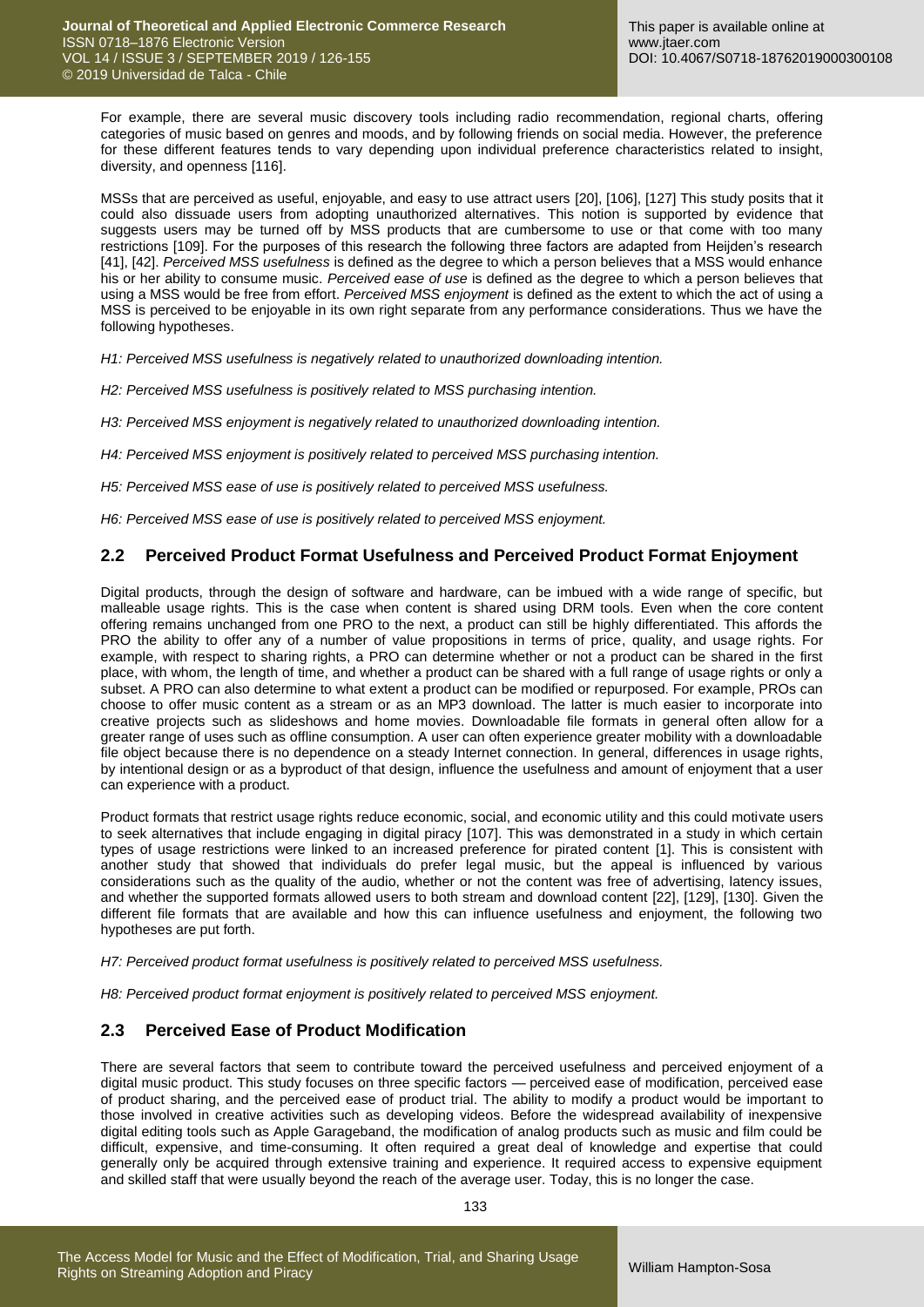The quality and ease of using editing software and the availability of inexpensive hardware allows users to more easily experiment and express themselves creatively. It has become easier to modify digital content in order to facilitate specific consumption needs. As a result, users are increasingly becoming less passive [47], [54], [97], [98], [99]. Web technologies are now sufficiently mature and provide the average user with means to creatively modify and integrate static and dynamic content from numerous sources, such as Instagram, YouTube, and Google into multimedia projects and applications.

The user modification of digital content can vary substantially. Some modifications are relatively simple and straightforward. In transcoding and resampling, digital bits may be altered, but changes may not be noticeable to the end user. For example, a user may convert files on a standard CD to an mp3 format to permit playback on mp3 devices or to simply reduce file size. Some types of modification do not alter the core content but rather the metadata. An example of this is tagging by members of a social network in order to better identify and categorize content. It is possible for users to create annotations in digital products by attaching or embedding text, audio, and video. Google enables users to create customized maps. Other types of modifications, such as remixes and mashups, can alter the digital file to create something derivative or highly original works of art.

PROs can impede a user's ability to modify a product in several ways. One way is by providing streaming content exclusively instead of downloadable file objects that could be imported directly into an editing program. A PRO could also offer products protected by some form of DRM technology, restrict the consumption of products to within closed proprietary environments exclusively, or employ strategies of deterrence to discourage unauthorized modifications.

The easier it is to modify a product to satisfy utilitarian needs the more useful the product to the user. In addition, the ability to easily modify a product means that a user could tailor it in ways that could add to its enjoyment. For the purposes of this research, perceived ease of modification is adapted from the TAM and is defined as the degree to which the content or purpose of a particular product can be customized, personalized, or adapted free of effort [90].

*H9: Perceived ease of product modification is positively related to perceived product format usefulness.*

*H10: Perceived ease of product modification is positively related to perceived product format enjoyment.*

## **2.4 Perceived Ease of Product Sharing**

The ease of sharing refers to the freedom to share a product with others. For the user, the importance of sharing is partially driven by an individual's need for belonging and a sense of community. This is especially the case for digital culture products such as music. Sharing digital culture products is a way in which individuals express ideas, emotions, and identity, and in the process, establish relational ties. Digital products such as music can also be viewed as a resource and making them available to others is a way to signal trust, goodwill, and generosity. Sharing encourages reciprocity, can strengthen bonds between exchange partners, and can lead to the formation of social capital. Reciprocity as a driver in peer-to-peer (P2P) file exchanges has been empirically supported [32].

Sharing can also be something that is just fun to do. It helps users discover new products and ideas and other likeminded individuals with similar interests. Sharing could also be motivated by utilitarian considerations. A user may decide to share a product in the anticipation of some tangible benefit in return. Users are sometimes reminded by file-sharing software or by members of a file-sharing community to provide resources. By contributing bandwidth and files to file-sharing networks, users help to reduce congestion, facilitate search, and improve the overall experience for everyone on the network [21].

A product such as digital music can be shared in various ways. It can be played publically at a dance hall or at a private party. Users can exchange digital files or links to streaming content. Digital files can be shared privately through e-mail and virtual private networks or by posting to publicly accessible websites such as YouTube, Instagram, DropBox, or MediaFire. A user can download and exchange disk copies of a file. When sharing a product, a user can often choose to transfer a product with a full or circumscribed set of usage rights.

As with modification rights, depending on the characteristics of the digital product and the parameters of the exchange process, the ability to share a product can be greatly facilitated or restricted by the PRO. The PRO can choose to program rights and restrictions into the digital object itself or the consumption platform. The PRO may allow the product to be shared broadly or restrict sharing by limiting the number of potential recipients or the length of time allowed for sharing.

For the purposes of this research, the original TAM construct is adapted. Perceived ease of product sharing is defined as the degree to which the user of a particular product can allow others to consume, use, experience, or enjoy the product, free of effort [90]. Perceived ease of product sharing should contribute to both the overall usefulness and enjoyment of a digital culture product.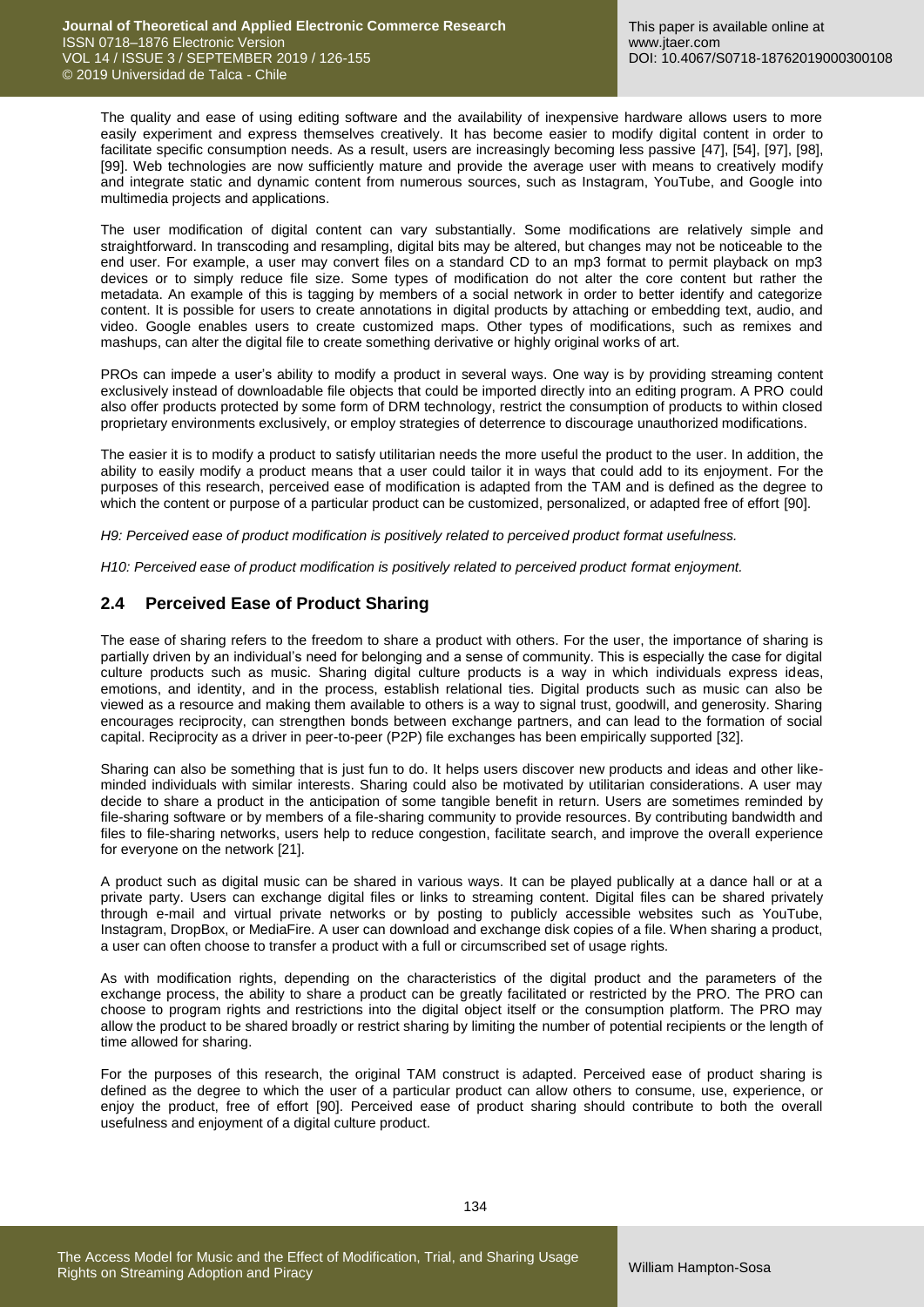*H11: Perceived ease of product sharing is positively related to perceived product format usefulness.*

*H12: Perceived ease of product sharing is positively related to perceived product format enjoyment.*

### **2.5 Perceived Ease of Product Trial**

The perceived ease of product trial refers to the ease in which a user can experience and assess a product through sampling, testing, or some other form of exploration. The importance of this variable has been suggested by research related to diffusion theory and product adoption [103]. Before users commit to the purchase of a product they usually need to assess whether the product can satisfy their specific functional, quality, or enjoyment needs and preferences. The ability to easily consider a product can help users save money and reduce the risk of buyer's remorse. In addition, product trials can be a source of enjoyment for the user. The process of discovering and checking out digital music can be entertainment in and of itself since it involves gathering information and knowledge, fine-tuning a collection and possibly discovering new artistic insights.

The PRO can make it easy to assess digital music in a variety of ways. They can offer users low-resolution streams or truncated versions of downloadable file objects. A PRO can offer a file object or link with an expiration date. A PRO can offer unlimited access to an entire library of content or to only a circumscribed number of music tracks. A PRO can assist the user with recommendations based on past purchasing behavior or by comparison to other users with similar buying patterns.

For the purposes of this study, the perceived ease of product trial is adapted from the TAM and defined as the extent to which a product can be assessed, free of effort, before making a commitment to acquire the product [90]. A product that is easy to consider, try out, and experiment with can lead to user enjoyment. A product that is easy to consider for a variety of purposes is useful to the user. The perceived ease of product trial contributes to its overall usefulness and enjoyment.

*H13: Perceived ease of product trial is positively related to perceived product format usefulness.*

*H14: Perceived ease of product trial is positively related to perceived product format enjoyment.*

#### **2.6 General Attitude Toward Unauthorized Downloading**

Users develop a general attitude toward digital piracy over time. They develop habits and become accustomed to certain behaviors, especially if they experience mostly benefits and few negative consequences. Habits with respect to digital piracy may reflect an environment in which digital pirating activities are common and socially accepted. Under such circumstances, individuals can become acclimated to piracy and may continue developing their abilities for acquiring digital content through piracy. Pirating habits and experience with positive outcomes tend to foster positive attitudes toward digital piracy and several studies show that to be the case [3], [84], [94], [140].

To be clear, the construct examined in this model is not the subject's attitude toward unauthorized downloading that is formed during the limited encounter with the MSS over a short duration, as was the case in this study. This construct is usually part of the TAM and is an immediate precursor to the intention to engage in a particular behavior and has been validated in numerous studies. In order to simplify the model, this construct was not included. Instead, the model examines an individual's *general* attitude toward digital piracy and its influence on behavioral intention. General attitude toward unauthorized downloading is established over time and it is expected that this variable will have a substantial influence on downloading intention.

*H15: General attitude toward unauthorized downloading is positively related to downloading intention.*

### **2.7 Perceived Cost of the Product**

Many studies indicate that perceived cost is a major factor that positively influences digital piracy [8], [56], [106]. Indeed, in a 2015 survey, 66% of those using illegal file sharing services sited cost as a reason [5]. As the price of a digital product goes up, users are more willing to try and acquire pirated goods. This relationship may be further strengthened when the user views a product as a necessity and not as a discretionary purchase. Given the importance and consistency of high cost as a factor the drives digital piracy, it was included in the model for completeness.

*H16: Perceived cost is positively related to unauthorized downloading intention.*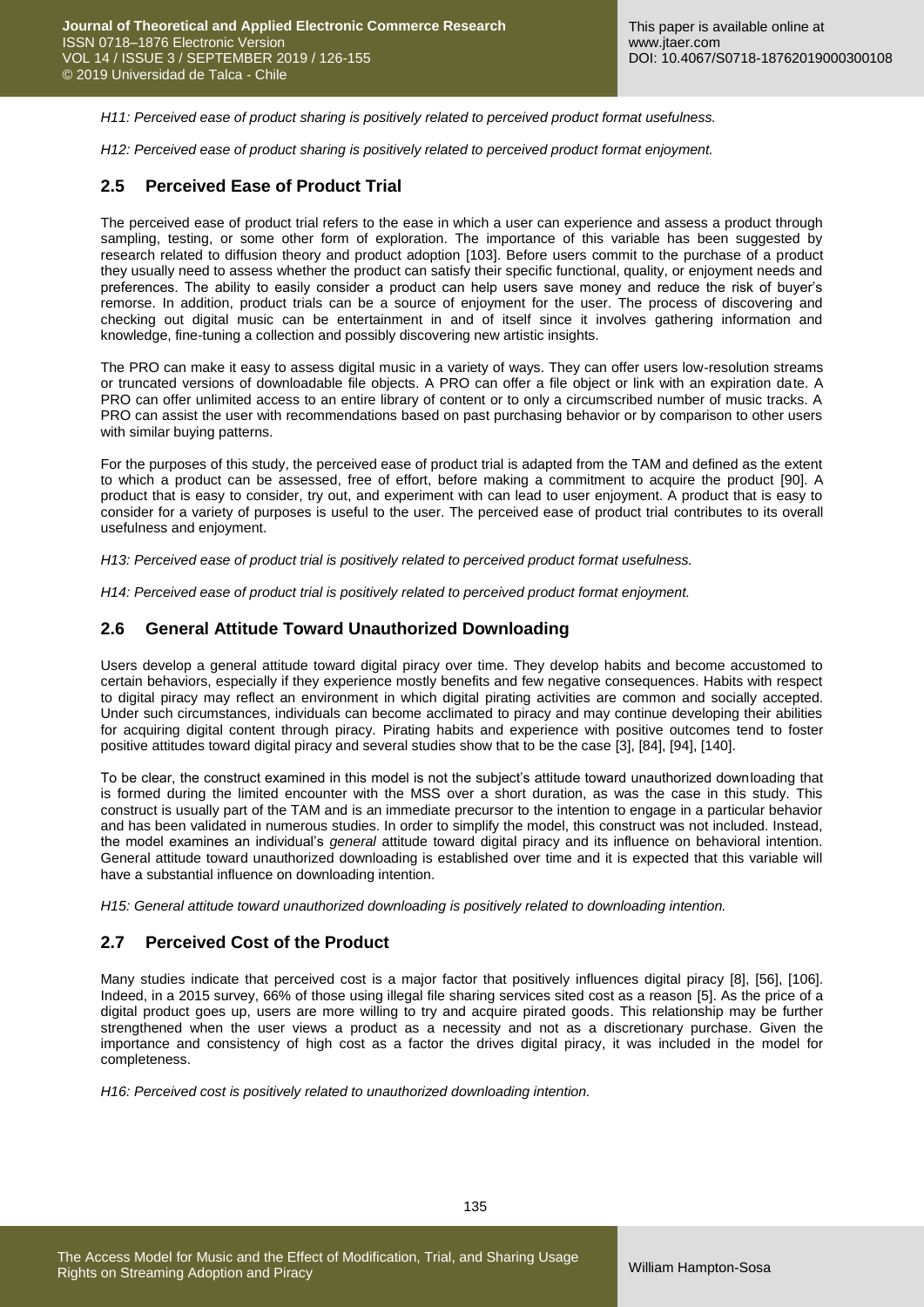**Journal of Theoretical and Applied Electronic Commerce Research** ISSN 0718–1876 Electronic Version VOL 14 / ISSUE 3 / SEPTEMBER 2019 / 126-155 © 2019 Universidad de Talca - Chile

This paper is available online at www.jtaer.com DOI: 10.4067/S0718-18762019000300108



Figure 1: Research model

# **3 Methodology**

The research methodology was a quasi experiment using real commercial MSSs. The research design and analytical approach was modeled after studies that examined the impact of website characteristics on behavior [42], [57], [60], [90], [91]. This method is suitable as a way of assessing the initial attitudes that form during the early stages of technology adoption.

The data was collected via an anonymous, self-reported online survey. The measures were adapted from previous studies that examined technology adoption [39] and modified for the specific context of this study. The survey administration was individually randomized for each subject and a response was required for each item. Participation was voluntary and subjects were free to leave the study at any time. Every subject who participated in the study completed every task. There were no missing cases or values.

The sample used for the study was drawn from a highly diverse pool of undergraduate students at a large urban commuter college that was considered among the most diverse in North America. At the time, more than 150 countries were represented at the institution. Approximately 38%, 37%, 14%, and 11% of the population were White, Asian, Hispanic, or Black, respectively. Approximately two-thirds of the students were full time. With respect to the sample itself, the mean and median age was 22.1 and 21, respectively, and the standard deviation was 3.34. Ages ranged from 18 to 35 years old. 51% of the sample was female and 49% of the sample was male. 93% of the women and 85% of the men reported to have engaged in copyright infringement at some point and overall the figure was 89%. 62% of the subjects have consumed some form of authorized content. With respect to streams and downloads specifically, 48% of the women and 41% of the men reported having purchased music content in this manner.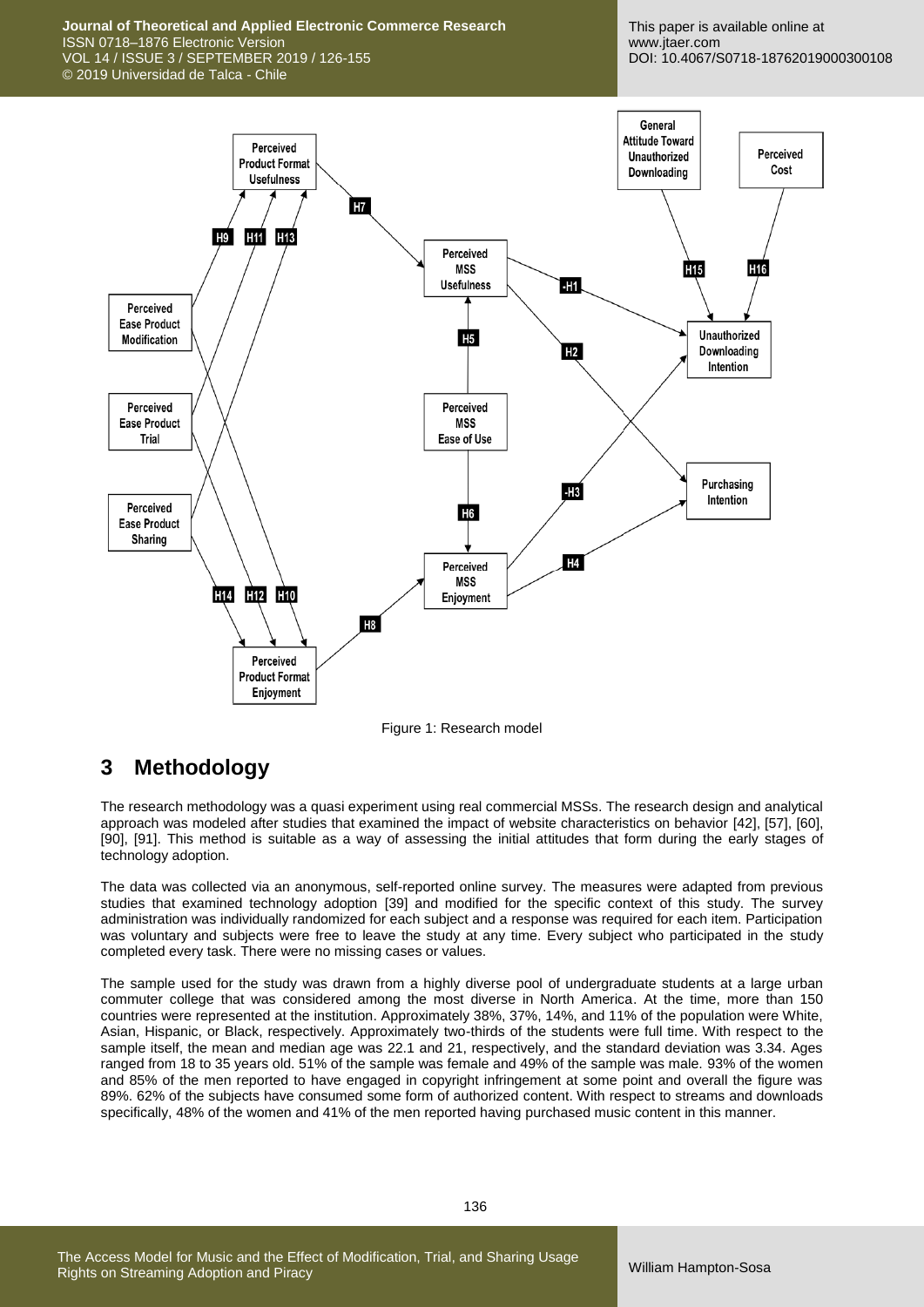These figures can be compared to population characteristics in the United States. The percentage of users who have engaged in some form of copyright infringement by age in years is 53% for those 16 - 24, 45% for those 25 - 34, 32% for those 35 - 44, 25% for those 45 - 55, and 18% for those 55 - 64 [48]. Among all users aged 16 - 64 years old, 40% of men and 30% of women have engaged in copyright infringement [51]. The majority of users aged 15 - 39 years old consume some form of authorized content as streams or downloads [50].

The college environment in which the sample was drawn may be a factor that explains higher rates of copyright infringement in the sample compared to the population. As noted in previous studies, the availability to information technology such as computers and broadband on college campuses make it easier to either download or stream content [10]. Furthermore, a social environment in which copyright infringement is prevalent, which is often the case on college campuses, tends to encourage others to adopt similar behaviors [10].

For the purposes of this study, the pool was deemed suitable because students from urban commuter colleges, in contrast to traditional college students, tend to better reflect the general adult population. They tend to be older, more likely to have jobs, and possess more life experience in comparison to traditional college students. Perhaps most importantly, the subject pool was deemed appropriate because college students tend to have experience in acquiring digital products online, both legally and as unauthorized downloads [4]. To confirm subjects were screened to ensure that they had experience consuming music online. Overall, the sample characteristics reflected the population of contemporary music streaming content users [48]. File sharing experience and online music consumption statistics for the sample are noted in Table 2.

As a side note, the use of college students for this type of study is supported by the work of Krawczyk et al. in which they specifically addressed the question of whether both social and ethical norms concerning property rights and online behavior differ between student samples and the broader population [61]. They found that social norms related to online piracy tend to follow similar patterns in student and in other populations. Their research findings suggested that online piracy could be properly studied using student samples.

The subjects were further screened in order to verify that they personally had access to computers that they controlled and that they could freely choose from among different methods of acquiring music online. Subjects were included in the study if they had engaged in any form of music downloading or streaming in the past, legal or otherwise. Responses to screening questions were used to assign subjects to unfamiliar MSSs to shop for unfamiliar music during the course of the study. The purpose was to reduce the effects of prior experience and to encourage an exploration of the MSS features.

After giving their informed consent, subjects were screened and randomly assigned to an unfamiliar commercial MSS in a lab setting. They were given an opportunity to familiarize themselves with the MSS in several ways. Subjects were given the same video demonstration of the site and a written summary highlighting all of the key MSS features and options including platform compatibility, user requirements, portability, sharing methods, playlist options, recommendation tools, navigation features, browsing and search options, and basic music library catalog information. Subjects were informed whether they could also download music files in addition to streaming, the ways in which they could personalize their music experience, and whether music tracks could be modified or repurposed for other projects such as home videos and presentations. They were asked to perform specific tasks regarding various features and subsequently answer questions about those features. The video introduction to the site and the uniform summary of key features served to ensure that each subject received the same set of instructions and in the same manner.

The subjects were also asked to complete a belief elicitation task that entailed finding, sampling, and selecting appropriate music from a collection of unfamiliar music tracks that could be selected and used hypothetically for a friend's birthday celebration. Subjects were screened to ensure that the music was indeed unfamiliar. As part of the belief elicitation task, subjects were told that the music would be used to create a slideshow containing music, photos, and video clips. Subjects were told that in creating these projects, content would be collected, possibly edited and remixed, arranged, and subsequently shared using any programs of their choice. Subjects were told that the music they were searching for was only available for purchase at their assigned MSS. They were told that the music was also available on file-sharing sites. After completing the shopping task, subjects were asked about their experience at the site. The entire process lasted approximately 75 – 90 minutes.

The measures used to assess the various constructs in the model were adopted from previous studies that focused on e-commerce technology adoption, tested in a pilot study, and then modified and refined for the specific context of this research. The complete list of measures is provided in Appendix A. A panel of experts assessed the language associated with the instructions, questionnaire, and scenario. Negative terms such as piracy, unauthorized, and illegal were avoided to the extent possible in order to diminish potential bias. Convergent validity, divergent validity, and reliability were assessed statistically and are discussed in the results and analysis section below.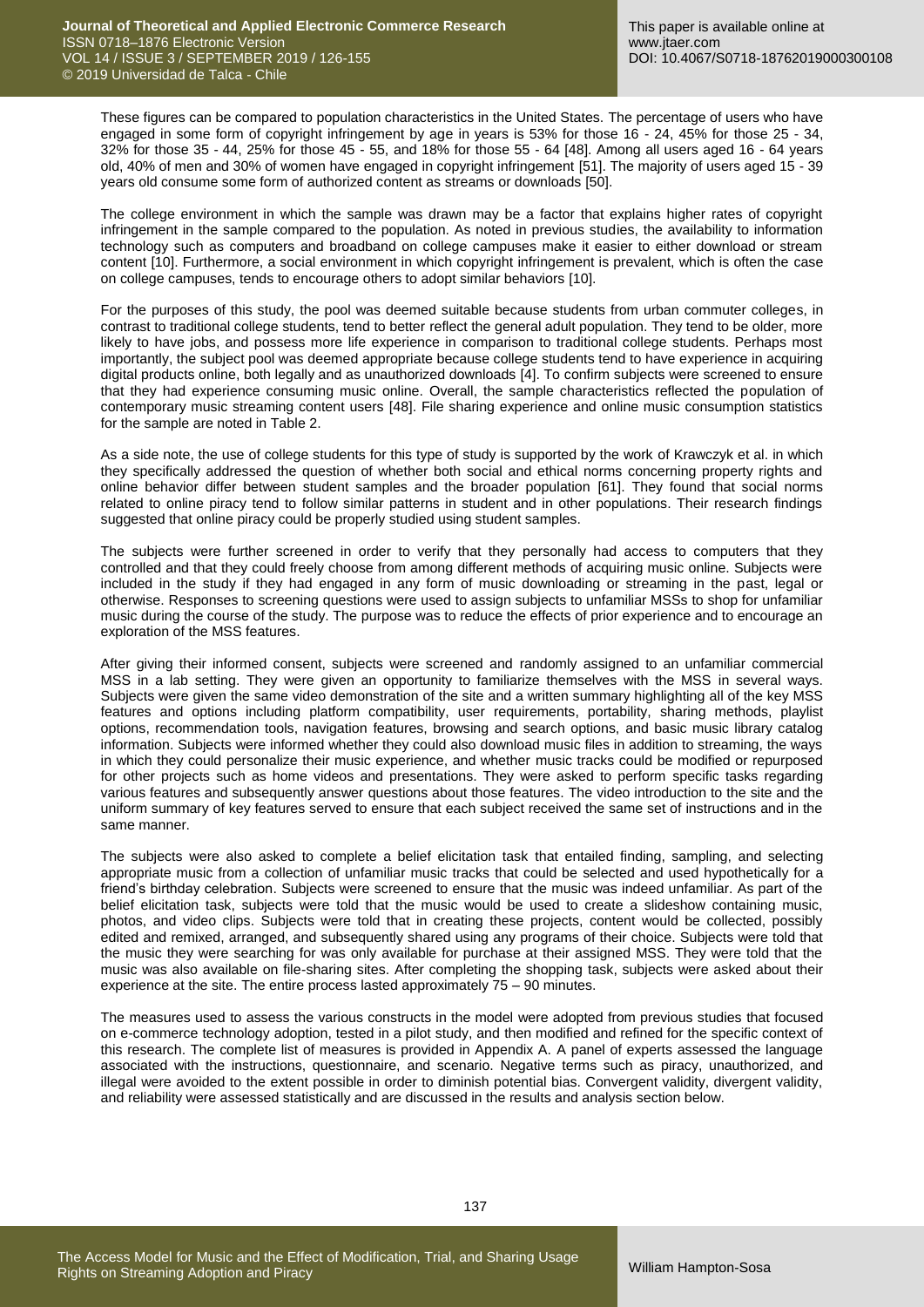The MSSs used in this quasi experiment were those developed by Grooveshark and Rhapsody, the latter of which is now known as Napster. Rhapsody has since grown to become a popular streaming service that offers access to one of the largest libraries of music online. Grooveshark ceased operations in 2015. Both sites were selected because they were fully operational sites and representative of MSSs that allowed for an evaluation of the theoretical model that could be generalized. In this regard, it was important to use fully functional sites that would allow the subjects to browse through manifold product options and experience different music streaming possibilities. The two MSSs used in the study were also selected because they were relevant to the sample so the subjects would be more engaged in the tasks assigned to them. Furthermore, a pilot study indicated that subjects tended to be unfamiliar with one or both MSSs and this facilitated the assignment of a subject to an unfamiliar MSS. As noted previously, this was necessary in order to reduce the effects of prior experience. The need to assign subjects to unfamiliar MSSs was one of the main reasons that more popular MSSs such as Spotify was not used in the study.

Each MSS used in the study had a contrasting design esthetic. With respect to the user interface, Grooveshark employed a clean, minimalist design while Rhapsody used a more detailed user interface that included information on things such as music trends and new releases. The two sites implemented various features in different ways. Users could browse for music or search using different criteria. Both sites included a personal music library that could be customized, recommendation tools, browser and app-based music players, the ability to create playlists, and the ability to share music. Users could tag favorite tracks and review their listening history. An inspection of the MSSs showed that they provided enough variance in the measures among the subjects for an adequate test of the theoretical model.

Both sites used in this study allowed users to create a personalized listening experience, based on music and listening preferences. The design of the Grooveshark interface was simple and minimalist in comparison to Rhapsody, the latter of which included additional content such as music blogs, band history, news, artist features, and charting information. At the time of the data collection, Grooveshark offered music in the form of streaming exclusively whereas Rhapsody offered streaming and downloadable content. Rhapsody generated revenue through advertising, subscription fees, and also through a linked sister site that allowed users to purchase mp3 downloads. Grooveshark generated revenue through advertising and subscription fees. One of the goals in choosing very different types of MSSs in terms of style, esthetics, and implementation was to expose users to a greater range of user experiences, increase variation in the data set, and elicit a wider range of user responses.

# **4 Results and Analysis**

Partial least squares structural equation modeling (PLS-SEM) was used to analyze the data. The analysis tool was SmartPLS version 3.2.6. The procedure has certain advantages over other methods. It does not have strict normality requirements, which gives the researcher some flexibility with respect to the data set [6], [15], [123]. The technique is well suited for testing complex relationships since it avoids inadmissible solutions and factor indeterminacy that can result from models with large numbers of variables, relationships, and moderating effects [91]. An important advantage of PLS-SEM is that the sample size requirements are relatively small allowing the investigator to economize on time and expense.

To determine the minimum required sample size, a rule of thumb is to consider the latent construct with the most causal relationships and the indicator block with the largest number of indicators. The larger number multiplied by ten determines the minimum sample size [15]. In this study, unauthorized downloading intention was the latent construct with the greatest number of causal relationships, which were four. The indicator block associated with perceived product format usefulness had the largest number of indicators, which totaled seven. (One item was dropped from the final analysis.) As a result, the required minimum number of samples was 70. This study included 139 cases, which substantially exceeded the minimum required sample size.

Table 2 below summarizes key characteristics of the sample, including self-reported file sharing habits and music consumption. Among the participants in this study, 62% have acquired authorized music online from sources such as Amazon and Apple iTunes in the past. P2P file sharing experience was highly prevalent among the subjects with 89% reporting having engaged in some form of P2P file sharing. Several reported having substantial libraries of unauthorized music on their computers with a median of 225 music tracks.

Common methods bias was examined and assessed using Harman's one factor test [96]. An exploratory factor analysis including all the factors was conducted and no single dominant factor emerged from the unrotated factor solutions nor did the first factor in a principal components analysis explain the majority of the variance in the variables [96]. In addition, the correlation matrix did not exhibit high correlations between constructs, generally viewed as those above a value of 0.90 [91]. Therefore, one can reasonably exclude the possibility of common methods bias.

Multicolinearity was assessed by calculating variance inflation factors (VIF) for each set of the latent variable indicators. They are presented in Table 5. When indicators correlate too highly with each other determining the significance of a model becomes more difficult and cannot be reliably interpreted. Multicolinearity is indicated when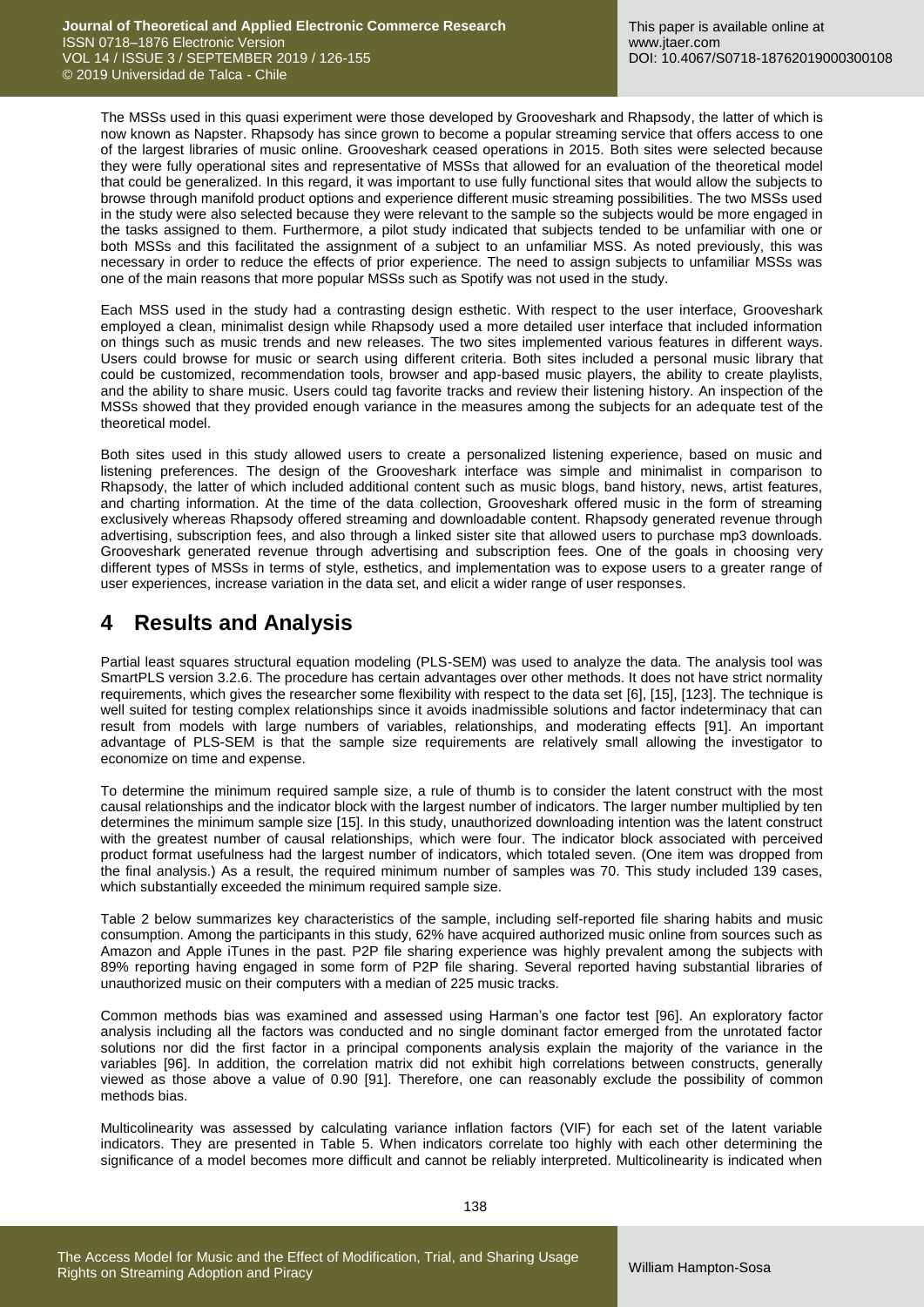VIFs exceed 5.0 according to Hair et al. [38]. Others suggest that VIF should not exceed 10.0 [12]. In this study none of the indicators exceeded 5.0 and thus multicolinearity issues were not manifest.

#### **4.1 Measurement Model Assessment**

Item reliability and internal consistency were assessed according to common practice [6], [15], [123]. After an initial analysis, six measurement items were dropped because of low loading on their respective factors or because they loaded more highly on factors other than the ones they were intended to measure. The dropped items excluded from further analysis were PEPM3, PMUA1, PMUA6, and PPFU4. The results from the subsequent analysis were reasonably good. As noted in Table 6, each item loaded highly on its latent construct. Each item had significant tvalues. As indicated in Table 4, the average variance extracted (AVE) exceeded 0.50 for all constructs, which supports the convergent validity of the constructs. Cronbach's alpha was well above the generally recommended value of 0.70 for all constructs. The composite reliability statistic was above the generally recommended value of 0.70 across the board, which indicated good item reliability.

Discriminant validity of the construct measures was also assessed according to common practice [6], [15], [123] and was found to be satisfactory. As noted in Table 3, the square root of the AVE associated with each construct was greater than the correlations between that construct and others indicating that the construct shares more variance with its own measures. In addition, as noted in Table 6, no item loaded higher on other latent constructs than the construct it was designed to measure. Discriminant validity is further support by the fact that the correlations among all constructs were below the threshold of 0.90.

### **4.2 Structural Model Assessment**

As illustrated in Figure 2, the model was largely supported by the data, with exception of hypothesis H3. Perceived MSS usefulness was found to have a negative relationship with unauthorized downloading intention and a positive relationship purchasing intention ( $\beta = -0.207$ ,  $p < 0.01$  and  $\beta = 0.313$ ,  $p < 0.01$ , respectively). The relationship between perceived MSS enjoyment and unauthorized downloading intention was not supported; however, a substantial and significant relationship to purchasing intention was supported ( $\beta$  = 0.420, p < 0.01). Perceived MSS ease of use was positively linked to perceived MSS usefulness and perceived MSS enjoyment (ß = 0.148, p < 0.05 and  $\beta$  = 0.261, p < 0.01, respectively). The link between perceived product format usefulness was positively linked to perceived MSS usefulness (ß = 0.628, p < 0.01). Perceived product format enjoyment was positively linked to perceived MSS enjoyment ( $\beta$  = 0.578, p < 0.01). Perceived ease of product modification was positively linked to perceived MSS usefulness and perceived MSS enjoyment ( $\beta$  = 0.456, p < 0.01 and  $\beta$  = 0.378, p < 0.01, respectively). Perceived ease of product trial was positively related to perceived product format usefulness and perceived product format enjoyment ( $B = 0.216$ ,  $p < 0.05$  and  $B = 0.264$ ,  $p < 0.01$ , respectively). Perceived ease of product sharing was positively related to perceived product format usefulness and perceived product format enjoyment ( $\beta$  = 0.203, p < 0.05 and  $\beta$  = 0.144, p < 0.10, respectively). General attitude toward unauthorized downloading and perceived cost was positively related to unauthorized downloading intention ( $\beta = 0.645$ ,  $p < 0.01$ ) and  $\beta$  = 0.197, p < 0.01, respectively). Overall, the model explained more than 51.3% of the variation with respect to unauthorized downloading intention and 43.1% of the variation regarding purchasing intention.

|        | Subjects<br>Frequency (%) | Age<br>Mean / Mdn / SD | Online Music<br>Purchasing<br>Experience<br>Frequency (%) | <b>P2P File Sharing</b><br>Experience<br>Frequency (%) | Number of<br>Authorized Music   Unauthorized<br><b>Files Owned</b><br>Mean / Mdn / SD | Number of<br><b>Music Files</b><br>Mean / Mdn / SD |
|--------|---------------------------|------------------------|-----------------------------------------------------------|--------------------------------------------------------|---------------------------------------------------------------------------------------|----------------------------------------------------|
| Female | 71 (51%)                  | 21.7 / 21 / 2.78       | 34 (48%)                                                  | 66 (93%)                                               | 290 / 50 / 772                                                                        | 564 / 250 / 843                                    |
| Male   | 68 (49%)                  | 22.6 / 21 / 3.79       | 28 (41%)                                                  | 58 (85%)                                               | 348 / 5 / 1354                                                                        | 2423 / 200 / 6937                                  |
|        |                           |                        |                                                           |                                                        |                                                                                       |                                                    |

Overall 139 (100%) 22.1 / 21 / 3.34 62 (45%) 124 (89%) 318 / 20 / 1096 453 / 225 / 4959

Table 2: Demographic information and music acquisition habits of the sample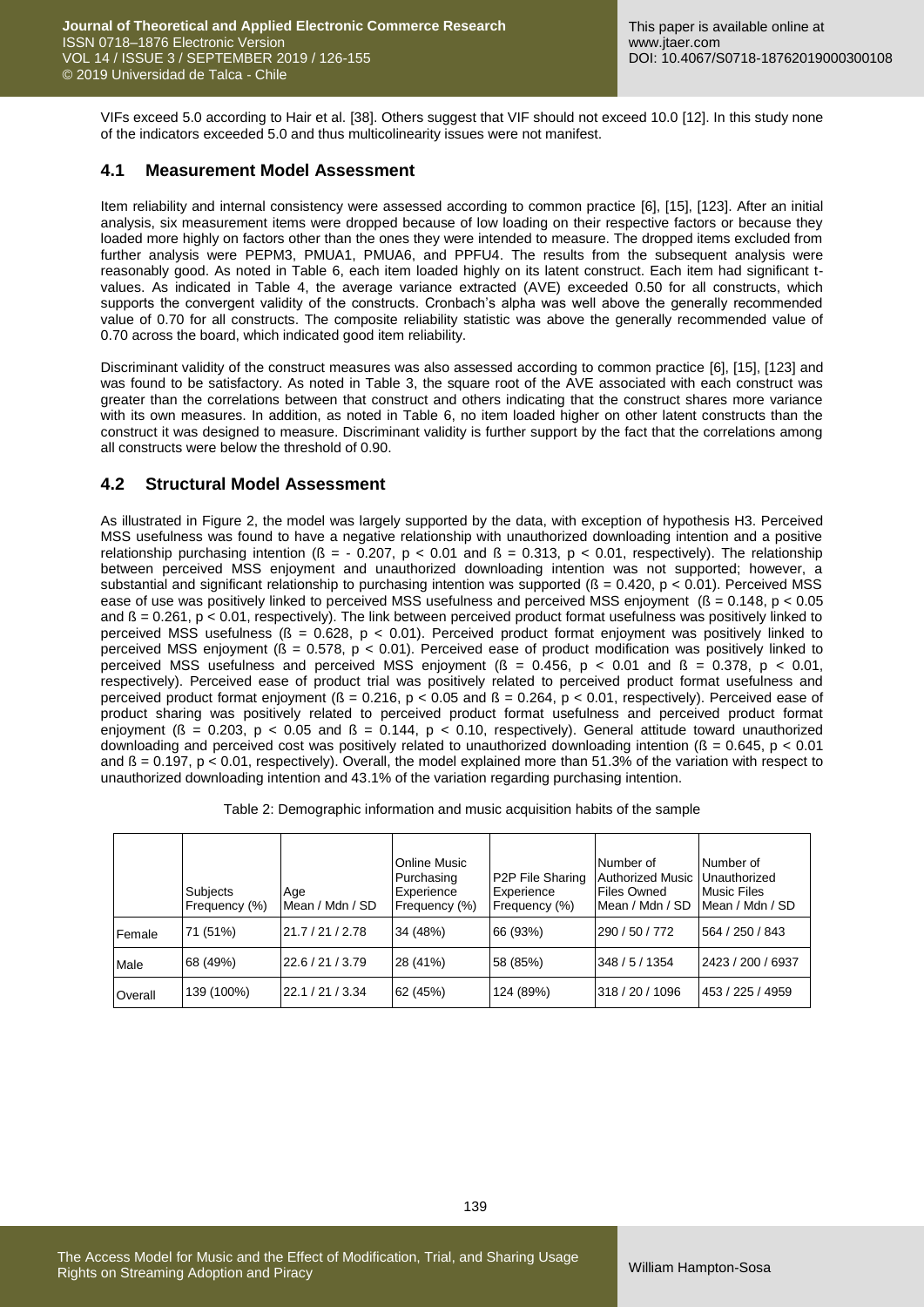| Table 3: Construct correlations (Square root AVE in bold) |  |
|-----------------------------------------------------------|--|
|-----------------------------------------------------------|--|

|              | <b>GATUD</b> | PC.      | <b>PEPPS</b> | <b>PEPSS</b> | <b>PEPTS</b> | PI       | <b>PME</b> | <b>PMEOU</b> | <b>PMU</b> | <b>PPFE</b> | <b>PPFU</b> | <b>UDI</b> |
|--------------|--------------|----------|--------------|--------------|--------------|----------|------------|--------------|------------|-------------|-------------|------------|
| <b>GATUD</b> | 0.888        |          |              |              |              |          |            |              |            |             |             |            |
| PC.          | $-0.173$     | 0.736    |              |              |              |          |            |              |            |             |             |            |
| <b>PEPM</b>  | $-0.090$     | $-0.033$ | 0.812        |              |              |          |            |              |            |             |             |            |
| <b>PEPS</b>  | $-0.077$     | 0.245    | 0.345        | 0.754        |              |          |            |              |            |             |             |            |
| <b>PEPT</b>  | $-0.052$     | 0.304    | 0.142        | 0.457        | 0.736        |          |            |              |            |             |             |            |
| ΡI           | $-0.204$     | 0.232    | 0.291        | 0.364        | 0.288        | 1.000    |            |              |            |             |             |            |
| <b>PME</b>   | $-0.271$     | 0.341    | 0.274        | 0.527        | 0.507        | 0.607    | 0.813      |              |            |             |             |            |
| <b>PMEOU</b> | 0.051        | 0.176    | 0.228        | 0.552        | 0.620        | 0.286    | 0.509      | 0.747        |            |             |             |            |
| <b>PMU</b>   | $-0.117$     | 0.116    | 0.473        | 0.461        | 0.324        | 0.564    | 0.597      | 0.388        | 0.774      |             |             |            |
| <b>PPFE</b>  | $-0.258$     | 0.198    | 0.471        | 0.398        | 0.393        | 0.459    | 0.690      | 0.428        | 0.508      | 0.792       |             |            |
| <b>PPFU</b>  | $-0.206$     | 0.180    | 0.562        | 0.462        | 0.381        | 0.505    | 0.613      | 0.383        | 0.685      | 0.733       | 0.798       |            |
| UDI          | 0.673        | $-0.295$ | $-0.237$     | $-0.119$     | $-0.038$     | $-0.224$ | $-0.252$   | $-0.003$     | $-0.238$   | $-0.299$    | $-0.328$    | 0.830      |



Figure 2: Research model results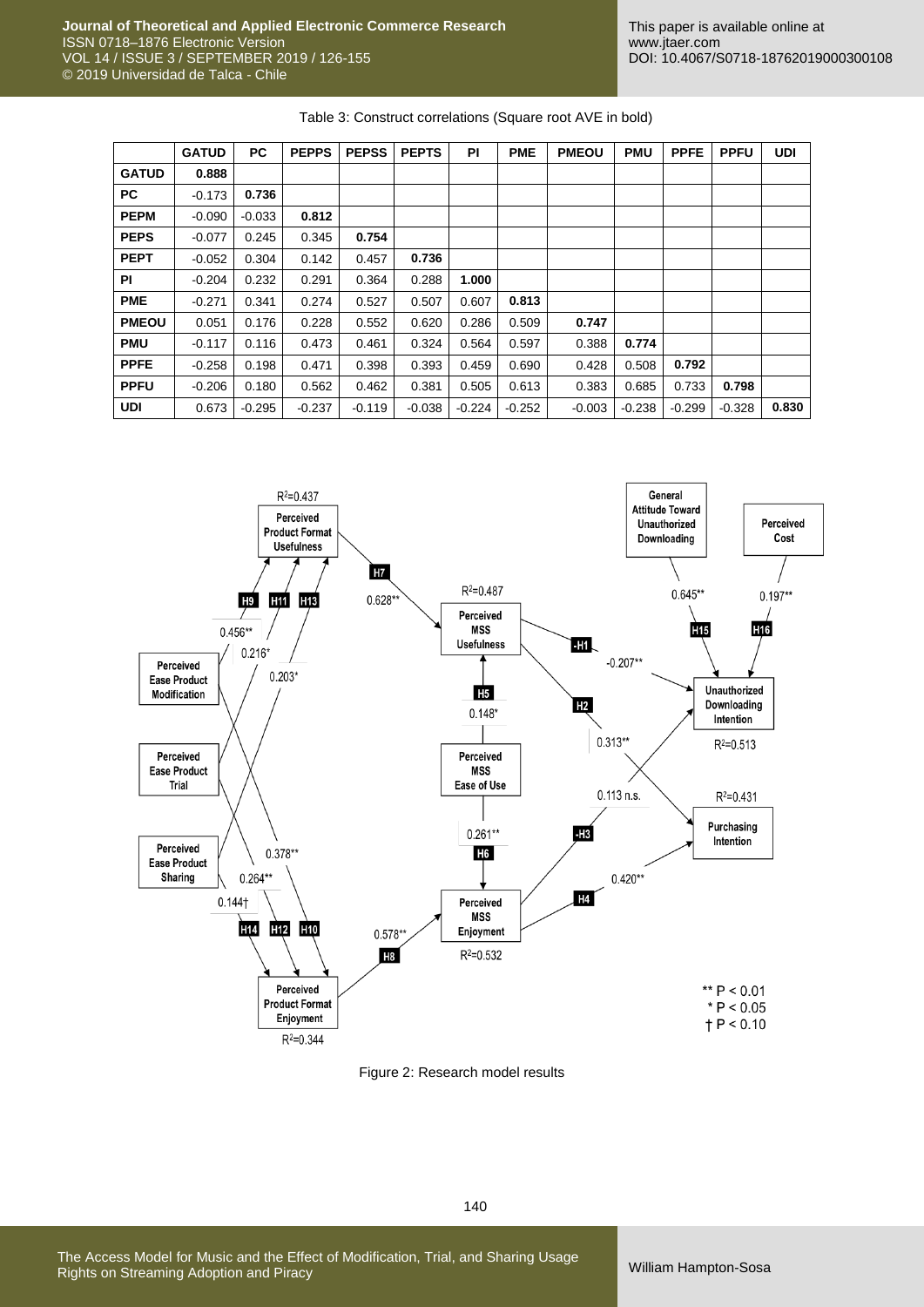| Table 4: Assessment of measurement model |  |  |
|------------------------------------------|--|--|
|------------------------------------------|--|--|

|              | <b>AVE</b> | <b>Composite</b><br><b>Reliability</b> | <b>R</b> Square | <b>Cronbachs</b><br>Alpha | Mean  | SD    |
|--------------|------------|----------------------------------------|-----------------|---------------------------|-------|-------|
| <b>GATUD</b> | 0.789      | 0.949                                  |                 | 0.933                     | 4.529 | 1.548 |
| <b>PC</b>    | 0.542      | 0.774                                  |                 | 0.724                     | 4.193 | 1.312 |
| <b>PEPM</b>  | 0.659      | 0.885                                  |                 | 0.828                     | 3.883 | 1.483 |
| <b>PEPS</b>  | 0.568      | 0.866                                  |                 | 0.809                     | 5.112 | 1.132 |
| <b>PEPT</b>  | 0.541      | 0.852                                  |                 | 0.783                     | 5.663 | 0.996 |
| <b>PI</b>    | 1.000      | 1.000                                  | 0.431           | 1.000                     | 4.144 | 1.958 |
| <b>PME</b>   | 0.662      | 0.921                                  | 0.532           | 0.897                     | 5.168 | 1.225 |
| <b>PMEOU</b> | 0.559      | 0.861                                  |                 | 0.806                     | 5.627 | 1.002 |
| <b>PMU</b>   | 0.600      | 0.857                                  | 0.487           | 0.776                     | 4.630 | 1.228 |
| <b>PPFE</b>  | 0.627      | 0.910                                  | 0.344           | 0.881                     | 4.826 | 1.247 |
| <b>PPFU</b>  | 0.637      | 0.913                                  | 0.437           | 0.886                     | 4.630 | 1.268 |
| <b>UDI</b>   | 0.689      | 0.869                                  | 0.513           | 0.774                     | 4.572 | 1.665 |

| Table 5: Variance inflation factor results |
|--------------------------------------------|
|--------------------------------------------|

| <b>General Attitude</b><br><b>Toward Unauthorized</b><br>Downloading |                                               | <b>Perceived</b><br>Cost                   |                                       | <b>Perceived Ease</b><br><b>Product Modification</b> |                                                     | <b>Perceived Ease</b><br><b>Product Sharing</b>        |       |
|----------------------------------------------------------------------|-----------------------------------------------|--------------------------------------------|---------------------------------------|------------------------------------------------------|-----------------------------------------------------|--------------------------------------------------------|-------|
| GATUD1                                                               | 4.518                                         | PC <sub>1</sub>                            | 1.228                                 | PEPM1                                                | 1.963                                               | PEPS <sub>1</sub>                                      | 1.931 |
| GATUD <sub>2</sub>                                                   | 3.782                                         | PC <sub>2</sub>                            | 1.209                                 | PEPM <sub>2</sub>                                    | 1.899                                               | PEPS <sub>2</sub>                                      | 1.887 |
| GATUD3                                                               | 2.507                                         | PC <sub>3</sub>                            | 1.263                                 | PEPM4                                                | 2.155                                               | PEPS3                                                  | 1.297 |
| GATUD4                                                               | 2.622                                         |                                            |                                       | PEPM <sub>5</sub>                                    | 1.575                                               | PEPS4                                                  | 1.383 |
| GATUD5                                                               | 3.699                                         |                                            |                                       |                                                      |                                                     |                                                        |       |
|                                                                      | <b>Perceived Ease</b><br><b>Product Trial</b> |                                            | <b>Purchasing</b><br><b>Intention</b> |                                                      | <b>Perceived Product</b><br><b>Format Enjoyment</b> | <b>Perceived Product</b><br><b>Format Usefulness</b>   |       |
| PEPT <sub>1</sub>                                                    | 1.763                                         | <b>PI</b>                                  | 1.000                                 | PPFE1                                                | 2.497                                               | PPFU <sub>1</sub>                                      | 2.128 |
| PEPT <sub>2</sub>                                                    | 1.211                                         |                                            |                                       | PPFE <sub>2</sub>                                    | 2.136                                               | PPFU <sub>2</sub>                                      | 2.414 |
| PEPT <sub>3</sub>                                                    | 1.638                                         |                                            |                                       | PPFE3                                                | 2.025                                               | PPFU <sub>3</sub>                                      | 1.937 |
| PEPT4                                                                | 1.677                                         |                                            |                                       | PPFE4                                                | 1.984                                               | PPFU <sub>5</sub>                                      | 1.873 |
| PEPT <sub>5</sub>                                                    | 1.525                                         |                                            |                                       | PPFE <sub>5</sub>                                    | 1.849                                               | PPFU <sub>6</sub>                                      | 2.390 |
|                                                                      |                                               |                                            |                                       | PPFE <sub>6</sub>                                    | 2.134                                               | PPFU7                                                  | 2.035 |
| <b>Perceived MSS</b><br>Enjoyment                                    |                                               | <b>Perceived MSS</b><br><b>Ease of Use</b> |                                       | <b>Perceived MSS</b><br><b>Usefulness</b>            |                                                     | <b>Unauthorized</b><br>Downloading<br><b>Intention</b> |       |
| PME <sub>1</sub>                                                     | 2.544                                         | PMEOU1                                     | 1.594                                 | PMUA <sub>2</sub>                                    | 1.367                                               | UDI1                                                   | 1.451 |
| PME <sub>2</sub>                                                     | 2.304                                         | PMEOU <sub>2</sub>                         | 1.732                                 | PMUA3                                                | 1.916                                               | UD <sub>12</sub>                                       | 1.761 |
| PME <sub>3</sub>                                                     | 1.744                                         | PMEOU3                                     | 1.276                                 | PMUA4                                                | 1.438                                               | UD <sub>13</sub>                                       | 1.668 |
| PME4                                                                 | 3.315                                         | PMEOU4                                     | 1.655                                 | PMUA <sub>5</sub>                                    | 1.696                                               |                                                        |       |
| PME <sub>5</sub>                                                     | 2.553                                         | PMEOU5                                     | 2.115                                 |                                                      |                                                     |                                                        |       |
| PME <sub>6</sub>                                                     | 2.508                                         |                                            |                                       |                                                      |                                                     |                                                        |       |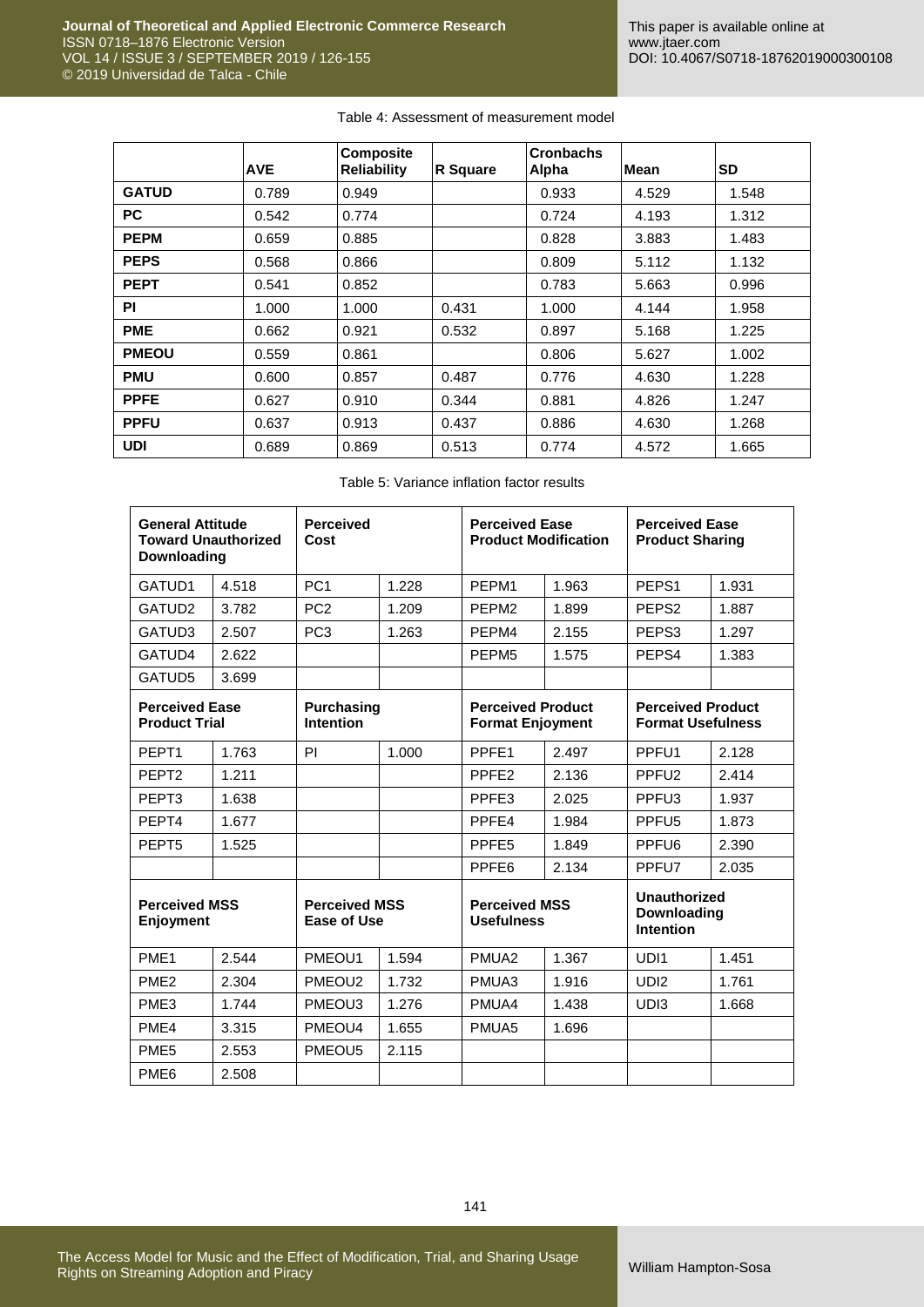|  | Table 6: Cross loadings |
|--|-------------------------|
|  |                         |

|                   | <b>GATUD</b> | <b>PC</b> | <b>PEPM</b> | <b>PEPS</b> | <b>PEPT</b> | PI       | <b>PME</b>     | <b>PMEOU</b>      | <b>PMU</b> | <b>PPFE</b> | <b>PPFU</b> | <b>UDI</b> |
|-------------------|--------------|-----------|-------------|-------------|-------------|----------|----------------|-------------------|------------|-------------|-------------|------------|
| <b>GATUD1</b>     | 0.926        | $-0.180$  | $-0.047$    | $-0.061$    | $-0.047$    | $-0.169$ | $-0.250$ 0.094 |                   | -0.073     | $-0.240$    | $-0.196$    | 0.641      |
| <b>GATUD2</b>     | 0.906        | $-0.195$  | $-0.044$    | $-0.021$    | $-0.039$    | $-0.159$ | $-0.230$ 0.077 |                   | $-0.104$   | $-0.232$    | $-0.159$    | 0.626      |
| <b>GATUD3</b>     | 0.847        | $-0.141$  | $-0.077$    | $-0.099$    | $-0.105$    | $-0.224$ | $-0.241$ 0.030 |                   | $-0.061$   | $-0.220$    | -0.158      | 0.549      |
| GATUD4            | 0.849        | $-0.133$  | $-0.162$    | $-0.111$    | $-0.060$    | $-0.186$ |                | $-0.240$ $-0.050$ | $-0.149$   | $-0.275$    | $-0.220$    | 0.509      |
| <b>GATUD5</b>     | 0.909        | $-0.118$  | $-0.087$    | $-0.062$    | 0.006       | $-0.178$ | $-0.245$ 0.053 |                   | $-0.136$   | $-0.190$    | -0.189      | 0.645      |
| PC <sub>1</sub>   | $-0.094$     | 0.645     | 0.108       | 0.286       | 0.267       | 0.203    | 0.192          | 0.256             | 0.103      | 0.213       | 0.218       | $-0.128$   |
| PC <sub>2</sub>   | $-0.026$     | 0.601     | $-0.034$    | 0.070       | 0.172       | 0.116    | 0.144          | 0.034             | -0.001     | 0.099       | 0.126       | $-0.108$   |
| PC <sub>3</sub>   | $-0.194$     | 0.922     | $-0.077$    | 0.200       | 0.256       | 0.201    | 0.346          | 0.130             | 0.120      | 0.155       | 0.119       | $-0.320$   |
| PEPM1             | $-0.089$     | $-0.033$  | 0.837       | 0.284       | 0.058       | 0.297    | 0.219          | 0.147             | 0.390      | 0.415       | 0.459       | $-0.243$   |
| PEPM <sub>2</sub> | 0.008        | $-0.042$  | 0.804       | 0.274       | 0.174       | 0.205    | 0.225          | 0.274             | 0.429      | 0.347       | 0.369       | $-0.107$   |
| PEPM4             | $-0.094$     | $-0.009$  | 0.868       | 0.330       | 0.128       | 0.272    | 0.267          | 0.182             | 0.443      | 0.446       | 0.570       | $-0.216$   |
| PEPM <sub>5</sub> | $-0.109$     | $-0.029$  | 0.731       | 0.218       | 0.114       | 0.146    | 0.166          | 0.152             | 0.256      | 0.297       | 0.390       | $-0.189$   |
| PEPS <sub>1</sub> | $-0.115$     | 0.221     | 0.284       | 0.820       | 0.352       | 0.268    | 0.387          | 0.461             | 0.356      | 0.291       | 0.366       | $-0.104$   |
| PEPS <sub>2</sub> | 0.005        | 0.113     | 0.274       | 0.824       | 0.412       | 0.368    | 0.493          | 0.514             | 0.390      | 0.341       | 0.394       | $-0.025$   |
| PEPS3             | 0.045        | 0.236     | 0.050       | 0.583       | 0.262       | 0.230    | 0.395          | 0.238             | 0.157      | 0.241       | 0.150       | $-0.028$   |
| PEPS4             | 0.052        | 0.129     | 0.383       | 0.728       | 0.294       | 0.181    | 0.290          | 0.272             | 0.442      | 0.336       | 0.418       | $-0.165$   |
| PEPS5             | 0.078        | 0.280     | 0.216       | 0.787       | 0.393       | 0.329    | 0.453          | 0.569             | 0.310      | 0.271       | 0.336       | $-0.105$   |
| PEPT <sub>1</sub> | $-0.027$     | 0.328     | 0.134       | 0.329       | 0.806       | 0.271    | 0.455          | 0.513             | 0.318      | 0.309       | 0.297       | 0.000      |
| PEPT <sub>2</sub> | 0.017        | 0.212     | $-0.085$    | 0.131       | 0.502       | 0.028    | 0.171          | 0.279             | $-0.014$   | 0.170       | 0.135       | 0.054      |
| PEPT <sub>3</sub> | $-0.025$     | 0.149     | 0.099       | 0.424       | 0.781       | 0.208    | 0.410          | 0.612             | 0.291      | 0.307       | 0.309       | $-0.071$   |
| PEPT4             | 0.047        | 0.217     | 0.112       | 0.342       | 0.804       | 0.295    | 0.462          | 0.406             | 0.316      | 0.342       | 0.337       | $-0.006$   |
| PEPT <sub>5</sub> | $-0.090$     | 0.234     | 0.187       | 0.393       | 0.740       | 0.177    | 0.290          | 0.433             | 0.164      | 0.283       | 0.274       | $-0.084$   |
| PI                | $-0.204$     | 0.232     | 0.291       | 0.364       | 0.288       | 1.000    | 0.607          | 0.286             | 0.564      | 0.459       | 0.505       | $-0.224$   |
| PME <sub>1</sub>  | 0.210        | 0.299     | 0.268       | 0.465       | 0.499       | 0.558    | 0.850          | 0.540             | 0.534      | 0.605       | 0.575       | $-0.228$   |
| PME <sub>2</sub>  | 0.247        | 0.209     | 0.310       | 0.457       | 0.261       | 0.576    | 0.822          | 0.325             | 0.541      | 0.588       | 0.529       | $-0.316$   |
| PME3              | 0.193        | 0.370     | 0.082       | 0.365       | 0.493       | 0.426    | 0.727          | 0.389             | 0.358      | 0.501       | 0.391       | $-0.111$   |
| PME4              | 0.292        | 0.301     | 0.234       | 0.384       | 0.395       | 0.419    | 0.864          | 0.451             | 0.437      | 0.584       | 0.487       | $-0.240$   |
| PME <sub>5</sub>  | 0.118        | 0.220     | 0.258       | 0.557       | 0.443       | 0.572    | 0.829          | 0.479             | 0.604      | 0.555       | 0.603       | $-0.105$   |
| PME <sub>6</sub>  | $-0.277$     | 0.292     | 0.145       | 0.307       | 0.402       | 0.367    | 0.781          | 0.268             | 0.398      | 0.524       | 0.363       | $-0.216$   |
| PMEOU1            | 0.062        | 0.154     | 0.187       | 0.410       | 0.402       | 0.277    | 0.397          | 0.772             | 0.299      | 0.366       | 0.320       | 0.051      |
| <b>PMEOU2</b>     | 0.048        | 0.212     | 0.103       | 0.394       | 0.375       | 0.197    | 0.286          | 0.731             | 0.201      | 0.210       | 0.181       | 0.038      |
| PMEOU3            | $-0.085$     | 0.109     | $-0.017$    | 0.257       | 0.383       | 0.045    | 0.270          | 0.543             | 0.015      | 0.244       | 0.084       | 0.013      |
| <b>PMEOU4</b>     | 0.055        | 0.122     | 0.256       | 0.483       | 0.598       | 0.283    | 0.501          | 0.829             | 0.461      | 0.439       | 0.424       | -0.073     |
| <b>PMEOU5</b>     | 0.045        | 0.091     | 0.196       | 0.466       | 0.508       | 0.168    | 0.367          | 0.825             | 0.274      | 0.264       | 0.267       | 0.008      |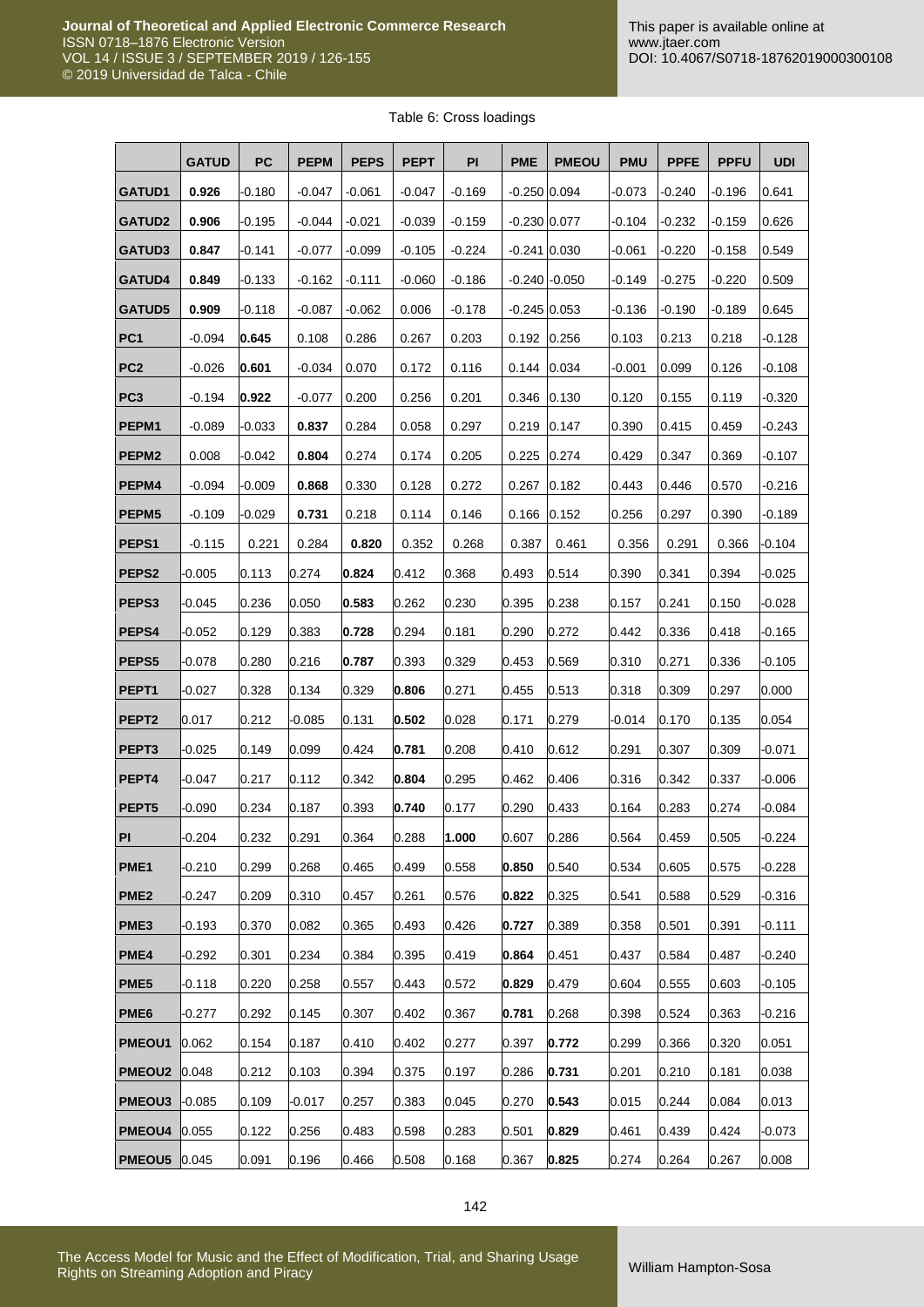$\Gamma$ 

٦

| Table 6: continuation |          |          |          |          |          |          |          |          |          |          |          |          |
|-----------------------|----------|----------|----------|----------|----------|----------|----------|----------|----------|----------|----------|----------|
| <b>PMUA2</b>          | $-0.178$ | 0.159    | 0.269    | 0.249    | 0.202    | 0.480    | 0.449    | 0.226    | 0.716    | 0.347    | 0.409    | $-0.276$ |
| PMUA3                 | $-0.077$ | 0.045    | 0.421    | 0.346    | 0.095    | 0.438    | 0.478    | 0.171    | 0.829    | 0.422    | 0.566    | $-0.162$ |
| <b>PMUA4</b>          | $-0.005$ | 0.136    | 0.404    | 0.484    | 0.474    | 0.434    | 0.485    | 0.529    | 0.771    | 0.393    | 0.584    | $-0.129$ |
| <b>PMUA5</b>          | $-0.114$ | 0.019    | 0.363    | 0.329    | 0.209    | 0.394    | 0.433    | 0.252    | 0.777    | 0.409    | 0.549    | -0.179   |
| PPFE1                 | 0.136    | 0.063    | 0.485    | 0.411    | 0.335    | 0.395    | 0.515    | 0.437    | 0.537    | 0.848    | 0.706    | $-0.215$ |
| PPFE <sub>2</sub>     | $-0.222$ | 0.096    | 0.461    | 0.279    | 0.216    | 0.433    | 0.533    | 0.228    | 0.519    | 0.785    | 0.700    | $-0.270$ |
| <b>PPFE3</b>          | 0.229    | 0.210    | 0.227    | 0.315    | 0.358    | 0.287    | 0.586    | 0.344    | 0.287    | 0.779    | 0.483    | $-0.203$ |
| <b>PPFE4</b>          | $-0.263$ | 0.246    | 0.308    | 0.301    | 0.393    | 0.409    | 0.630    | 0.357    | 0.361    | 0.787    | 0.513    | $-0.275$ |
| PPFE <sub>5</sub>     | 0.147    | 0.074    | 0.404    | 0.332    | 0.251    | 0.336    | 0.460    | 0.331    | 0.394    | 0.743    | 0.544    | $-0.228$ |
| PPFE <sub>6</sub>     | 0.227    | 0.247    | 0.354    | 0.247    | 0.303    | 0.313    | 0.546    | 0.331    | 0.309    | 0.806    | 0.528    | $-0.228$ |
| PPFU1                 | $-0.172$ | 0.263    | 0.513    | 0.393    | 0.395    | 0.362    | 0.567    | 0.386    | 0.475    | 0.741    | 0.781    | $-0.268$ |
| PPFU <sub>2</sub>     | $-0.169$ | 0.160    | 0.458    | 0.402    | 0.309    | 0.421    | 0.463    | 0.300    | 0.673    | 0.514    | 0.849    | $-0.264$ |
| PPFU <sub>3</sub>     | $-0.127$ | 0.147    | 0.353    | 0.317    | 0.312    | 0.432    | 0.458    | 0.405    | 0.509    | 0.540    | 0.768    | $-0.259$ |
| PPFU <sub>5</sub>     | $-0.133$ | 0.034    | 0.443    | 0.368    | 0.283    | 0.425    | 0.466    | 0.229    | 0.567    | 0.514    | 0.770    | $-0.219$ |
| PPFU <sub>6</sub>     | 0.214    | 0.121    | 0.535    | 0.391    | 0.299    | 0.406    | 0.490    | 0.246    | 0.481    | 0.652    | 0.822    | $-0.298$ |
| PPFU7                 | $-0.172$ | 0.134    | 0.376    | 0.331    | 0.224    | 0.375    | 0.495    | 0.279    | 0.557    | 0.552    | 0.796    | $-0.264$ |
| UDI1                  | 0.593    | $-0.223$ | $-0.183$ | $-0.088$ | 0.007    | $-0.151$ | $-0.178$ | $-0.009$ | $-0.152$ | $-0.218$ | $-0.189$ | 0.808    |
| UDI <sub>2</sub>      | 0.539    | $-0.283$ | $-0.102$ | $-0.024$ | $-0.057$ | $-0.172$ | -0.184   | 0.034    | $-0.190$ | -0.244   | $-0.241$ | 0.850    |
| UDI3                  | 0.540    | $-0.228$ | $-0.308$ | $-0.186$ | $-0.045$ | $-0.237$ | $-0.267$ | $-0.032$ | $-0.253$ | $-0.284$ | $-0.389$ | 0.831    |

# **5 Discussion**

As noted in the introduction, users increasingly demonstrate a willingness to forgo the ownership of physical media and digital files. Instead, they are becoming comfortable with having access to music and other types of content and they are willing to pay subscription fees, rental fees, or consume advertising. This access economy business model allows users to avoid many of the issues associated with ownership. This embrace of the model for music consumption is reflected in statistics that show the adoption of MSSs has continued to rise [92] with 90 million subscribers as of 2016 [100].

It is clear that the access economy business model has significant market appeal and this can be attributed to the digital technologies that make consumption platforms and manifold value propositions possible. It is not clear, however, what specific features appeal most to users and to what extent. This research was an initial exploration of the drivers of MSS adoption and attempted to provide a better understanding of key MSS attributes and MPURs. This focus on MPURs in particular is relatively novel and largely unexamined in the literature.

It is also clear that digital piracy remains an issue for artists and PROs. Levels of digital piracy remain high and continues largely unabated. However, what seems to be changing is the nature of digital piracy. Many users are adopting stream ripping or they are using private networks to exchange files in order to hide illicit activity. Developing effective strategic responses remains a challenge. A relatively novel approach examined in this research considers the influence MSS attributes and MPURs on digital piracy. It is an approach that calls for a focus on the design of MSSs in order to better address digital piracy.

## **5.1 Influence of Perceived Usefulness, Enjoyment, and Ease of Use**

The results of the empirically tested model support five of the first six hypotheses examined in this study. The effects were significant and substantial. A MSS that is perceived to be useful and enjoyable is positively related to the purchasing intention of a MSS. In other words, a MSS that provides utility to the user and is fun to use will encourage system adoption. In order for a system to be useful and enjoyable, it must also be easy to use. Furthermore, the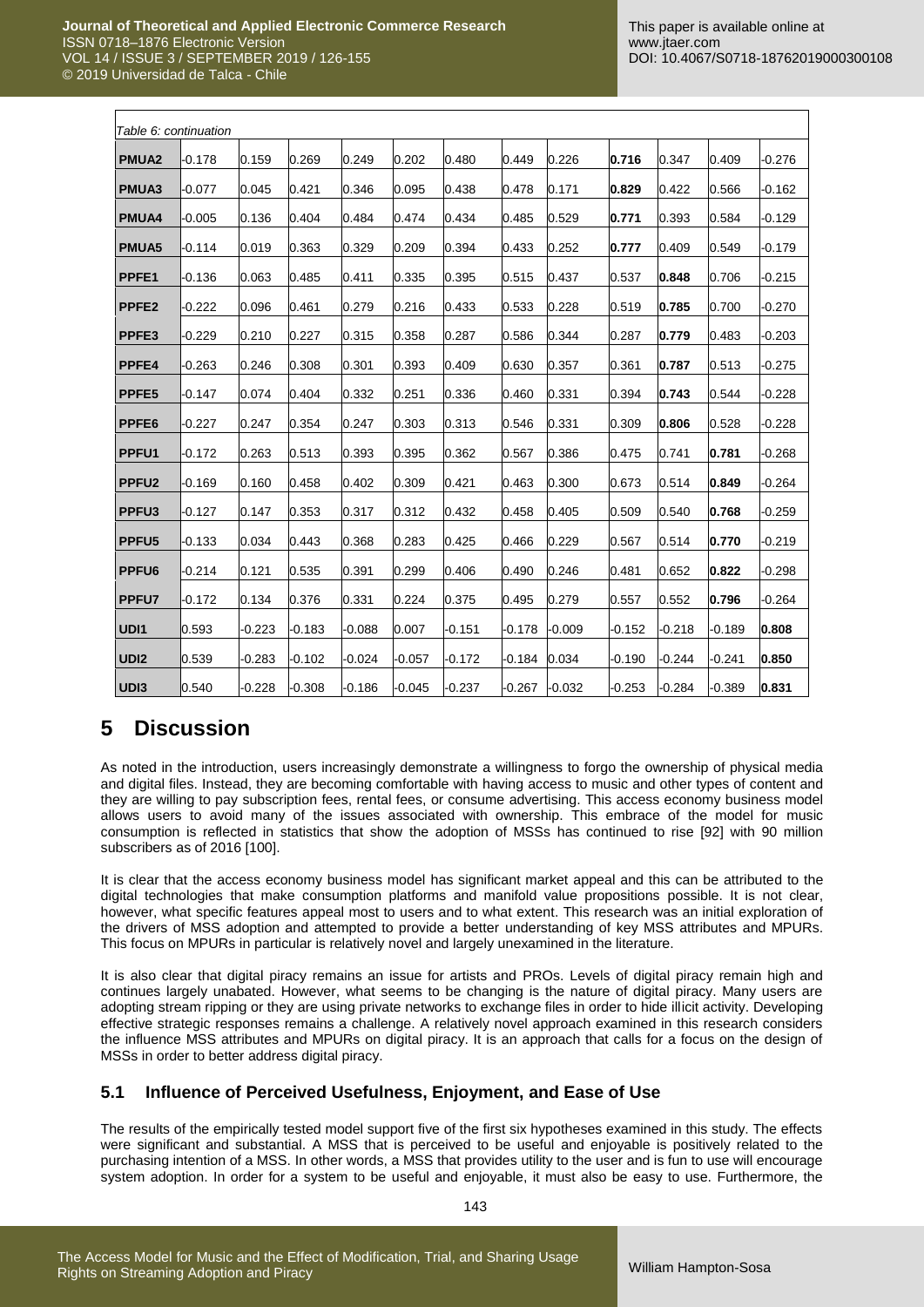perceived usefulness of a MSS was negatively related to unauthorized downloading intention. This result supports the notion that developing well-designed MSSs that help users satisfy their needs with respect to the many different facets of music consumption is an effective strategy to help reduce digital piracy.

Surprisingly, the anticipated negative relationship between perceived enjoyment of a MSS and the intention to engage in digital piracy was not supported. This result warrants further investigation in future studies. One possible explanation for this outcome could be that a fun to use MSS may increase overall user excitement and interest in music more generally. The discovery of interesting new artists and content could further stimulate a user's appetite for even more content. This could generate a desire to explore different channels including those that are unauthorized and illegal. It is also possible that users who enjoy using MSSs also learn to enjoy and become proficient in using stream-ripping tools and file-sharing networks.

The results of this study should motivate the design and inclusion of specific system features. A MSS should perhaps incorporate easy to use features that enable users to discover new music, learn about artists, organize music collections, create playlists, and share music. The ability to discover new music is essential to users and there are different ways in which this can be realized [26], [58]. The discovery of music can be supported by well-defined and detailed music categories that are easy to browse. It can be achieved with quality algorithms that generate automatic playlists based on user listening history, mood, or preferences.

User preferences vary substantially. Some may have deep conscious insight regarding their personal choices and may thus do better with a discovery system that provides detailed information within their preferred genre while others may have a diversity of interests and therefore prefer discovery tools that allow exposure to a wider variety of genres and styles [116]. Other users may have a high degree of openness to different genres and music styles and therefore seek novelty through exposure to unfamiliar artists and genres [116] and therefore automatic playlists should be readily available yet easily tailored to personal tastes.

Many of the same features that make MSSs useful can also contribute toward the enjoyment of a system. Offering large music libraries with excellent search tools and recommendation features can lead to the joy of discovery and collection. Tools and features that allow users to create and share playlists can support creativity and community building. A MSS that provides background information about an artist can be not just useful, but also fun to read. One of the challenges of maintaining a large music collection is organizing and searching for titles, but that can be facilitated with the right set of tools, which adds to MSS usefulness and enjoyment.

MSSs can also be perceived as useful and enjoyable if they help users avoid many of downsides to pirating music. For example, pirating files from P2P networks, disk drives, or DVDs can be time consuming and expose users to risks that include legal consequences. The process of illegally downloading music can leave users vulnerable to hacking, viruses, and malware, which is a concern among some users [134]. When sourcing music through piracy, it can be difficult and laborious to find obscure music. File quality of pirated works can vary and be unacceptably poor. The quality of a ripped music track is limited by the original quality of the stream, which is often compressed to optimize transmission rates and reduce latency.

As previously noted, the results also suggest that for a system to be perceived as both useful and enjoyable it should be easy to use. This anticipated finding was consistent with many previous technology adoption studies and so the real issue is how to design for MSS ease of use. There are several possible considerations. A non-intuitive MSS that requires too many steps to accomplish tasks, has a complicated menu structure or poor navigation and search tools, does not integrate well with other systems, or has strict software and hardware requirements could make a MSS substantially more difficult to use. Selecting a MSS should not force the user to make too many tradeoffs that limit both platform options and a personalized user experience. MSSs that make it difficult for users to access content from multiple devices or different locations, requires frequent account verification, or forces users to consume excessive advertising could make a MSS more difficult to use.

## **5.2 Influence of Perceived Product Format Usefulness and Enjoyment**

Hypotheses 7 and 8 concern some of the additional ways in which perceived MSS usefulness and perceived MSS enjoyment can be influenced. Specifically, the results show that the perceived product format usefulness and perceived product format enjoyment are indeed important influential factors. Product formats vary substantially in terms of sound quality, file size, digital rights management features, and the extent to which the encoding facilitates various forms of consumption.

The product format can also affect mobility and determine the extent to which users can consume music on the go. The encoding of a streaming file can influence how well the stream performs under different levels of congestion. The product format can determine the range of platforms available for consumption and the extent to which a product can be repurposed. Repurposing a product can include various possibilities such as creating home videos, remixing, sampling, or incorporating into multimedia projects.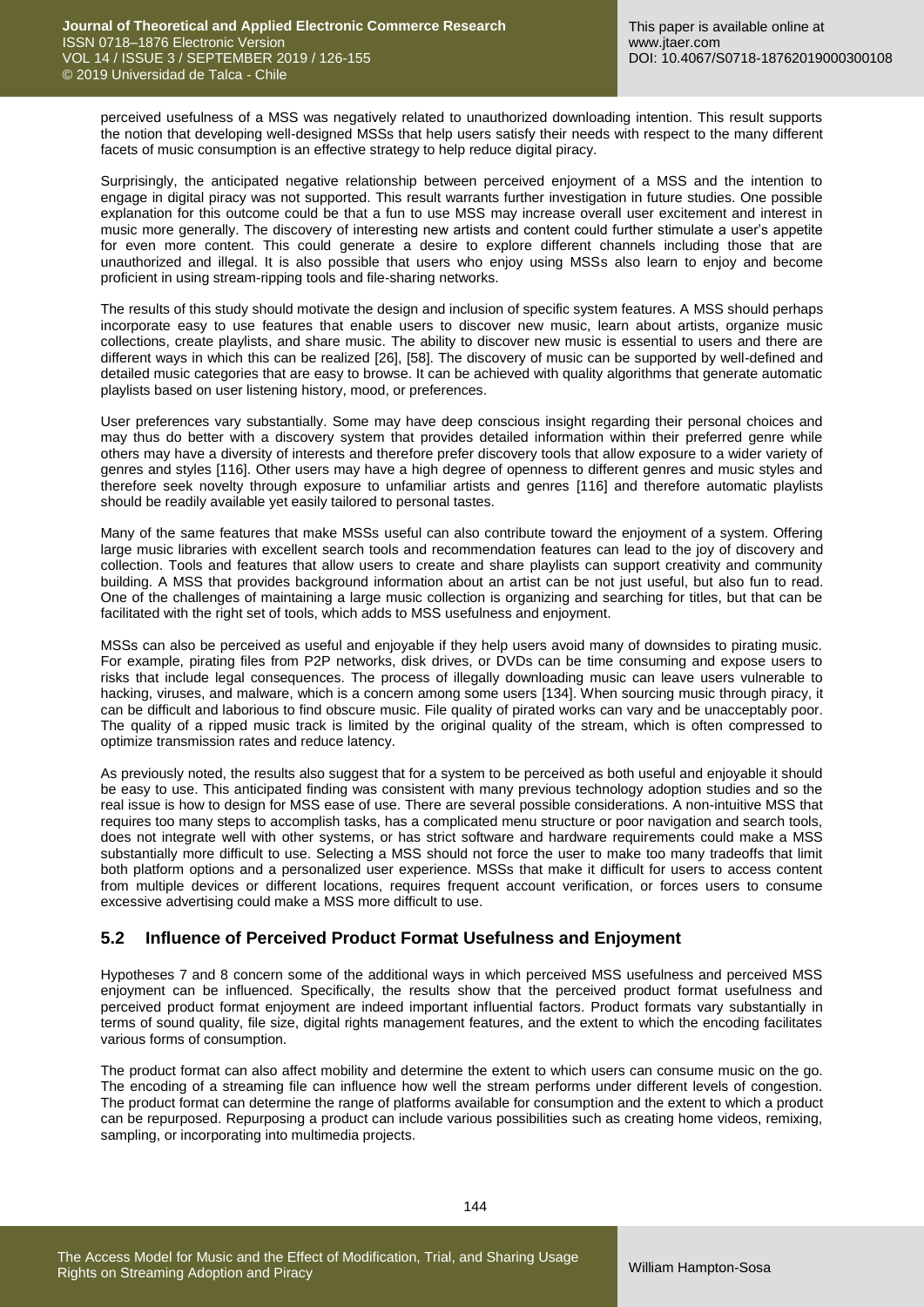Some MSSs allow users to download a file to facilitate mobile consumption offline, but often the files are encoded with digital rights management features that restrict other uses such as sharing, modification, and sound sampling. The next set of hypotheses address a specific set of MPURs than can be associated with a product format.

## **5.3 Influence of Perceived Ease of Modification, Trial, and Sharing**

Hypotheses 9 - 14 addressed a specific set of MPURs that relate to ease of product modification, perceived ease of product trial, and perceived ease of product sharing. All were found to influence perceived product format usefulness and perceived product format enjoyment. The importance of product modification reflects user expectations to be able to easily alter and transform digital products. The need for this may be due to a variety of reasons. For one, the desire for easy to modify products may be motivated by social media, which encourages users to share and express ideas and opinions related to art, culture, society, science, economics, or politics often in the form of memes and mashups. The availability and proliferation of audio and video recording devices allow users to readily capture or access content from many different sources. Content can then be modified with increasingly inexpensive, easy to use editing tools. This allows the average user to experiment with ideas through various product transformations.

The perceived ease of product modification may be important to users for more basic reasons. A simple product modification such as a file format conversion may be needed to enable consumption on different types of platforms. In some cases, the compression of a digital product, which entails a transformation of the digital encoding, may be necessary in order to facilitate transmission over a crowded network. A product transformation could also be necessary in order to repurpose a product. For example, sometimes music products are modified in order to create new types of products such as ringtones.

The results of this research also suggest that the ease of product trial, which is the ability to check out and assess digital music, is important to users. Indeed, a frustration for many users during the heyday of radio, CDs, and vinyl was the inability to easily access and listen to unfamiliar music before making a purchasing decision. At any given time, only a very small percentage of available music could be consumed on broadcast radio. Playlists were usually not known to the public ahead of time. CDs were expensive, and to discourage piracy, users were usually not permitted to return unsealed products even if they were unsatisfied with their purchase. MSSs make it easy for the user to check out a wide range of music content while essentially eliminating the risk of any buyer's remorse.

During the first big wave of P2P file-sharing in the early 2000s when digital piracy increased dramatically, it was never really clear to what extent users were involved in the process as an act of community engagement and motivated by reciprocity. Many believe that users were primarily motivated by self-interest and did not really care if it was theft from PROs and artists. We do know that music sharing is often done to express ideas, sentiments, and emotion. Music can be incorporated into user-generated videos for those same purposes. Sharing invites commitment and can lead to a sense of community. The results of this study support the notion that sharing is important to users.

There are several ways that sharing can be facilitated and it can be done in ways that protects the rights of the PRO. A PRO could allow users to share files objects such as mp3 file with DRM tools to govern what can be shared, with whom, and for how long. Or instead of using file objects, PROs can incorporate sharing in MSSs by enabling the easy sharing of links to content. The PRO could decide whether the links can be shared with other users of a particular MSS or if it can be shared with the general public.

### **5.4 Influence of Product Cost**

Hypothesis 15 addressed the issue of cost and the results affirmed that it is an important consideration for users. Consistent with numerous studies, the high price of a digital good can motivate users to engage in digital piracy [10], [67], [106]. PROs therefore do have to price products appropriately. The price for electronics has declined substantially over the years, but the price for music on physical media had been relatively slow to follow the same trend. It is difficult to compete with free, but the results of this study suggest that a competitively priced product can have a substantial influence on user attitudes.

The relatively low price for streaming content represents a substantial reduction in the cost of music when compared to CDs and other physical media. The monthly subscription fee is roughly equivalent to the price of a single CD in the United States. For the price, MSSs offer users access to libraries containing millions of tracks and for most this represents a good bargain. But it is important to note that there are different models for pricing streaming content. Weijters et al. found that users prefer legal and ethical options, but favor different ways of paying for content [130]. Older users tend to prefer paying subscription fees while younger users prefer to consume advertising [130].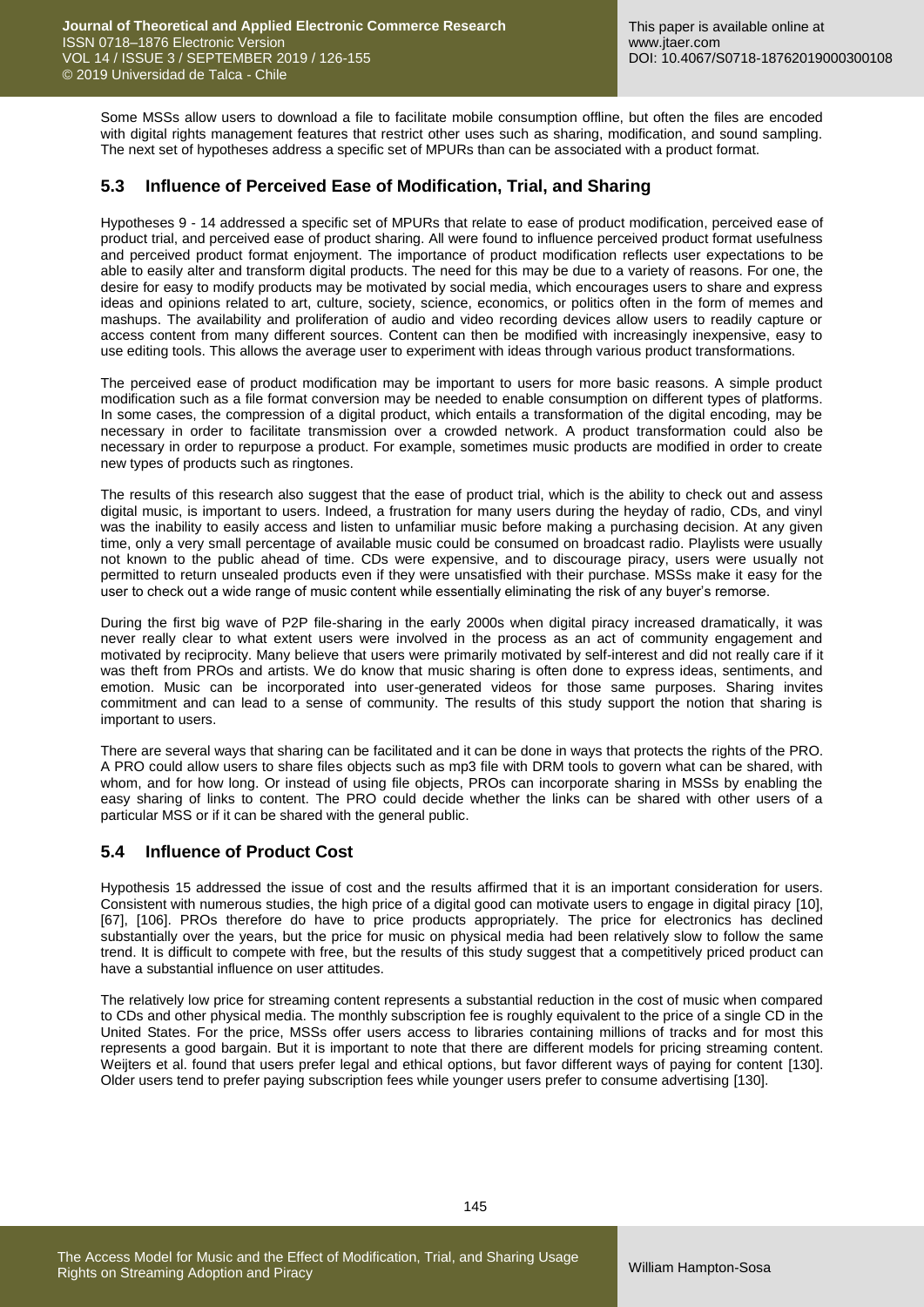## **5.5 Influence of General Attitude Toward Digital Piracy**

Hypothesis 16 concerned the influence of the user's preexisting general attitude toward digital piracy. Users develop their overall general attitude toward piracy over time and can result from many different factors including social norms [9], [10], [67], [79], [125], [135], [140], habit [84], [140], and moral and ethical considerations [14], [18], [59], [121], [132], [140]. The study affirmed that an established attitude toward digital piracy is a major factor that influences pirating behavior. Given that general attitudes toward digital piracy develop over time, a short one-time interaction with an attractive and legitimate alternative such as Napster and Grooveshark may not substantially change user views regarding digital piracy. However, over time, and after repeated interactions, the outcome may be different. As MSSs evolve and become more familiar and useful, repeated exposure and use of these systems may persuade users to change their overall attitudes toward digital piracy.

To reiterate and for additional emphasis, in this study, general attitude refers to a user's overall disposition toward digital piracy. It is distinct from the construct that is usually a part of the TAM, which posits that perceived usefulness, perceived enjoyment, and perceived ease of use influence attitude toward a behavior. In turn attitude toward a behavior, perceived social norms, and perceived behavioral control influences behavioral intention and actual behavior. In the TAM, attitude is defined by the immediate context and is local. This variable was not included in the model for the sake of simplicity. Instead, general attitude toward digital piracy was included and refers to the broader context of digital piracy.

# **6 Conclusion**

MSSs are an example of the access economy business model. They allow PROs to tailor value propositions with a great deal of precision through software and hardware design. It is possible to define very specific MPURs for a music product and allow for the liberal use of a product or an experience that is too restrictive. Some MPURs may be very relevant and expected by most users while the absence of certain MPURs may not be very noticeable to users. A particular set of MPURs may be similar or depart substantially from traditional usage expectations generally associated with the consumption of music.

This research used as a basis the TAM and addressed how MPURs with respect to modification, trial, and sharing influence MSS adoption and digital piracy. The model proved to be valid, explained a substantial amount of variation, and affirmed the need to address MSSs in terms of MPURs. The results provide guidance for the design and deployment of MSSs in terms of relevant features. The results of this research can be summarized as follows.

- 1) Perceived MSS ease of use is positively related to perceived MSS usefulness and perceived MSS enjoyment.
- 2) Perceived MSS usefulness and perceived MSS enjoyment are both positively related to the intention to purchase a MSS.
- 3) Perceived product format usefulness and perceived product format enjoyment positively influence perceived MSS usefulness and perceived MSS enjoyment, respectively.
- 4) Perceived MSS usefulness is positively related to purchasing intention and negatively related to unauthorized downloading intention.
- 5) Perceived MSS enjoyment is positively related to purchasing intention.
- 6) Perceived ease of product modification, perceived ease of product trial, and perceived ease of product sharing are essential MPURs that are ultimately positively related to MSS adoption and negatively related to the intention to engage in digital piracy.

The results above provide a framework that can be used to design effective MSSs that appeal to users. The results suggest that MSSs can be designed in ways that can steer users away from digital piracy.

### **6.1 Limitations**

This study has important limitations that should be taken into account. First, quasi experiments do not offer the degree of internal validity that can be achieved with true experiments. Second, a quasi-experiment examines and measures only reactions and behavioral intentions that are subject to conditions at a particular point in time and not those that evolve over time. Third, this study measured self-reported intention and not actual behavior. The fourth limitation concerns the subject pool. Even though the subject pool used in this study was deemed appropriate, caution should be exercised when attempting to generalize the results of this study to all demographic segments.

146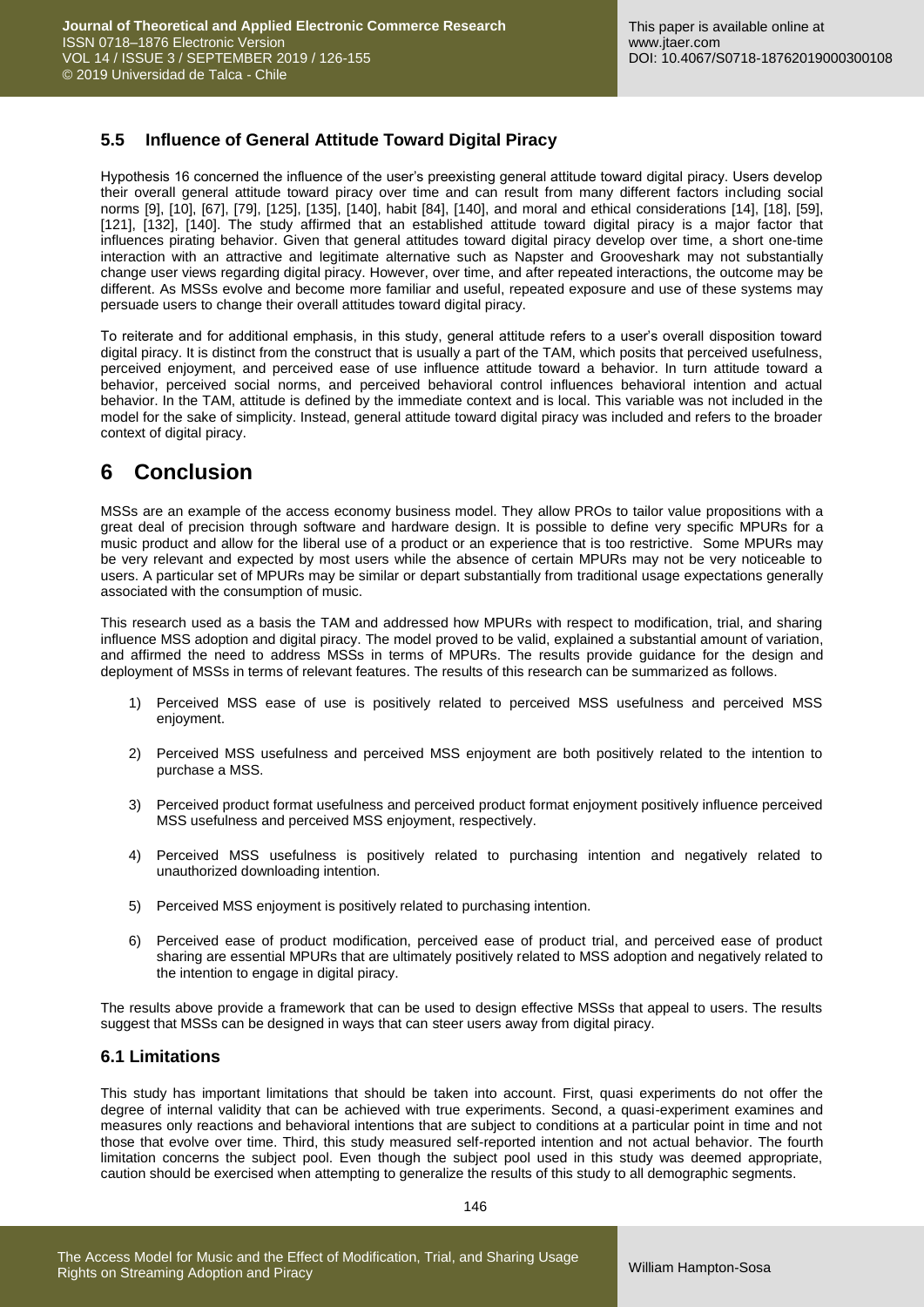## **6.2 Future Research**

The access economy business model is being increasingly applied to music and many other types of digital products. It is important to understand how features and MPURs, whether deliberately defined or as a design byproduct, influence perceived usefulness, enjoyment, adoption, and digital piracy. This is especially important since attitudes toward ownership seem to be evolving. This study highlighted numerous other MPURs that could be examined in future studies.

Another step to advance this research is a longitudinal field study to assess how subjects actually behave over time. Once users adopt a MSS do they remain committed users? As they embrace MSSs to what extent does digital piracy become less attractive? Are some types of MSSs more appealing than others? Do the findings associated with MSSs also translate to other types of streaming and downloading systems that offer movies, books, games, and software? The results of the study, which demonstrate the relevance of usefulness and enjoyment, as a function of modification, trial, and sharing usage rights presents us with a basis to further explore additional factors that influence behavior with respect to MSS adoption and digital piracy.

The negative relationship between perceived MSS enjoyment and unauthorized downloading enjoyment was not supported. This unanticipated outcome was quite surprising, but may have an explanation that warrants future investigation. It could be the case that the enjoyment of a MSS system arouses a sense of excitement over music consumption in general. MSSs that make it easy to explore and discover new music may encourage users to find new music in other channels whether they are legal or not. Another possibility could be related to the fact that MSSs are similar to unauthorized downloading systems in some respects. As users become comfortable and enjoy using MSSs they might also become comfortable and enjoy unauthorized downloading systems as well. These suppositions need to be tested. If true that could mean that in order to discourage digital piracy, PROs need to focus on system utility rather than system enjoyment.

Finally, future studies should attempt to examine the factors that determine MSS adoption and digital piracy for other demographic segments and cultural contexts. Even though the subject pool for this study was deemed to be appropriate for testing the theoretical model, we cannot know with a high degree of certainty if it would apply to other demographic and cultural contexts without further research.

## **References**

- [1] L. Aguiar, Let the music play? Free streaming and its effects on digital music consumption, Information Economics and Policy, vol. 41, pp. 1-14, 2017.
- [2] L. Aguiar and B. Martens, Digital music consumption on the internet: Evidence from clickstream data, Information Economics and Policy, vol. 34, pp. 27-43, 2016.
- [3] Y. Akbulut, Exploration of the antecedents of digital piracy through a structural equation model, Computers & Education, vol. 78, pp. 294-305, 2014.
- [4] S. Al-Rafee and T. Cronan, Digital piracy: Factors that influence attitude toward behavior, Journal of Business Ethics, vol. 63, no. 3, pp. 237-259, 2006.
- [5] AudienceProject, Insights 2017 Traditional TV & Streaming in the Nordics, UK & US, 2017.
- [6] D. Barclay, R. Thompson and C. Higgins, The partial least squares (PLS) approach to causal modeling: Personal computer adoption and use as an illustration, Technology Studies, vol. 2, no. 2, pp. 285-309, 1995.
- [7] M. T. Bender and Y. Wang, The impact of digital piracy on music sales: A cross-country analysis, International Social Science Review, vol. 84, no. 3/4, pp. 157-170, 2009.
- [8] S. Bhattacharjee, R. D. Gopal and G. L. Sanders, Digital music and online sharing: Software piracy 2.0?, Association for Computing Machinery, Communications of the ACM, vol. 46, no. 7, p. 107, 2003.
- [9] R. H. Blake and E. S. Kyper, An investigation of the intention to share media files over peer-to-peer networks, Behaviour & Information Technology, vol. 32, no. 4, pp. 410-422, 2013.
- [10] K. Borja, S. Dieringer, and J. Daw, The effect of music streaming services on music piracy among college students, Computers in Human Behavior, vol. 45, pp. 69-76, 2015.
- [11] R. Botsman and R. Rogers, What's Mine is Yours: The Rise of Collaborative Consumption. New York: Harper Business, 2010.
- [12] B. L. Bowerman and R. O'Connell, Linear statistical models: An applied approach, 2nd ed. Belmont, CA: Duxbury Press, 2000.
- [13] R. Casidy, I. Phau and M. Lwin, Religiosity and digital piracy: An empirical examination, Services Marketing Quarterly, vol. 37, no. 1, pp. 1-13, 2016.
- [14] L. Cesareo and A. Pastore, Consumers' attitude and behavior towards online music piracy and subscriptionbased services, Journal of Consumer Marketing, vol. 31, no. 6/7, pp. 515-525, 2014.
- [15] W. W. Chin, Modern Methods for Business Research, in The Partial Least Squares Approach for Structural Equation Modeling (G. A. Marcoulides, Ed.). Mahwah, NJ: Lawrence Erlbaum Associates, 1998, pp. 295-336.
- [16] J.-S. Chiou, G.-y. Huang and H.-h. Lee, The antecedents of music piracy attitudes and intentions, Journal of Business Ethics, vol. 57, no. 2, pp. 161-174, 2005.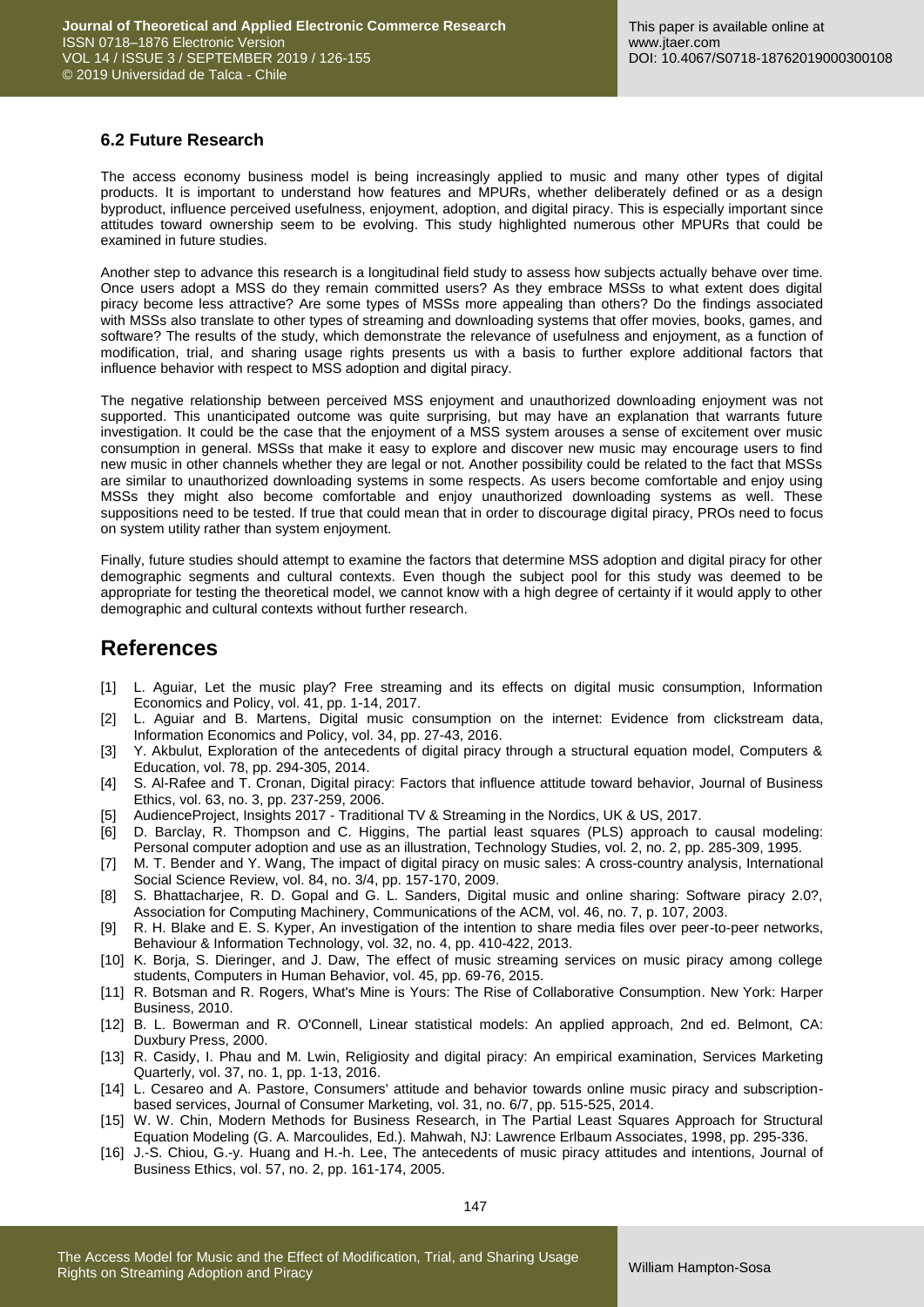- [17] H. Cho, S. Chung and A. Filippova, Perceptions of social norms surrounding digital piracy: The effect of social projection and communication exposure on injunctive and descriptive social norms, Computers in Human Behavior, vol. 48, pp. 506-515, 2015.
- [18] T. P. Cronan and S. Al-Rafee, Factors that influence the intention to pirate software and media, Journal of Business Ethics, vol. 78, no. 4, pp. 527-545, 2008.
- [19] B. Culiberg, K. Koklic, I. Vida, and D. Bajde, Examining the effects of utilities and involvement on intentions to engage in digital piracy, Computers in Human Behavior, vol. 61, pp. 146-154, 2016.
- [20] B. Culiberg, M. Kos Koklic, I. Vida, and D. Bajde, Examining the effects of utilities and involvement on intentions to engage in digital piracy, Computers in Human Behavior, vol. 61, pp. 146-154, 2016.
- [21] B. M. Cunningham, P. J. Alexander and N. Adilov, Peer-to-peer file sharing communities, Information Economics and Policy, vol. 16, no. 2, p. 197, 2004.
- [22] P. Ćwiakowski, M. Giergiczny and M. Krawczk, Pirates in the Lab: Using incentivized choice experiments to explore preference for (Un)authorized content, MIS Quarterly, vol. 40, no. 3, pp. 09-BBB707, 2016.
- [23] A. d'Astous, F. Colbert and D. Montpetit, Music piracy on the web How effective are anti-piracy arguments? Evidence from the theory of planned behavior, Journal of Consumer Policy, vol. 28, no. 3, pp. 289-310, 2005.
- [24] F. D. Davis, Perceived usefulness, perceived ease of use, and user acceptance of information technology, MIS Quarterly, vol. 13, no. 3, pp. 319-340, 1989.
- [25] C. De Corte and P. Van Kenhove, One sail fits all? A psychographic segmentation of digital pirates, Journal of Business Ethics, vol. 143, no. 3, pp. 441-465, 2017.
- [26] R. Dias, D. Gonçalves and M. Fonseca, From manual to assisted playlist creation: A survey, Multimedia Tools & Applications, vol. 76, no. 12, pp. 14375-14403, 2017.
- [27] C. M. Donner, C. D. Marcum, W. G. Jennings, G. E. Higgins, and J. Banfield, Low self-control and cybercrime: Exploring the utility of the general theory of crime beyond digital piracy, Computers in Human Behavior, vol. 34, pp. 165-172, 2014.
- [28] Edison\_Research, Nielsen\_Audio, and Triton\_Digital, Popular online music brands among young people in the U.S. 2017, Transforming-radio.com, 2017.
- [29] R. Faughnder. (2017, January) Home video sales shrank again in 2016 as Americans switched to streaming. Latimes. [Online]. Available: [https://www.latimes.com/business/hollywood/la-fi-ct-home-video-decline-20170106](https://www.latimes.com/business/hollywood/la-fi-ct-home-video-decline-20170106%20-story.html)  [-story.html](https://www.latimes.com/business/hollywood/la-fi-ct-home-video-decline-20170106%20-story.html)
- [30] Fluent. (2017) Most popular music streaming services in the U.S. 2017. Fluentco.com. [Online]. Available: <https://www.fluentco.com/resources/2017-facts-and-stats/>
- [31] J. P. Friedlander. (2018, May) News and notes on 2017 RIAA shipment and revenue statistics. RIAA. [Online]. Available: [https://http://www.riaa.com/wp-content/uploads/2018/03/RIAA-Year-End-2017-News-and](https://http/www.riaa.com/wp-content/uploads/2018/03/RIAA-Year-End-2017-News-and-notes.pdf%3E)[notes.pdf%3E](https://http/www.riaa.com/wp-content/uploads/2018/03/RIAA-Year-End-2017-News-and-notes.pdf%3E)
- [32] T. Gallaway, J. H. Gallaway and D. Kinnear, The times they are a changin': Digital content supply decisions of students, Journal of Economics, vol. 32, no. 1, pp. 75-89, 20063.
- [33] L. Gansky, The Mesh: Why the Future of Business is Sharing. New York: Portfolio. 2012.
- [34] T. Geron, The share economy, Forbes, vol. 191, no. 2, pp. 58-58, 2013.
- [35] F. F. Giancarlo, Digital piracy debunked: A short note on digital threats and intermediary liability, Internet Policy Review, vol. 5, no. 1, 2016.
- [36] M. Glantz, Internet radio adopts a human touch: A study of 12 streaming music services, Journal of Radio & Audio Media, vol. 23, no. 1, pp. 36-49, 2016.
- [37] J. Greenberg. (2018, May) Apple doesn't need apple music to win, which is why it will. Wired. [Online]. Available: [https://http://www.wired.com/2015/10/apple-doesnt-need-apple-music-to-win-which-is-why-it-will/%3E.](https://http/www.wired.com/2015/10/apple-doesnt-need-apple-music-to-win-which-is-why-it-will/%3E)
- [38] J. F. Hair, W. C. Black, B. J. Babin, R. E. Anderson, and R. L. Tatham, Multivariate Data Analysis, 6th ed. New Jersey: Pearson-Prentice Hall, Upper Saddle River, 2006.
- [39] W. Hampton-Sosa, An exploration of essential factors that influence music streaming adoption and the intention to engage in digital piracy, International Journal of Electronic Commerce Studies, vol. 8, no. 1, pp. 97-134, 2017.
- [40] W. Hampton-Sosa, The impact of creativity and community facilitation on music streaming adoption and digital piracy, Computers in Human Behavior, vol. 69, pp. 444-453, 2017.
- [41] H. v. d. Heijden, Factors influencing the usage of Websites: The case of a generic portal in The Netherlands, Information & Management, vol. 40, no. 6, p. 541, 2003.
- [42] H. v. d. Heijden, User acceptance of hedonic information systems, MIS Quarterly, vol. 28, no. 4, pp. 695-704, 2004.
- [43] G. E. Higgins, Digital piracy: An examination of low self-control and motivation using short-term longitudinal data, CyberPsychology & Behavior, vol. 10, no. 4, pp. 523-529, 2007.
- [44] G. E. Higgins, C. D. Marcum, T. L. Freiburger, and M. L. Ricketts, Examining the role of peer influence and selfcontrol on downloading behavior, Deviant Behavior, vol. 33, no. 5, pp. 412-423, 2012.
- [45] G. E. Higgins, S. E. Wolfe and C. D. Marcum, Digital piracy: An examination of three measurements of selfcontrol, Deviant Behavior, vol. 29, no. 5, pp. 440-460, 2008.
- [46] G. E. Higgins, S. E. Wolfe and M. L. Ricketts, Digital piracy: A latent class analysis, Social Science Computer Review, vol. 27, no. 1, pp. 24-40, 2009.
- [47] M. Huhn, Liberate your Customers and Reap the Benefits, Marketing Review, 4:2 (2004), 225-246.
- [48] IFPI. (2017) Global music report. IFPI. [Online]. Available: <https://www.ifpi.org/downloads/GMR2017.pdf>
- [49] J. R. Ingram and S. Hinduja, Neutralizing music piracy: An empirical examination, Deviant Behavior, vol. 29, no. 4, pp. 334-366, 2008.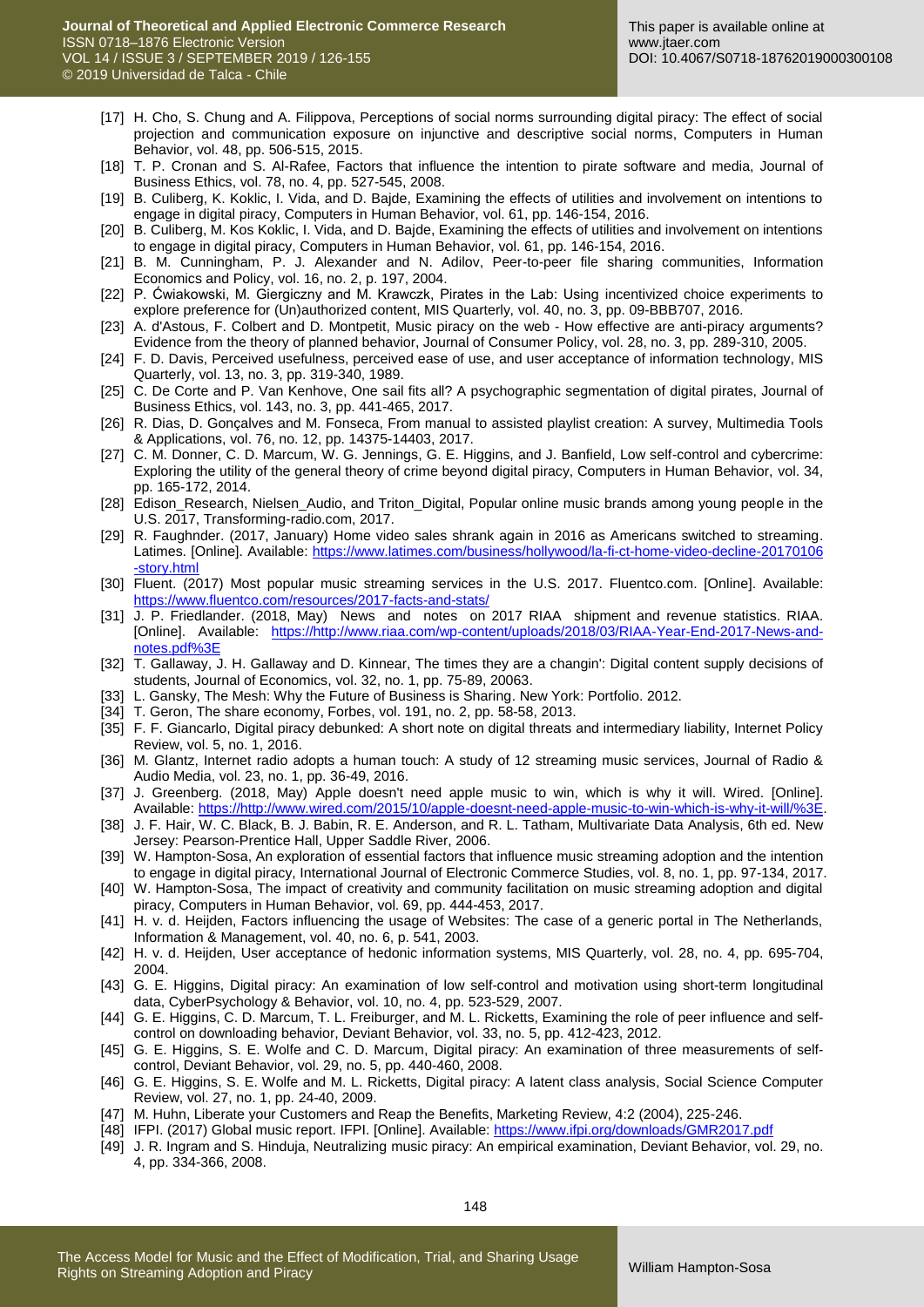- [50] Integr8\_Research. (2017) Music platforms used by consumer in the U.S. 2017. integr8research.com. [Online]. Available: <https://www.statista.com/statistics/253411/reasons-for-subscribing-to-streaming-music-services/>
- [51] Ipsos. (2017, September) Music consumer insight report. Ipsos. [Online]. Available: [https://www.ifpi.org/](https://www.ifpi.org/%20downloads/Music-Consumer-Insight-Report-2017.pdf)  [downloads/Music-Consumer-Insight-Report-2017.pdf](https://www.ifpi.org/%20downloads/Music-Consumer-Insight-Report-2017.pdf)
- [52] Ipsos. (2016) Music consumer insight report. Ipsos. [Online]. Available: [https://www.ifpi.org/downloads/Music-](https://www.ifpi.org/downloads/Music-Consumer-Insight-Report-2016.pdf)[Consumer-Insight-Report-2016.pdf](https://www.ifpi.org/downloads/Music-Consumer-Insight-Report-2016.pdf)
- [53] R. S. Jacobs, A. Heuvelman, M. Tan, and O. Peters, Digital movie piracy: A perspective on downloading behavior through social cognitive theory, Computers in Human Behavior, vol. 28 no. 3, pp. 958-967, 2012.
- [54] J. Jarvis, What Would Google Do. New York: Harper Collins, 2009.
- [55] I. Junglas, H. Koch, A. Sundararajan, and W. Ping, Editors' comments, MIS Quarterly Executive, vol. 16, no. 4, pp. iii-ix, 2017.
- [56] E.-J. Ki, B.-H. Chang and H. Khang, Exploring influential factors on music piracy across countries, Journal of Communication, vol. 56, no. 2, pp. 406-426, 2006.
- [57] D. J. Kim, D. L. Ferrin and H. R. Rao, A trust-based consumer decision-making model in electronic commerce: The role of trust, perceived risk, and their antecedents, Decision Support Systems, vol. 44, no. 2, pp. 544-564, 2008.
- [58] Y. Kjus, Musical exploration via streaming services: The Norwegian experience, Popular Communication, vol. 14, no. 3, pp. 127-136, 2016.
- [59] M. K. Koklic, I. Vida, D. Bajde, and B. Culiberg, The study of perceived adverse effects of digital piracy and involvement: Insights from adult computer users, Behaviour & Information Technology, vol. 33, no. 3, pp. 224- 235, 2014.
- [60] M. Koufaris, Applying the technology acceptance model and flow theory to online consumer behavior, Information Systems Research, vol. 13, no. 2, pp. 205-223, 2002.
- [61] M. Krawczyk, J. Tyrowicz, A. Kukla-Gryz, and W. Hardy, Piracy is not theft! Is it just students who think so?, Journal of Behavioral and Experimental Economics, vol. 54, pp. 32-39, 2015.
- [62] G. Lalović, S. A. Reardon, I. Vida, and J. Reardon, Consumer decision model of intellectual property theft in emerging markets, Organizations & Markets in Emerging Economies, vol. 3, no. 1, pp. 58-74, 2012.
- [63] R. LaRose and J. Kim, Share, steal, or buy? A social cognitive perspective of music downloading, CyberPsychology & Behavior, vol. 10, no. 2, pp. 267-277, 2007.
- [64] M. Lee, H. Choi, D. Cho, and H. Lee, Cannibalizing or complementing? The impact of online streaming services on music record sales, Procedia Computer Science, vol. 91, pp. 662-671, 2016.
- [65] Y. Lee, K. A. Kozar and K. R. T. Larsen, The technology acceptance model: Past, present, and future, Communications of the Association for Information Systems, vol. 12, pp. 752-780, 2003.
- [66] A. M. Levin, M. C. Dato‐on and C. Manolis, Deterring illegal downloading: The effects of threat appeals, past behavior, subjective norms, and attributions of harm, Journal of Consumer Behaviour, vol. 6, no. 2‐3, pp. 111- 122, 2007.
- [67] T.-C. Lin, J. S.-C. Hsu and H.-C. Chen, Customer willingness to pay for online music: The role of free mentality, Journal of Electronic Commerce Research, vol. 14, no. 4, pp. 315-333, 2013.
- [68] A. B. Lopes and D. F. Galletta, Consumer perceptions and willingness to pay for intrinsically motivated online content, Journal of Management Information Systems, vol. 23, no. 2, p. 203, 2006.
- [69] P. B. Lowry, J. Zhang and T. Wu, Nature or nurture? A meta-analysis of the factors that maximize the prediction of digital piracy by using social cognitive theory as a framework, Computers in Human Behavior, vol. 68, pp. 104-120, 2017.
- [70] S. Lysonski and S. Durvasula, Digital piracy of MP3s: consumer and ethical predispositions, The Journal of Consumer Marketing, vol. 25, no. 3, p. 167, 2008.
- [71] J. Malin and B. J. Fowers, Adolescent self-control and music and movie piracy, Computers in Human Behavior, vol. 25, no. 3, pp. 718-722, 2009.
- [72] N. Marangunic and A. Granic, Technology acceptance model: a literature review from 1986 to 2013, Universal Access in the Information Society, vol. 14, pp. 81-95, 2015.
- [73] D. McCorkle, J. Reardon, D. Dalenberg, A. Pryor, and J. Wicks, Purchase or pirate: A model of consumer intellectual property theft, The Journal of Marketing Theory and Practice, vol. 20, no. 1, pp. 73-86, 2012.
- [74] H. McIntyre. (2017, August) These are the streaming music services the world has already lost. Forbes. [Online]. Available: [http://www.forbes.com/sites/hughmcintyre/2017/08/15/these-are-the-streaming-music-services-the](http://www.forbes.com/sites/hughmcintyre/2017/08/15/these-are-the-streaming-music-services-the-world-has-already-lost/-d4b12f82cbba)[world-has-already-lost/-d4b12f82cbba.](http://www.forbes.com/sites/hughmcintyre/2017/08/15/these-are-the-streaming-music-services-the-world-has-already-lost/-d4b12f82cbba)
- [75] J. McKenzie, Graduated response policies to digital piracy: Do they increase box office revenues of movies?, Information Economics and Policy, vol. 38, pp. 1-11, 2017.
- [76] A. Minniti and C. Vergari, Turning Piracy into Profits: a Theoretical Investigation, Information Economics & Policy, vol. 22, no. 4, pp. 379-390, 2010.
- [77] R. G. Morris and G. E. Higgins, Criminological theory in the digital age: The case of social learning theory and digital piracy, Journal of Criminal Justice, vol. 38, no. 4, pp. 470-480, 2010.
- [78] J. H. Mortimer, C. Nosko and A. Sorensen, Supply responses to digital distribution: Recorded music and live performances, Information Economics & Policy, vol. 24, no. 1, pp. 3-14, 2012.
- [79] N. A. Morton and X. Koufteros, Intention to commit online music piracy and its antecedents: An empirical investigation, Structural Equation Modeling, vol. 15, no. 3, pp. 491-512, 2008.
- [80] MusicWatch. (2016) Share of music buyers who pirate music in the U.S. 2015. Musicwatchinc.com. [Online]. Available[: https://www.statista.com/statistics/216260/music-piracy-in-the-united-states/](https://www.statista.com/statistics/216260/music-piracy-in-the-united-states/)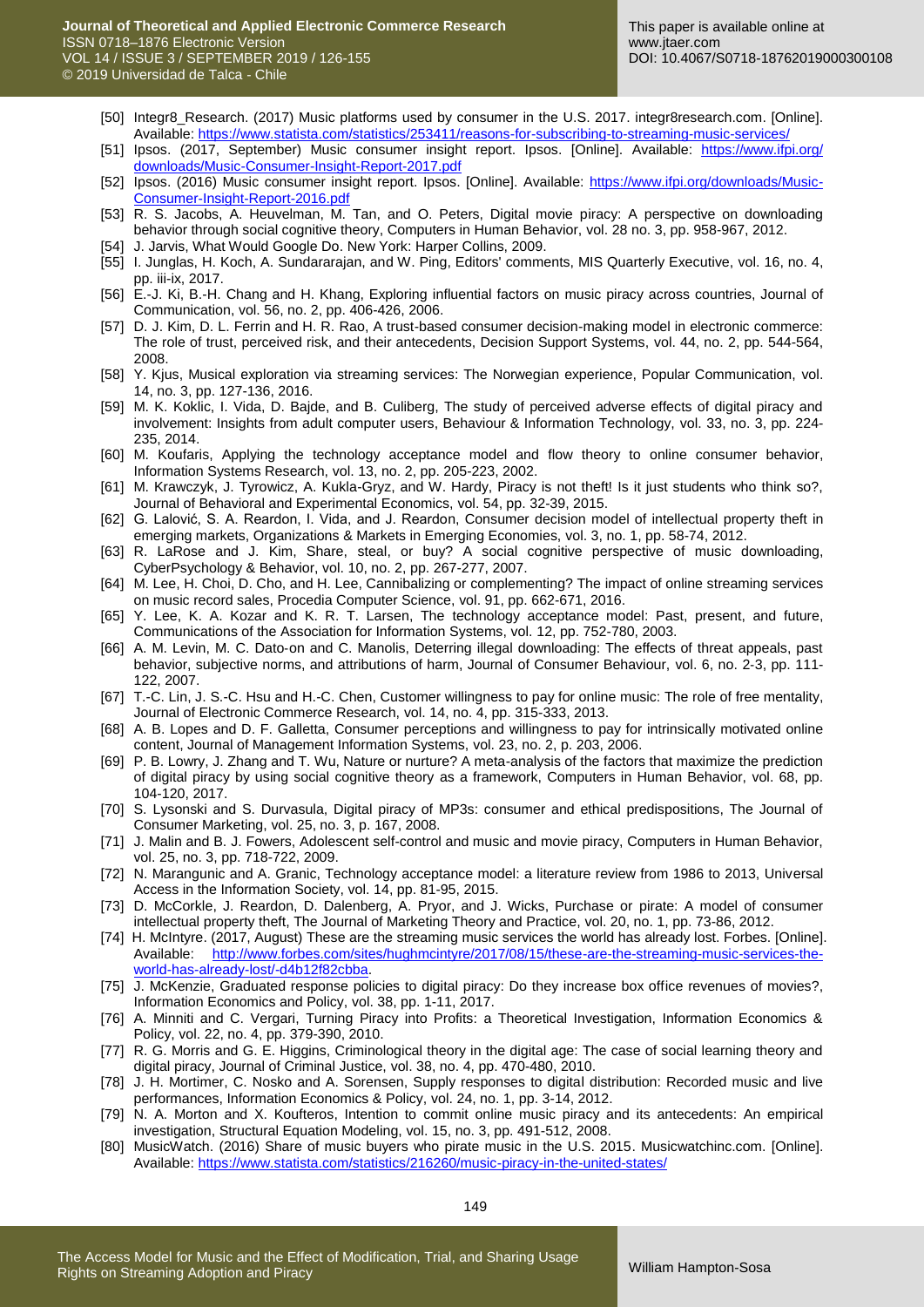- [81] MUSO. (2016) Global piracy insights report. MUSO. [Online]. Available: [https://www.muso.com/magazine/](https://www.muso.com/magazine/%20musos-global-music-piracy-insight-report-2016-released/)  [musos-global-music-piracy-insight-report-2016-released/](https://www.muso.com/magazine/%20musos-global-music-piracy-insight-report-2016-released/)
- [82] MUSO. (2018) Global piracy insights report. MUSO. [Online]. Available: [https://www.muso.com/annual-piracy](https://www.muso.com/annual-piracy-reports/)[reports/](https://www.muso.com/annual-piracy-reports/)
- [83] MUSO. (2017) Global piracy insights report. MUSO. [Online]. Available: [https://www.muso.com/magazine/](https://www.muso.com/magazine/%20muso-releases-2017-global-film-tv-insight-report/)  [muso-releases-2017-global-film-tv-insight-report/](https://www.muso.com/magazine/%20muso-releases-2017-global-film-tv-insight-report/)
- [84] A. Nandedkar and V. Midha, It won't happen to me: An assessment of optimism bias in music piracy, Computers in Human Behavior, vol.28, no.1, pp. 41-48, 2012.
- [85] K. Naveed, C. w. c. p. g. c. Watanabe and P. Neittaanmäki, Co-evolution between streaming and live music leads a way to the sustainable growth of music industry - Lessons from the US experiences, Technology in Society, vol. 50, pp. 1-19, 2017.
- [86] Netflix. (2018, May) Company profile. Netflix. [Online]. Available: [https://ir.netflix.com/.](https://ir.netflix.com/)
- [87] NetNames, NetNames Piracy Analysis: Sizing the Piracy Universe. London, UK: NetNames, 2013.
- [88] C. Nolter, Sense of the Markets: Tech Giants Wade Deeper into Streaming Music. The Deal Pipeline, 2014.
- [89] F. Oberholzer-Gee and K. Strumpf, The effect of file sharing on record sales, revisited, Information Economics and Policy, vol. 37, pp. 61-66, 2016.
- [90] P. A. Pavlou and M. Fygenson, Understanding and predicting electronic commerce adoption: An extension of the theory of planned behavior, MIS Quarterly, vol. 30, no. 1, p. 115, 2016.
- [91] P. A. Pavlou, L. Huigang, and X. Yajiong, Understanding and mitigating uncertainty in online exchange relationships: A principal-agent perspective, MIS Quarterly, vol. 31, no. 1, pp. 105-136, 2007.
- [92] G. Peoples. (2016, April) What apple music and spotify's updated subscriber count really means, Billboard. [Online]. Available: [http://www.billboard.com/articles/business/6836561/apple-music-spotify-subscriber-count](http://www.billboard.com/articles/business/6836561/apple-music-spotify-subscriber-count-analysis%3E)[analysis%3E.](http://www.billboard.com/articles/business/6836561/apple-music-spotify-subscriber-count-analysis%3E)
- [93] C. Peukert, J. Claussen and T. Kretschmer, Piracy and box office movie revenues: Evidence from megaupload, International Journal of Industrial Organization, vol. 52, pp. 188-215, 2017.
- [94] I. Phau, A. Lim, J. Liang, and M. Lwin, Engaging in digital piracy of movies: a theory of planned behaviour approach, Internet Research, vol. 24, no. 2, pp. 246-266, 2014.
- [95] A. Piolatto and F. Schuett, Music piracy: A case of the rich get richer and the poor get poorer, Information Economics & Policy, vol. 24, no. 1, pp. 30-39, 2012.
- [96] P. M. Podsakoff and D. W. Organ, Self-reports in organizational research: Problems and prospects, Journal of Management, vol. 12, no. 4, pp. 531-544, 1986.
- [97] C. K. Prabalad and V. Ramaswamy, The Future of Competition: Co-creating Unique Value with Customers, Boston, MA: Harvard Business School Press, 2004.
- [98] C. K. Prahalad and V. Ramaswamy, Co-creation experiences: The next practice in value creation, Journal of Interactive Marketing, vol. 18, no. 3 pp. 5-14, 2004.
- [99] C. K. Prahalad and V. Ramaswamy, The new frontier of experience innovation, MIT Sloan Management Review, vol. 44, no. 4, pp. 12-18, 2003.
- [100]P. Resnikoff. (2016, April) There are nearly 90 million people paying for streaming music. Digital Music News. [Online]. Available: [https://www.digitalmusicnews.com/2016/04/11/there-are-nearly-90-million-streaming-subscri](https://www.digitalmusicnews.com/2016/04/11/there-are-nearly-90-million-streaming-subscri%20bers-in-the-world/)  [bers-in-the-world/](https://www.digitalmusicnews.com/2016/04/11/there-are-nearly-90-million-streaming-subscri%20bers-in-the-world/)
- [101]RIAA. (2017, June) News and notes on 2016 RIAA shipment and revenue statistics. RIAA. [Online]. Available: <https://www.riaa.com/wp-content/uploads/2017/03/RIAA-2016-Year-End-News-Notes.pdf>
- [102]K. Robertson, L. McNeill, J. Green, and C. Roberts, Illegal downloading, ethical concern, and illegal behavior, Springer Science & Business Media B.V., vol. 108, pp. 215-227, 2012.
- [103]E. M. Rogers, Diffusion of Innovations, 5th ed. New York: Free Press, 2003.
- [104]T. Schäfer, P. Sedlmeier, C. Städtler, and D. Huron, The psychological functions of music listening, Frontiers in Psychology, vol. 4, 2013.
- [105]K. J. Shanahan and M. R. Hyman, Motivators and enablers of SCOURing: A study of online piracy in the US and UK, Journal of Business Research, vol. 63, no. 9/10, pp. 1095-1102, 2010.
- [106]B. Sheehan, J. Tsao and J. Pokrywczynski, Stop the music!, Journal of Advertising Research, vol. 52, no. 3, pp. 309-321, 2012.
- [107]B. Sheehan, J. Tsao and S. Yang, Motivations for gratifications of digital music piracy among college students, Atlantic Journal of Communication, vol. 18, no. 5, pp. 241-258, 2010.
- [108]G. Sinclair and J. Tinson, Psychological ownership and music streaming consumption, Journal of Business Research, vol. 71, pp. 1-9, 2017.
- [109]R. K. Sinha and N. Mandel, Preventing digital music piracy: The carrot or the stick?, Journal of Marketing, vol. 72, no. 1, p. 1, 2008.
- [110]B. Sisario, Spotify Is Growing, But So Are Its Losses. New York: The New York Times, 2017.
- [111]A. Smith, Shared, Collaborative and On Demand: The New Digital Economy, Internet and Technology. Washington, DC: Pew Research Center, 2016.
- [112]A. R. Sorkin, A Big Reason Wall Street Is Flocking to Spotify: DealBook Briefing. New York: New York Times, 2018.
- [113]Statista. (2017) Digital market outlook. Statista. [Online]. Available: [https://www.statista.com/outlook/digital](https://www.statista.com/outlook/digital-markets)[markets](https://www.statista.com/outlook/digital-markets)
- [114]A. Sundararajan, The Sharing Economy: The End of Employment and the Rise of Crowd-Based Capitalism. Cambridge: MIT Press, 2017.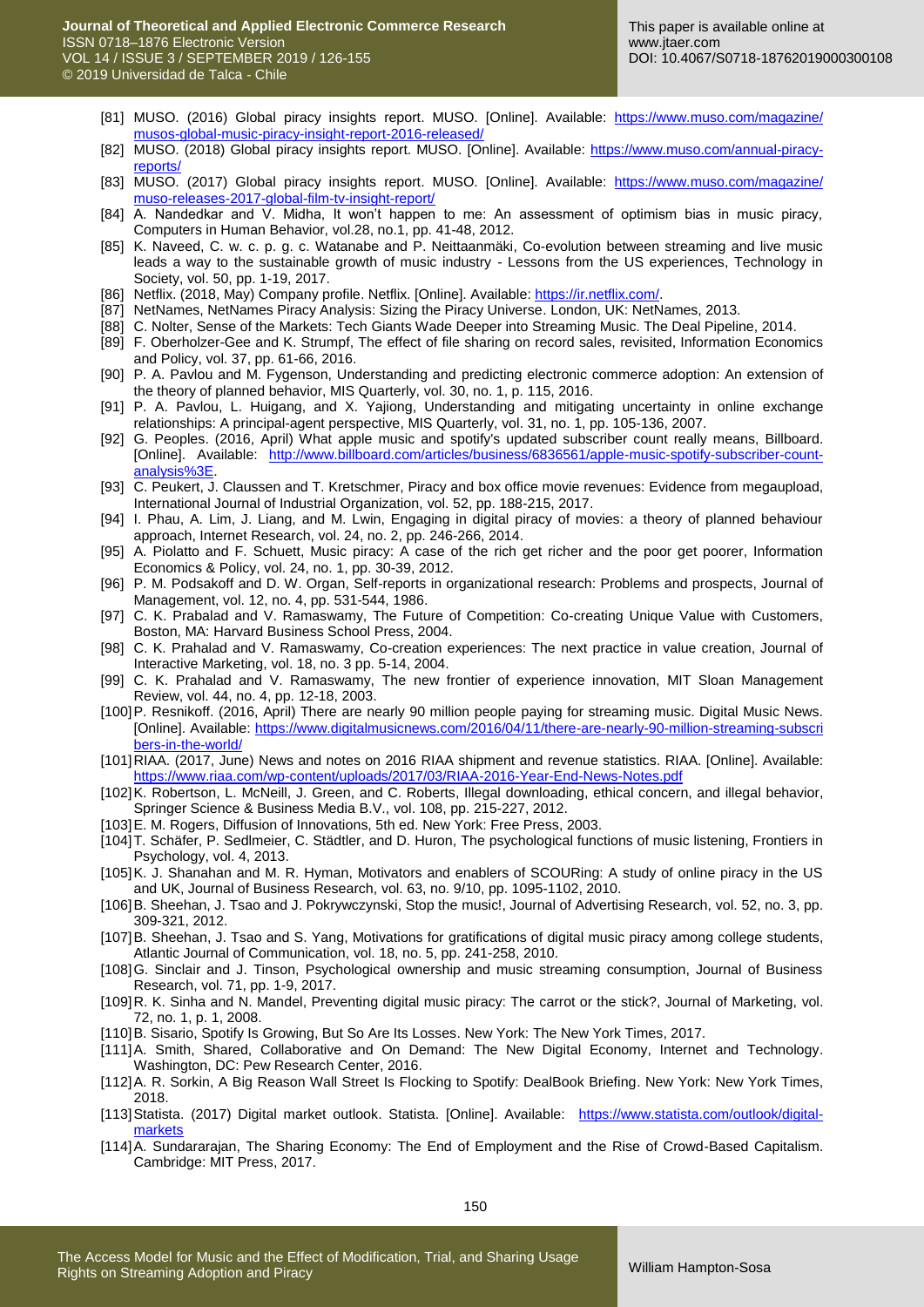- [115]A. Sundararajan, The Sharing Economy: The End of Employment and the Rise of Crowd-Based Capitalism. Cambridge: The MIT Press, 2016.
- [116]M.-C. Tang and M.-Y. Yang, Evaluating music discovery tools on spotify: The role of user preference characteristics, Journal of Library and Information Studies, vol. 15, no. 1, pp. 1-16, 2017.
- [117]S. A. Taylor, C. Ishida and D. W. Wallace, Intention to engage in digital piracy: A conceptual model and empirical test, Journal of Service Research, vol. 11. No. 3, pp. 246-262, 2009.
- [118]S. Thomas. (2017) Independent music labels are creating their own streaming services to give artists a fair deal, The Conversation. [Online]: Available: [https://theconversation.com/independent-music-labels-are-creating-their](https://theconversation.com/independent-music-labels-are-creating-their-own-streaming-services-to-give-artists-a-fair-deal-81578)[own-streaming-services-to-give-artists-a-fair-deal-81578](https://theconversation.com/independent-music-labels-are-creating-their-own-streaming-services-to-give-artists-a-fair-deal-81578)
- [119]F. Tjiptono, D. Arli and D. Viviea, Gender and digital piracy: examining determinants of attitude toward digital piracy among youths in an emerging market, International Journal of Consumer Studies, vol. 40, no. 2, pp. 168- 178, 2016.
- [120]G. Udo, K. Bagchi and M. Maity, Exploring factors affecting digital piracy using the norm activation and UTAUT models: The role of national culture, Journal of Business Ethics, vol. 135, no. 3, pp. 517-541, 2016.
- [121]R. Uribe and C. Martínez, Factores que influencian la piratería de música digital desde internet en Chile, Estudios de Administración, vol. 16, no. 1, pp. 1-32, 2009.
- [122]V. Venkatesh and F. D. Davis, A theoretical extension of the technology acceptance model: Four longitudinal field studies, Management Science, vol. 46, no. 2, p. 186, 2000.
- [123]V. E. Vinzi, W. W. Chin, J. Henseler, and H. Wang, Handbook of Partial Least Squares: Concepts, Methods and Applications. New York: Springer Handbooks of Computational Statistics, 2010.
- [124]C.-C. Wang, Factors that influence the piracy of DVD/VCD motion pictures, Journal of American Academy of Business, Cambridge, vol. 6, no. 1, p. 231, 2005.
- [125]C.-c. Wang, C.-t. Chen, S.-c. Yang, and C.-k. Farn, Pirate or buy? The moderating effect of idolatry, Journal of Business Ethics, vol. 90, no. 1, pp. 81-93, 2009.
- [126]X. Wang and S. R. McClung, The immorality of illegal downloading: The role of anticipated guilt and general emotions, Computers in Human Behavior, vol. 28, no. 1, p. 153, 2012.
- [127]Y.-S. Wang, C.-H. Yeh and Y.-W. Liao, What drives purchase intention in the context of online content services? The moderating role of ethical self-efficacy for online piracy, International Journal of Information Management, vol. 33, no. 1, pp. 199-208, 2013.
- [128]A. Washenko. (2018, March) RIAA 2017: Streaming leaps to 65% share of U.S. music revenue, dominated by subscriptions. Rain News. [Online]. Available: [https://rainnews.com/riaa-2017-streaming-leaps-to-65-share-of](https://rainnews.com/riaa-2017-streaming-leaps-to-65-share-of-u-s-music-revenue-dominated-by-subscriptions/)[u-s-music-revenue-dominated-by-subscriptions/](https://rainnews.com/riaa-2017-streaming-leaps-to-65-share-of-u-s-music-revenue-dominated-by-subscriptions/)
- [129] B. Weijters and F. Goedertier, Understanding today's music acquisition mix: a latent class analysis of consumers' combined use of music platforms, Marketing Letters, vol. 27, no. 3, pp. 603-610, 2016.
- [130]B. Weijters, F. Goedertier and S. Verstreken, Online music consumption in today's technological context: putting the influence of ethics in perspective, Journal of Business Ethics, vol. 124, no. 4, pp. 537-550, 2014.
- [131] L. A. Wicht and J. Waldfogel. (2015) Streaming reaches flood stage: Does spotify stimulate or depress music sales?. European Commission, EU Science Hub. [Online]. Available: https://ec.europa.eu/jrc/sites/jrcsh/files/ [JRC96951.pdf](https://ec.europa.eu/jrc/sites/jrcsh/files/%20JRC96951.pdf)
- [132] T. Wingrove, A. L. Korpas and V. Weisz, Why were millions of people not obeying the law? Motivational influences on non-compliance with the law in the case of music piracy, Psychology, Crime & Law, vol. 17, no. 3, pp. 261-276, 2011.
- [133]N. Wlömert and D. Papies, On-demand streaming services and music industry revenues-Insights from spotify's market entry, International Journal of Research in Marketing, vol. 33, no. 2, pp. 314-327, 2016.
- [134]S. E. Wolfe, G. E. Higgins and C. D. Marcum, Deterrence and digital piracy: A preliminary examination of the role of viruses, Social Science Computer Review, vol. 26, no. 3, pp. 317-333, 2008.
- [135]D. J. Woolley, The cynical pirate: How cynicism effects music piracy, Academy of Information & Management Sciences Journal, vol. 13, no. 1, pp. 31-43, 2010.
- [136]W.-P. Wu and H.-L. Yang, A comparative study of college students' ethical perception concerning internet piracy, Quality & Quantity, vol. 47, no. 1, pp. 111-120, 2013.
- [137]Z. Yang and J. Wang, Differential effects of social influence sources on self-reported music piracy, Decision Support Systems, vol. 69, pp. 70-81, 2015.
- [138]N. Yaraghi and S. Ravi. (2017) The current and future state of the sharing economy. Brookings India, Chanakyapuri, New Delhi. [Online]. Available. https://www.brookings.edu/wp-content/uploads/2016/12/sharing [economy\\_032017final.pdf](https://www.brookings.edu/wp-content/uploads/2016/12/sharing%20economy_032017final.pdf)
- [139]C. Yoon, Digital piracy intention: a comparison of theoretical models, Behaviour & Information Technology, vol. 31, no. 6, pp. 565-576, 2012.
- [140]C. Yoon, Theory of planned behavior and ethics theory in digital piracy: An integrated model, Journal of Business Ethics, vol. 100, no. 3, pp. 405-417, 2011.
- [141]L. Zhang, W. W. Smith and W. C. McDowell, Examining digital piracy: Self-control, punishment, and selfefficacy, Information Resources Management Journal, vol. 22, no. 1, pp. 24-44, 2009.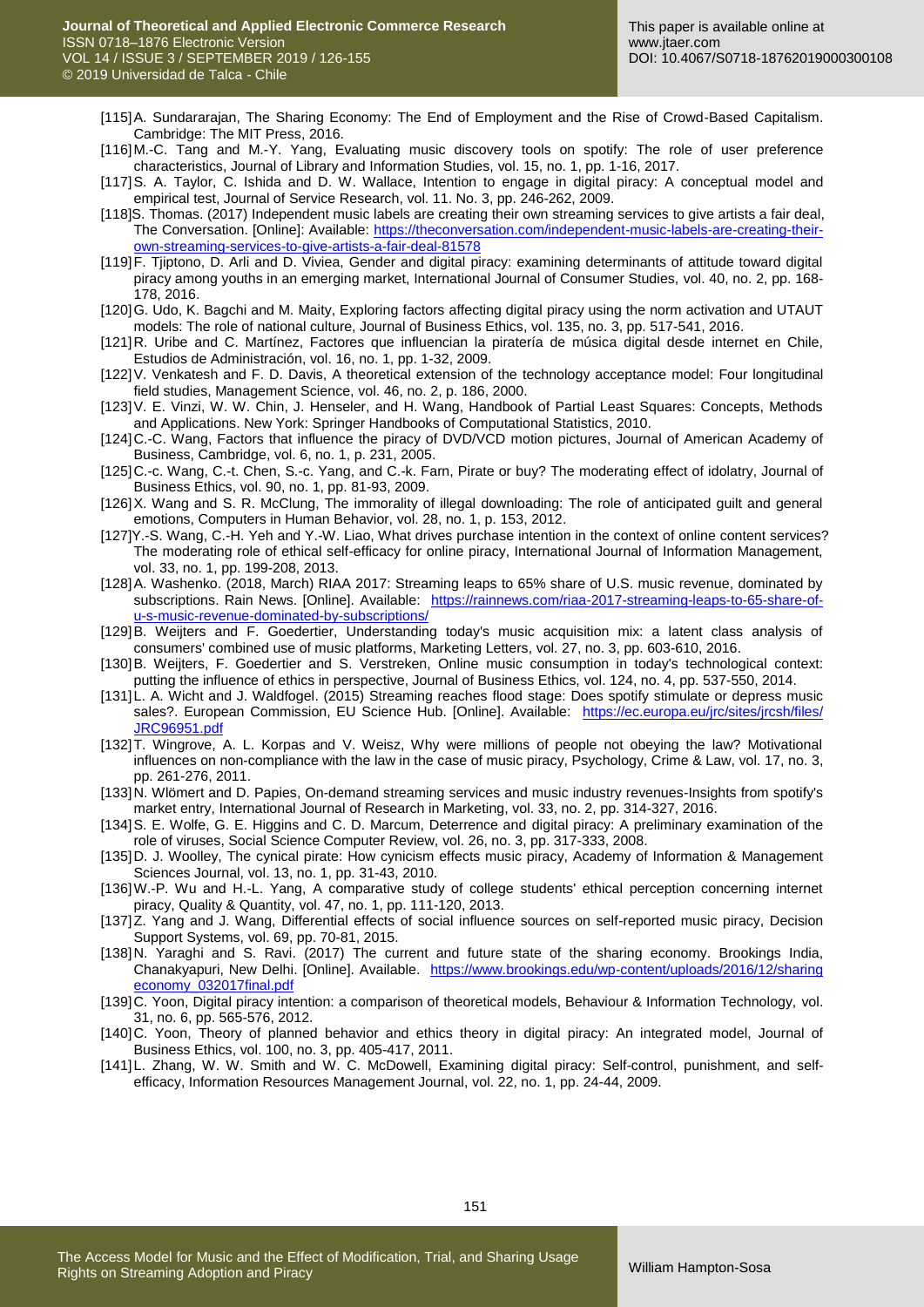# **Appendix A: Measurement Instrument**

Respondents were asked to mark their answer to each of the questions using seven-level Likert scales. For all items, unless otherwise noted,  $1 =$  strongly disagree -  $7 =$  strongly agree.

#### **General Attitude Toward Unauthorized Downloading** [39]

| $\bullet$ | GATUD1. | To me, unauthorized downloading of songs from P2P networks is: |
|-----------|---------|----------------------------------------------------------------|
|           |         | $(1 = \text{very bad} - 7 = \text{very good})$                 |
|           |         |                                                                |

- GATUD2. To me, unauthorized downloading of songs from P2P networks is: (1= very unpleasant - 7= very pleasant)
- GATUD3. To me, unauthorized downloading of songs from P2P networks is: (1= very foolish - 7= very wise)
- GATUD4. To me, unauthorized downloading of songs from P2P networks is: (1= very wrong - 7= very correct)
- GATUD5. To me, unauthorized downloading of songs from P2P networks is: (1= very unacceptable - 7= very acceptable)

#### **Likelihood of Setting up an Account**

 PI. After this study, how likely are you to set up a personal account at this website?  $(1 = \text{very unlike}} - 7 = \text{very like}})$ 

#### **Unauthorized Downloading Intention** [39]

- UDI1. I may download unauthorized copies of songs from a P2P network in the future to avoid using this
- website for acquiring music. (Assume the song is available only from a P2P network or your assigned website.)
- UDI2. If I had the opportunity, I would download unauthorized songs from a P2P network to avoid using this website for acquiring music. (Assume the song is available only from a P2P network or your assigned website.)
- UDI3. I would never download unauthorized songs from a P2P network to avoid using this website for acquiring music. (Assume the song is available only from a P2P network or your assigned website.)

### **Product Cost** [39]

- PC1. I feel that the price for music at this website is very inexpensive.
- PC2. In my opinion, music at this website is  $(1 = \text{very inexpensive} - 4 = \text{just right} - 7 = \text{very expensive})$
- PC3. If I wanted to acquire music from this website today, it would cost me too much money.

#### **Perceived MSS Usefulness** [39]

- PMUA1. The website is useful.
- PMUA2. The website saves me time.
- PMUA3. The website helps me be productive.
- PMUA4. The website makes the task I want to accomplish easier to get done.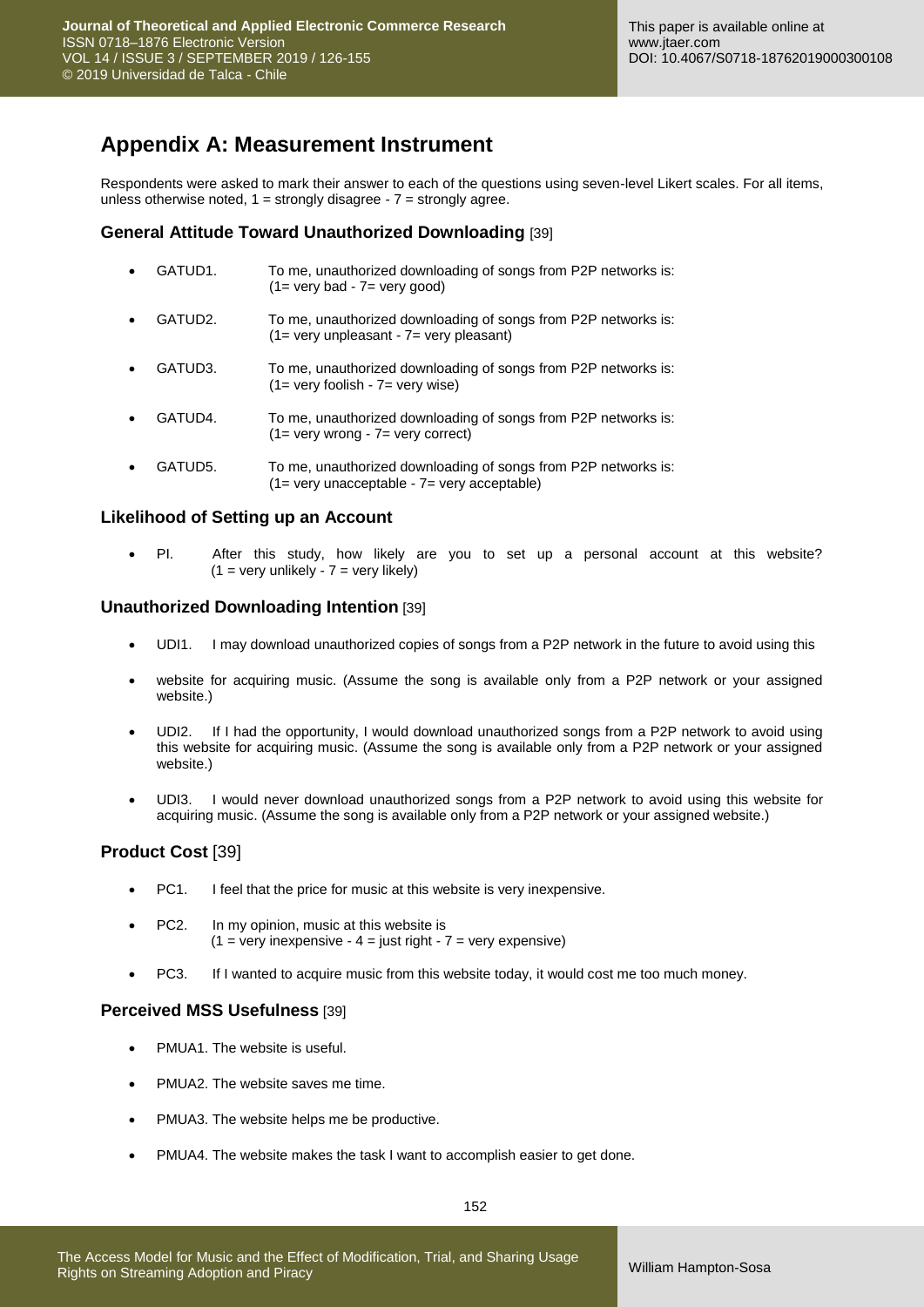- PMUA5. The website helps me be more effective.
- PMUA6. The website requires the fewest steps to accomplish what I want to do with it.

#### **Perceived MSS Enjoyment** [39

- PME1. To me, the website is enjoyable.
- PME2. To me, the website is exciting.
- PME3. To me, the website is unpleasant.
- PME4. To me, the website is boring.
- PME5. To me, the website is interesting.
- PME6. To me, the website is dull.

#### **Perceived MSS Ease of Use** [39]

- PMEOU1. The website is easy to use.
- PMEOU2. It is easy to become skillful at using the website.
- PMEOU3. Learning to operate the website is NOT easy.
- PMEOU4. The website is flexible to interact with.
- PMEOU5. My interaction with the website is clear and understandable.

#### **Perceived Product Format Usefulness** [39]

- PPFU1. The song format is useful.
- PPFU2. The song format improves my overall music consumption experience.
- PPFU3. The song format improves my overall music consumption performance.
- PPFU4. The song format does not enable me to consume music in the way I prefer.
- PPFU5. The song format enhances my overall effectiveness in consuming music.
- **•** PPFU6. The song format makes it easier to consume music.

#### **Perceived Product Format Enjoyment** [39]

- PPFE1. To me, the song format from this website is enjoyable.
- PPFE2. To me, the song format from this website is exciting.
- PPFE3. To me the song format from this website is unpleasant.
- PPFE4. To me, the song format from this website is boring.
- PPFE5. To me, the song format from this website is interesting.
- PPFE6. To me, the song format from this website is dull.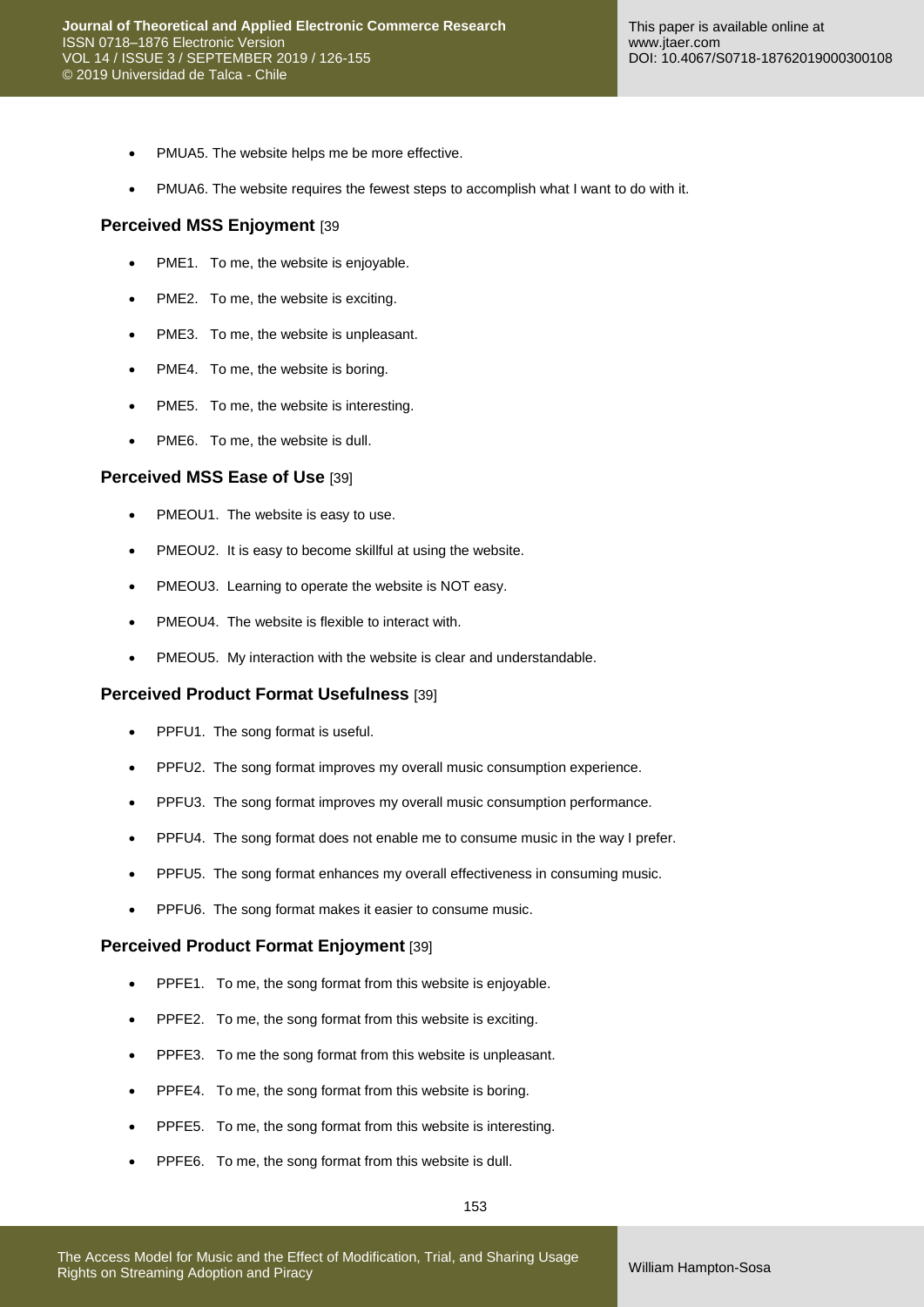## **Perceived Ease of Product Sharing (Adapted Scale) [39]**

- PEPS1. The songs from this website are easy to share with others.
- PEPS2. It is easy to choose with whom I can share songs from this website.
- PEPS3. Learning how to share songs from this website with others is NOT easy.
- PEPS4. The songs from this website are flexible regarding whether I can share them with others.
- PEPS5. How to share songs from this website with others is clear and understandable.

#### **Perceived Ease of Product Modification** (Adapted Scale) [39]

- PEPM1. The songs from this website are easy to modify for a variety of purposes.
- PEPM2. It is easy to become skillful at modifying songs from this website for different purposes.
- PEPM3. Learning to how to modify songs from this website for a variety of purposes is NOT easy.
- PEPM4. The songs from this website are flexible regarding the many ways they can be modified for different purposes.
- PEPM5. How to modify songs from this site for different purposes is clear and understandable.

#### **Perceived Ease of Product Trial (Adapted Scale) [39]**

- PEPT1. The songs from this website are easy to try out before making a commitment to acquire them.
- PEPT2. It is NOT easy to sample songs from this website before making a commitment to acquire them.
- PEPT3. Learning how to sample songs from this website before making a commitment to acquire them is easy.
- PEPT4. The songs from this website are flexible regarding whether I can try them out before making a commitment to acquire them.
- PEPT5. How to sample songs from this website before making a commitment to acquire them is clear and understandable.

#### **Perceived Product Format Usefulness** [39]

- PPFU1. The song format is useful.
- PPFU2. The song format improves my overall music consumption experience.
- PPFU3. The song format improves my overall music consumption performance.
- PPFU4. The song format does not enable me to consume music in the way I prefer.
- PPFU5. The song format enhances my overall effectiveness in consuming music.
- **PPFU6.** The song format makes it easier to consume music.

### **Perceived Product Format Enjoyment** [39]

**•** PPFE1. To me, the song format from this website is enjoyable.